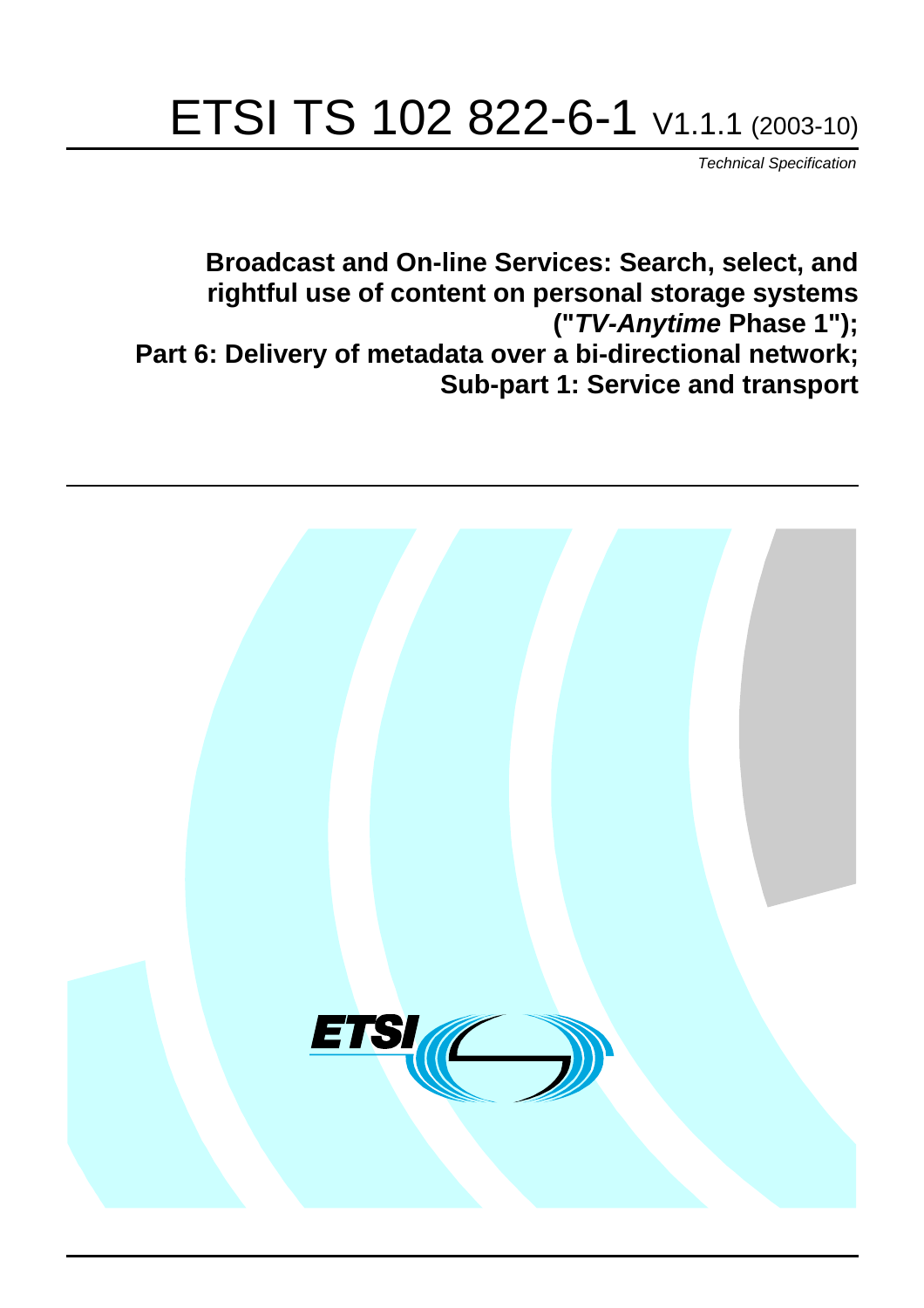Reference

DTS/JTC-TVA-PH1-06-1

Keywords

broadcasting, content, service, transport, TV, video

#### **ETSI**

#### 650 Route des Lucioles F-06921 Sophia Antipolis Cedex - FRANCE

Tel.: +33 4 92 94 42 00 Fax: +33 4 93 65 47 16

Siret N° 348 623 562 00017 - NAF 742 C Association à but non lucratif enregistrée à la Sous-Préfecture de Grasse (06) N° 7803/88

#### **Important notice**

Individual copies of the present document can be downloaded from: [http://www.etsi.org](http://www.etsi.org/)

The present document may be made available in more than one electronic version or in print. In any case of existing or perceived difference in contents between such versions, the reference version is the Portable Document Format (PDF). In case of dispute, the reference shall be the printing on ETSI printers of the PDF version kept on a specific network drive within ETSI Secretariat.

Users of the present document should be aware that the document may be subject to revision or change of status. Information on the current status of this and other ETSI documents is available at <http://portal.etsi.org/tb/status/status.asp>

> If you find errors in the present document, send your comment to: [editor@etsi.org](mailto:editor@etsi.org)

#### **Copyright Notification**

No part may be reproduced except as authorized by written permission. The copyright and the foregoing restriction extend to reproduction in all media.

> © European Telecommunications Standards Institute 2003. All rights reserved.

**DECT**TM, **PLUGTESTS**TM and **UMTS**TM are Trade Marks of ETSI registered for the benefit of its Members. **TIPHON**TM and the **TIPHON logo** are Trade Marks currently being registered by ETSI for the benefit of its Members. **3GPP**TM is a Trade Mark of ETSI registered for the benefit of its Members and of the 3GPP Organizational Partners.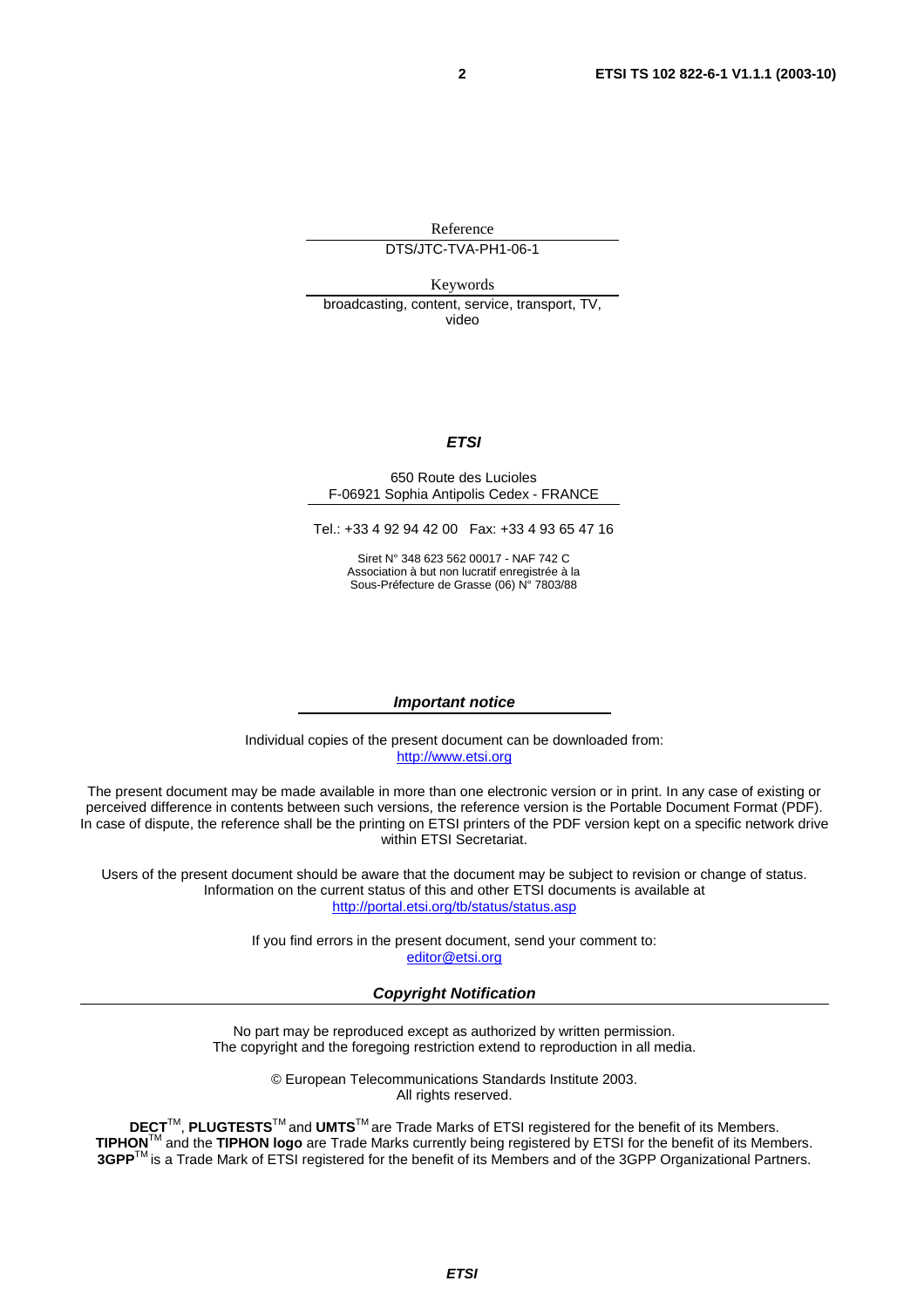## Contents

| 1                  |  |
|--------------------|--|
| 2                  |  |
| 3                  |  |
| 3.1                |  |
| 3.2                |  |
| 3.3                |  |
| $\overline{4}$     |  |
| 4.1                |  |
| 4.1.1              |  |
| 4.1.2              |  |
| 4.2                |  |
| 4.3                |  |
| 4.3.1<br>4.3.2     |  |
| 4.3.3              |  |
|                    |  |
| 5                  |  |
| 5.1                |  |
| 5.1.1              |  |
| 5.1.1.1            |  |
| 5.1.1.1.1          |  |
| 5.1.1.1.2          |  |
| 5.1.1.1.3          |  |
| 5.1.1.1.4          |  |
| 5.1.1.1.5          |  |
| 5.1.1.2            |  |
| 5.1.1.2.1          |  |
| 5.1.1.3            |  |
| 5.1.1.4            |  |
| 5.1.1.5            |  |
| 5.1.2              |  |
| 5.1.2.1<br>5.1.2.2 |  |
| 5.1.2.3            |  |
| 5.1.2.4            |  |
| 5.2                |  |
| 5.2.1              |  |
| 5.2.2              |  |
| 5.2.3              |  |
|                    |  |
| 6                  |  |
| 6.1                |  |
| 6.2                |  |
| 6.2.1              |  |
| 6.2.2              |  |
| 6.3<br>6.4         |  |
| 6.4.1              |  |
| 6.5                |  |
| 6.6                |  |
|                    |  |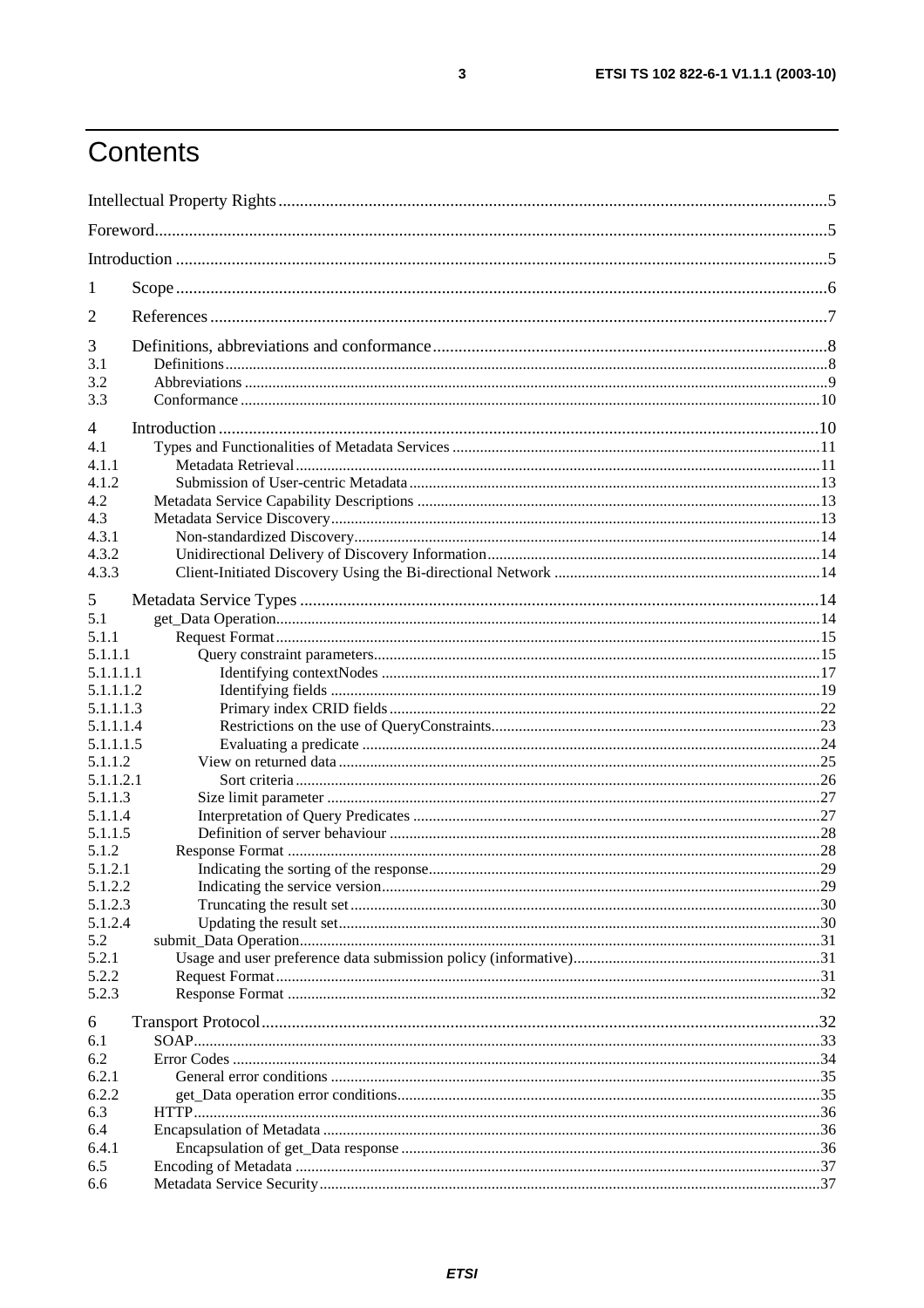| 7            |                               |                                                                                |  |
|--------------|-------------------------------|--------------------------------------------------------------------------------|--|
| 7.1<br>7.1.1 |                               |                                                                                |  |
| 7.1.2        |                               |                                                                                |  |
| 7.1.2.1      |                               |                                                                                |  |
| 7.1.2.2      |                               |                                                                                |  |
| 7.1.3        |                               |                                                                                |  |
| 7.1.4<br>7.2 |                               |                                                                                |  |
|              |                               |                                                                                |  |
|              | <b>Annex A (normative):</b>   |                                                                                |  |
|              | <b>Annex B</b> (normative):   | TV Anytime defined field and contextNode identifiers47                         |  |
|              | <b>Annex C</b> (informative): |                                                                                |  |
| C.1          |                               |                                                                                |  |
| C.2          |                               |                                                                                |  |
| C.3          |                               |                                                                                |  |
| C.4          |                               |                                                                                |  |
| C.5          |                               |                                                                                |  |
| C.6          |                               |                                                                                |  |
| C.7          |                               |                                                                                |  |
| C.8          |                               |                                                                                |  |
| C.9          |                               |                                                                                |  |
| C.10         |                               |                                                                                |  |
|              | <b>Annex D</b> (informative): | <b>Examples of get_Data Operation's Capability Description 52</b>              |  |
| D.1          |                               |                                                                                |  |
| D.2          |                               |                                                                                |  |
| D.3          |                               |                                                                                |  |
| D.4          |                               | Broadcaster provided metadata service used for constructing traditional EPGs54 |  |
| D.5          |                               |                                                                                |  |
|              | <b>Annex E</b> (informative): | Use of BiM Encoded Metadata in Bi-directional Transport56                      |  |
| E.1          |                               |                                                                                |  |
| E.2          |                               |                                                                                |  |
|              | <b>Annex F</b> (informative): |                                                                                |  |
|              |                               |                                                                                |  |
|              |                               |                                                                                |  |
|              |                               |                                                                                |  |

 $\overline{\mathbf{4}}$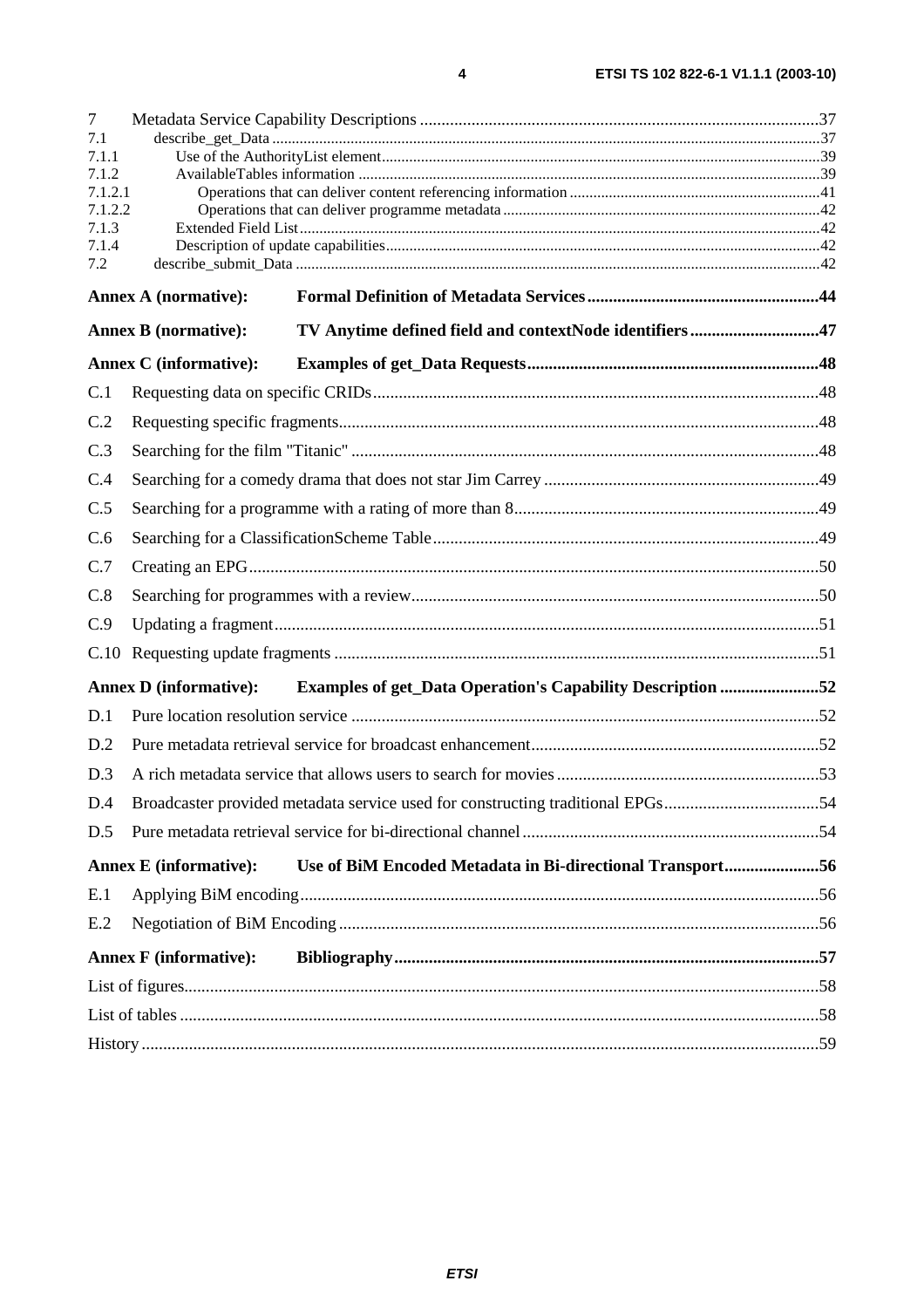## Intellectual Property Rights

IPRs essential or potentially essential to the present document may have been declared to ETSI. The information pertaining to these essential IPRs, if any, is publicly available for **ETSI members and non-members**, and can be found in ETSI SR 000 314: *"Intellectual Property Rights (IPRs); Essential, or potentially Essential, IPRs notified to ETSI in respect of ETSI standards"*, which is available from the ETSI Secretariat. Latest updates are available on the ETSI Web server ([http://webapp.etsi.org/IPR/home.asp\)](http://webapp.etsi.org/IPR/home.asp).

Pursuant to the ETSI IPR Policy, no investigation, including IPR searches, has been carried out by ETSI. No guarantee can be given as to the existence of other IPRs not referenced in ETSI SR 000 314 (or the updates on the ETSI Web server) which are, or may be, or may become, essential to the present document.

## Foreword

This Technical Specification (TS) has been produced by Joint Technical Committee (JTC) Broadcast of the European Broadcasting Union (EBU), Comité Européen de Normalisation ELECtrotechnique (CENELEC) and the European Telecommunications Standards Institute (ETSI).

The present document is part 6 sub-part 1, of a multi-part deliverable covering Broadcast and On-line Services: Search, select and rightful use of content on personal storage systems ("*TV-Anytime* Phase 1"), as identified below:

- Part 1: "Phase 1 Benchmark Features";
- Part 2: "System description";
- Part 3: "Metadata";
- Part 4: "Content referencing":
- Part 5: Not currently applicable in *TV-Anytime* Phase 1;

**Part 6: "Delivery of metadata over a bi-directional network";** 

**Sub-part 1: "Service and transport";** 

Sub-part 2: "Service discovery";

Part 7: "Bi-directional metadata delivery protection".

### Introduction

The present document is based on a submission by the *TV-Anytime* forum ([http://www.](http://www.tv-anytime.org/)*TV-Anytime*.org).

'*TV-Anytime* Phase 1' (TVA-1) is the first full and synchronized set of specifications established by the *TV-Anytime* Forum. TVA-1 features enable the search, selection, acquisition and rightful use of content on local and/or remote personal storage systems from both broadcast and online services.

The features are supported and enabled by the specifications for Metadata, Content Referencing, and Bi-directional Metadata Delivery Protection, TS 102 822-3 sub-parts 1 [12] and 2 [13], TS 102 822-4 [14], TS 102 822-6-2 [15] and TS 102 822-7 [16]] respectively. All Phase 1 Features listed in TV035r6 are enabled by the normative *TV-Anytime* tools specifications. This list of Phase 1 Features is to be used as guidance to manufacturers, service providers and content providers regarding the implementation of the Phase 1 *TV-Anytime* specifications.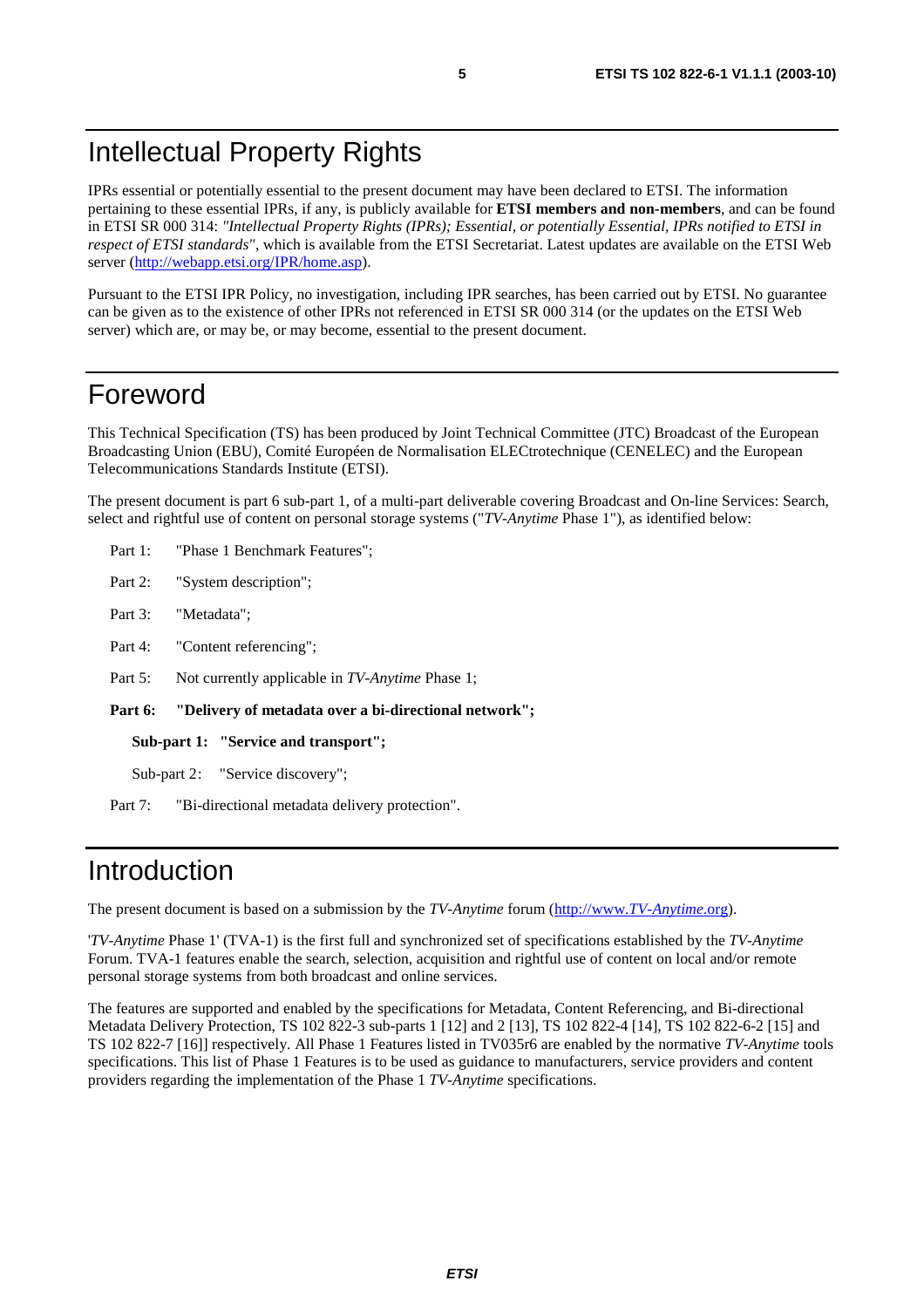### 1 Scope

The present document is the sixth in a series of "S-series" specification documents produced by the *TV-Anytime* Forum. These documents establish the fundamental specifications for the services, systems and devices that will conform to the *TV-Anytime* standard, to a level of detail that is implementable for compliant products and services.

As is common practice in such standardization efforts, these specification documents were preceded by requirements documents, which define the requirements for the *TV-Anytime* services, systems, and devices.

Congruent with the structure defined in the initial *TV-Anytime* Call for Contributions (TV014r3), these specifications are parsed into three major areas: Metadata, Content Referencing, and Rights Management and Protection. Within these general areas, four specifications have been developed to date: TS 102 822-3-1 [12], TS 102 822-3-2 [13], TS 102 822-4 [14], TS 102 822-6-1 (the present document), TS 102 822-6-2 [15] and TS 102 822-7 [16]. A specification for TS 102 822-5 is still under development. See the several *TV-Anytime* Calls for Contributions for more detail on the derivation and background of these categories and their respective roles in the *TV-Anytime* standardization process.

The first two documents in the *TV-Anytime* S-series are intended to define the context and system architecture in which the standards in TS 102 822-3-1 [12], TS 102 822-3-2 [13], TS 102 822-4 [14], TS 102 822-6-1 (the present document), TS 102 822-6-2 [15] and TS 102 822-7 [16] are to be implemented in "Phase 1" of the *TV-Anytime* environment. The first document in the series (TS 102 822-1 [25]) provides benchmark business models against which the *TV-Anytime* system architecture is evaluated to ensure that the specification enable key business applications. The next document in the series (TS 102 822-2 [11]) presents the *TV-Anytime* System Architecture. These two documents are placed ahead of the other three for their obvious introductory value. (Note that TS 102 822-1 [25] and TS 102 822-2 [11] are largely informative documents, while the remainder of the S-series is normative. Also note that a "Phase 2" of the *TV-Anytime* process is currently underway, in which additional requirements and specifications that will build on Phase 1 are being developed. Readers are encouraged to check the *TV-Anytime* Forum's website at www.*[TV-Anytime](http://www.tv-anytime.org/)*.org for the most recent status of its specifications.)

Although each of the S-series documents is intended to stand alone, a complete and coherent sense of the *TV-Anytime* system standard can be gathered by reading all of the Phase 1 specification documents in numerical order.

The scope of the present document, comprises the delivery of *TV-Anytime* metadata and content referencing information via a bi-directional network using a PDR's return path.

The requirements for this technology are outlined in the *TV-Anytime* Forum's Requirement Series R-1 document [10]. The following paragraphs from those requirements give an overview of the return path's use:

- "The consumer can get more information about the programme from either the content provider or from a programme information service offered by a third party. This could include programme specifications (such as source, duration, format, storage location, etc.), programme schedules, commentary, critiques, liner notes from the provider or third parties, etc."
- "A Return Path is a data connection from a consumer's home digital storage system (e.g. PDR) to one or more service providers. The return path gives the consumer access to interactive content, such as the Internet and interactive television. It also allows service providers to access consumer profile/preference information in order to make business decisions regarding content that is provided to the consumer."

The present document describes a client-initiated means for requesting metadata from, and submitting user-centric data to, IP based web services. In the present document, these web services are termed "metadata services". The specification also defines a means for describing and discovering such metadata services, but does not address the unidirectional delivery of metadata over IP networks, or the delivery of content over IP networks. A more complete definition of the scope of this work, along with the system requirements, may be found in document TV150, "Requirements and Scenarios for the Bi-directional Transport of Metadata" [3].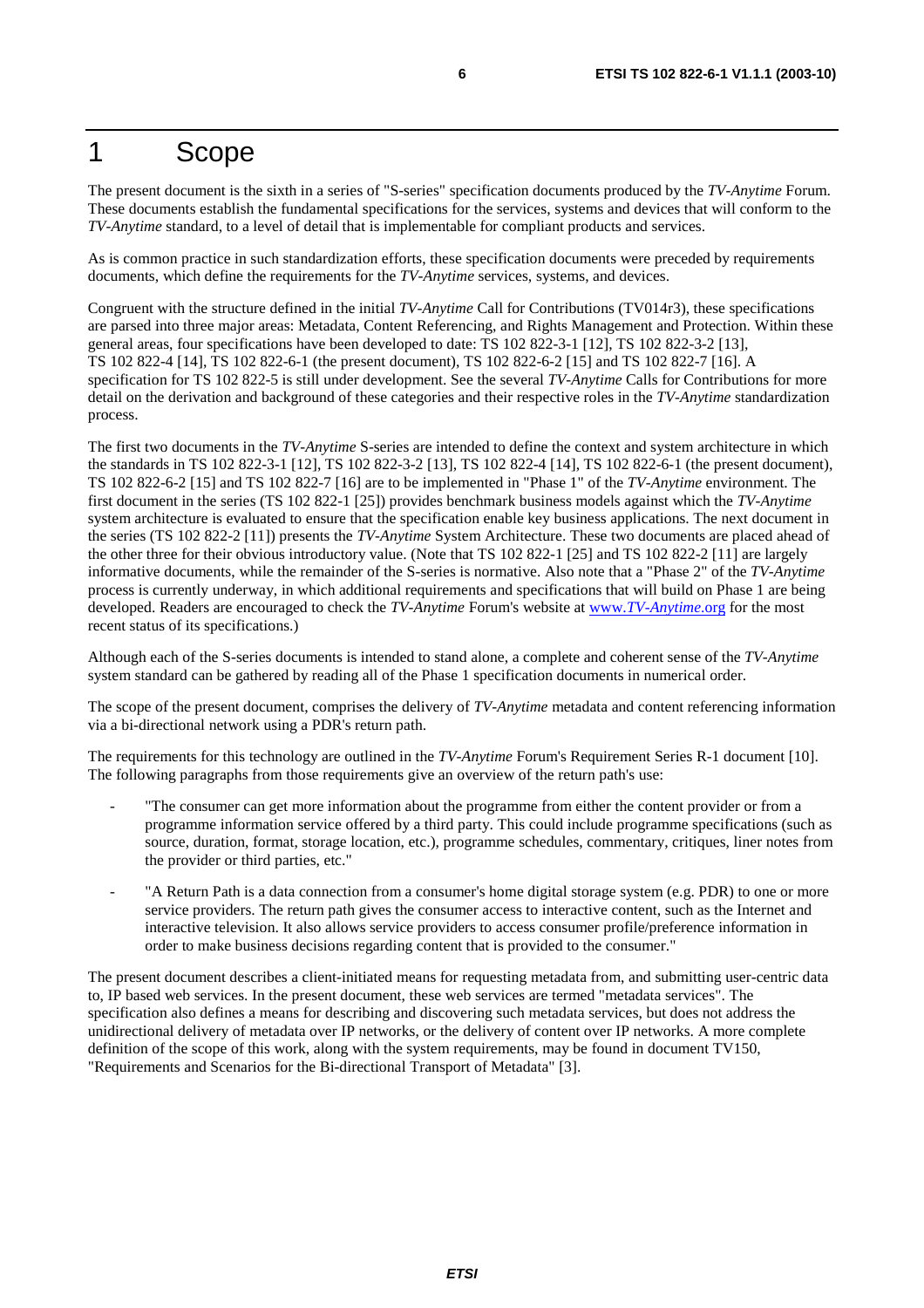## 2 References

The following documents contain provisions which, through reference in this text, constitute provisions of the present document.

- References are either specific (identified by date of publication and/or edition number or version number) or non-specific.
- For a specific reference, subsequent revisions do not apply.
- For a non-specific reference, the latest version applies.

Referenced documents which are not found to be publicly available in the expected location might be found at <http://docbox.etsi.org/Reference>.

| $[1]$  | XML, Extensible Markup Language (XML) 1.0, October 2000.                                                                                                                                                                                                |
|--------|---------------------------------------------------------------------------------------------------------------------------------------------------------------------------------------------------------------------------------------------------------|
| NOTE:  | Available at: http://www.w3.org/TR/2000/REC-xml-20001006.                                                                                                                                                                                               |
| $[2]$  | Namespaces in XML, W3C Recommendation, 14 January 1999.                                                                                                                                                                                                 |
| NOTE:  | Available at: http://www.w3.org/TR/REC-xml-names/.                                                                                                                                                                                                      |
| $[3]$  | Requirements and Scenarios for the Bi-directional Transport of Metadata, TV150r1. The<br>TV-Anytime Forum.                                                                                                                                              |
| NOTE:  | Available at: http://www.TV-Anytime.org.                                                                                                                                                                                                                |
| $[4]$  | IETF RFC 1591: "Domain Name System Structure and Delegation", J. Postel.                                                                                                                                                                                |
| $[5]$  | IETF RFC 1945: "Hypertext Transfer Protocol, HTTP/1.0", T. Berners-Lee, R. Fielding,<br>H. Frystyk.                                                                                                                                                     |
| [6]    | IETF RFC 2119: "Key words for use in RFCs to Indicate Requirement Levels", S. Bradner.                                                                                                                                                                  |
| $[7]$  | IETF RFC 2396: "Uniform Resource Identifiers (URI): Generic Syntax", T. Berners-Lee,<br>R. Fielding, L. Masinter.                                                                                                                                       |
| [8]    | IETF RFC 2616: "Hypertext Transfer Protocol, HTTP/1.1", R. Fielding, J. Gettys, J. Mogul,<br>H. Frystyk, T. Berners-Lee.                                                                                                                                |
| [9]    | Simple Object Access Protocol (SOAP) 1.1, W3C Note, 8 May 2002. D. Box, et. al.                                                                                                                                                                         |
| NOTE:  | Available at: http://www.w3.org/TR/2000/NOTE-SOAP-20000508/.                                                                                                                                                                                            |
| $[10]$ | TV-Anytime Requirements Series: R-1, TV035r6. The TV-Anytime Forum.                                                                                                                                                                                     |
| NOTE:  | Available at: http://www.TV-Anytime.org.                                                                                                                                                                                                                |
| $[11]$ | ETSI TS 102 822-2: "Broadcast and On-line Services: Search, select, and rightful use of content<br>on personal storage systems ("TV-Anytime Phase 1"); Part 2: System description".                                                                     |
| $[12]$ | ETSI TS 102 822-3-1: "Broadcast and On-line Services: Search, select, and rightful use of content<br>on personal storage systems ("TV-Anytime Phase 1"); Part 3: Metadata; Sub-part 1: Metadata<br>schemas".                                            |
| $[13]$ | ETSI TS 102 822-3-2: "Broadcast and On-line Services: Search, select, and rightful use of content<br>on personal storage systems ("TV-Anytime Phase 1"); Part 3: Metadata; Sub-part 2: System aspects<br>in a uni-directional environment".             |
| $[14]$ | ETSI TS 102 822-4: "Broadcast and On-line Services: Search, select, and rightful use of content<br>on personal storage systems ("TV-Anytime Phase 1"); Part 4: Content Referencing".                                                                    |
| $[15]$ | ETSI TS 102 822-6-2: "Broadcast and On-line Services: Search, select, and rightful use of content<br>on personal storage systems ("TV-Anytime Phase 1"); Part 6: Delivery of metadata over a<br>bi-directional network; Sub-part 2: Service discovery". |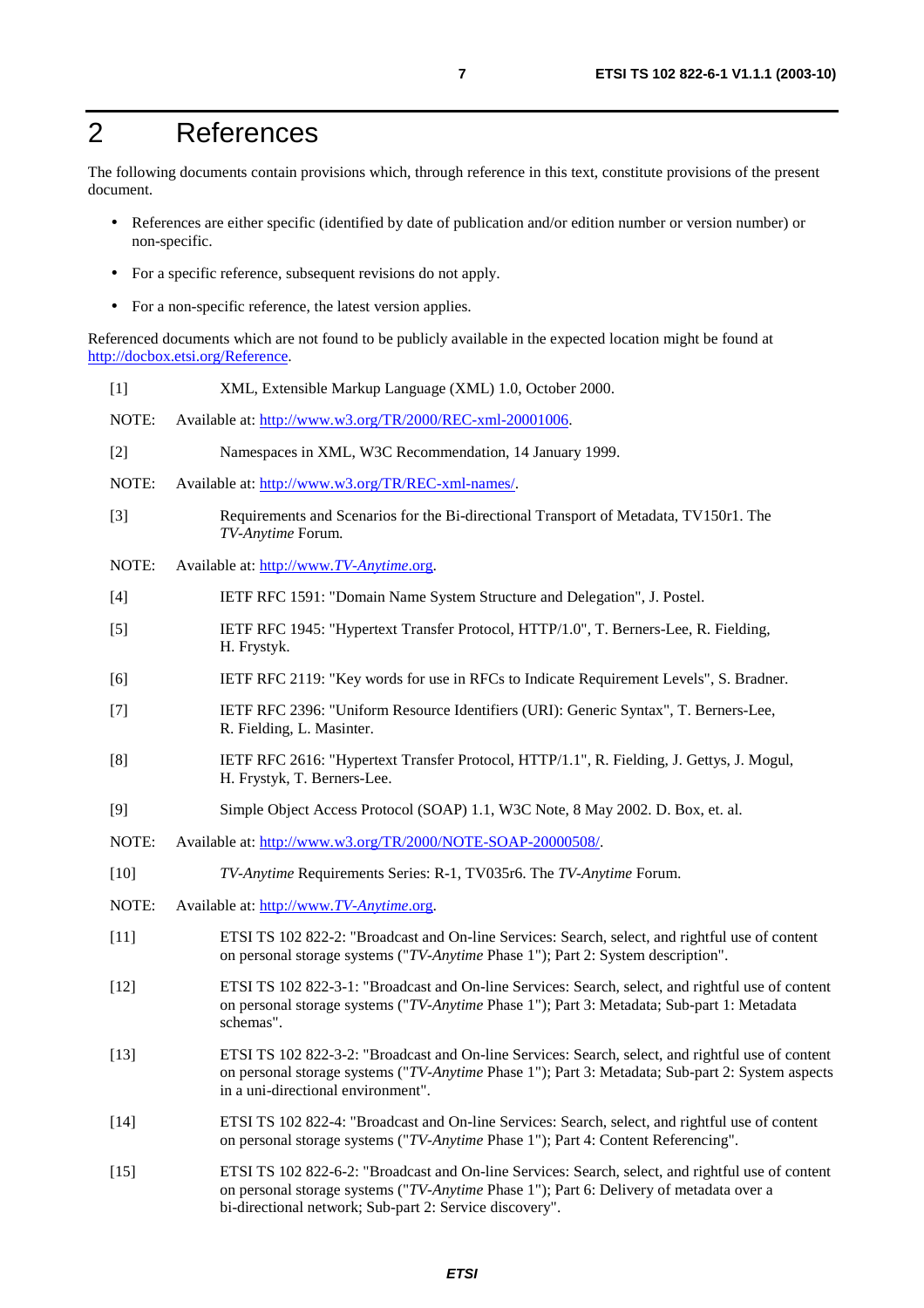- [17] Unicode Collation Algorithm, Unicode Technical Report #10. M. Davis, K. Whistler.
- NOTE: Available at: [http://www.unicode.org/unicode/reports/tr10.](http://www.unicode.org/unicode/reports/tr10)
- [18] Unicode Normalization Forms, Unicode Standard Annex #15. M. Davis, M. Dürst.
- NOTE: Available at: [http://www.unicode.org/unicode/reports/tr15.](http://www.unicode.org/unicode/reports/tr15)
- [19] Universal Description Discovery & Integration, Version 3.0, T. Bellwood, et. al.
- NOTE: Available at:<http://uddi.org/pubs/uddi-v3.00-published-20020719.htm>.
- [20] Web Services Description Language, Version 1.1, W3C Note 15 March 2001, E. Christensen, F. Curbera, G. Meredith, S. Weerawarana.
- NOTE: Available at: [http://www.w3.org/TR/2001/NOTE-wsdl-20010315.](http://www.w3.org/TR/2001/NOTE-wsdl-20010315)
- [21] Web Services Inspection Language, Version 1.0, K. Ballinger, P. Brittenham, A. Malhotra, W. A. Nagy, S. Pharies.
- NOTE: Available at: [http://www.ibm.com/developerworks/webservices/library/ws-wsilspec.html.](http://www.ibm.com/developerworks/webservices/library/ws-wsilspec.html)
- [22] XML Schema, W3C Recommendations (version 20010502).
- NOTE: Available at: [http://www.w3.org/TR/2001/REC-xmlschema-0-20010502,](http://www.w3.org/TR/2001/REC-xmlschema-0-20010502) <http://www.w3.org/TR/2001/REC-xmlschema-1-20010502>, [http://www.w3.org/TR/2001/REC-xmlschema-2-20010502](http://www.w3.org/XML/Schema)
- [23] The Platform for Privacy Preferences 1.0 (P3P1.0) Specification, M. Marchiori et. al.
- NOTE: Available at:<http://www.w3.org/TR/P3P/>.
- [24] The WS-Inspection and UDDI Relationship, W. A. Nagy, K. Ballinger.
- NOTE: Available at: [http://www-106.ibm.com/developerworks/webservices/library/ws-wsiluddi.html.](http://www-106.ibm.com/developerworks/webservices/library/ws-wsiluddi.html)
- [25] ETSI TS 102 822-1: "Broadcast and On-line Services: Search, select, and rightful use of content on personal storage systems ("*TV-Anytime* Phase 1"); Part 1: Phase 1 Benchmark Features".
- [26] ISO/IEC 15938-1: "Information technology Multimedia content description interface - Part 1: Systems".

## 3 Definitions, abbreviations and conformance

### 3.1 Definitions

For the purposes of the present document, the following terms and definitions apply:

**acquisition:** retrieval of content

**application:** a specific set of functions running on the PDR. Some applications use metadata, either automatically or under consumer control

**authority:** organization that creates CRIDs

**bi-directional network:** a network that supports two way, point-to-point, one-to-many, and many-to-many data delivery

NOTE: The Internet is an example of such a network. A PDR may access a bi-directional network using its return path.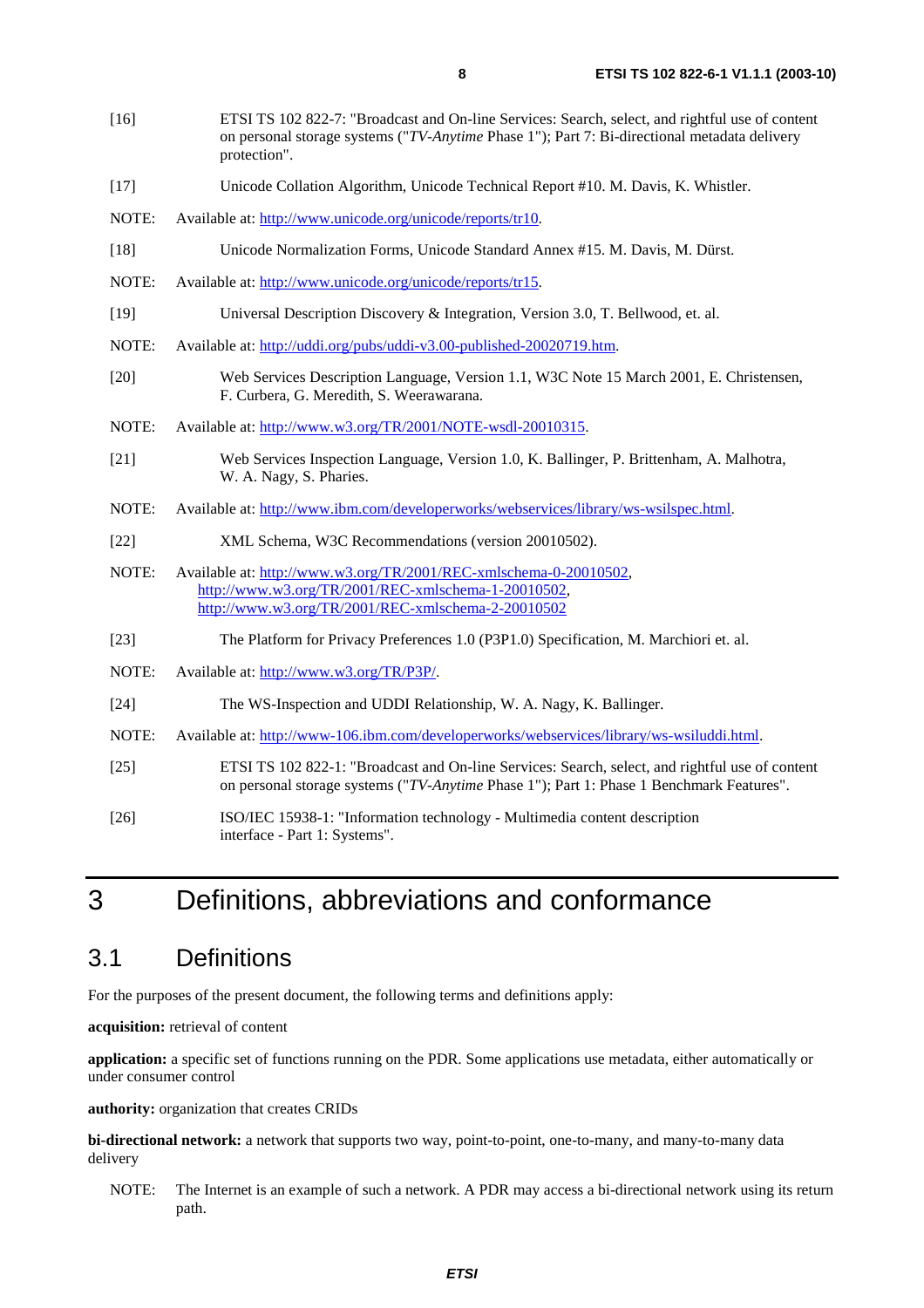**capture:** storing the acquired content (e.g. to local storage)

**content:** anything the viewer would like to access (movies, games, TV programmes, radio programmes, etc.)

**content creator:** producers of the content

**content provider:** entity that acts as the agent for and is the prime exploiter of the content

**content reference:** pointer to a specific content item

**location resolution:** process of establishing the address (location and time) of a specific content instance from its CRID **locator:** time and place where a content item can be acquired

**metadata:** generally, data about content, such as the title, genre, and summary of a television programme

NOTE: In the context of *TV-Anytime*, metadata also includes consumer profile and history data.

**metadata service:** service that provides *TV-Anytime* data using a server on a bi-directional network

NOTE: The formats of the data and the protocols used to deliver that data are defined by the present document.

**programme:** editorially coherent piece of content

NOTE: Typically, a programme is acquired by the PDR as a whole.

**resolving authority:** body which provides location resolution

**Resolving Authority Record (RAR):** information needed for retrieving the location resolution data for the given authority

**return path:** part of the bi-directional distribution system from the consumer to service provider

**segment:** continuous portion of a piece of content, for example a single news topic in a news programme

**service provider:** aggregator and supplier of content which may include gateway and management roles

### 3.2 Abbreviations

For the purposes of the present document, the following abbreviations apply:

| <b>ARIB</b>                                   | Association of Radio Industries and Businesses                                                                                                                                                                                                                                               |
|-----------------------------------------------|----------------------------------------------------------------------------------------------------------------------------------------------------------------------------------------------------------------------------------------------------------------------------------------------|
| NOTE:                                         | A Japanese standards organization.                                                                                                                                                                                                                                                           |
| <b>ATSC</b>                                   | <b>Advanced Television Systems Committee</b>                                                                                                                                                                                                                                                 |
| NOTE:                                         | American based standards organization for establishing technical standards for advanced television<br>systems, including digital high definition television.                                                                                                                                 |
| BiM                                           | Binary format for multimedia description streams                                                                                                                                                                                                                                             |
| NOTE:                                         | Defined in ISO/IEC 15938-1 [26] (MPEG-7 Systems part).                                                                                                                                                                                                                                       |
| CE<br><b>CRID</b><br><b>DNS</b><br><b>DVB</b> | <b>Consumer Electronics</b><br>Content Reference Identifier: identifier for content that is independent of its location<br>Domain Naming System: system used on the Internet to register names that can then be mapped<br>into IP addresses using a DNS server<br>Digital Video Broadcasting |
| NOTE:                                         | Set of standards used for European digital TV broadcasting.                                                                                                                                                                                                                                  |
| <b>EPG</b>                                    | Electronic Programme Guide                                                                                                                                                                                                                                                                   |
| NOTE:                                         | Means of presenting content to the consumer, allowing selection of desired content.                                                                                                                                                                                                          |
| <b>HTTP</b><br>IP                             | HyperText Transfer Protocol<br><b>Internet Protocol</b>                                                                                                                                                                                                                                      |
| NOTE:                                         | Generic name for the network protocols used on the Internet.                                                                                                                                                                                                                                 |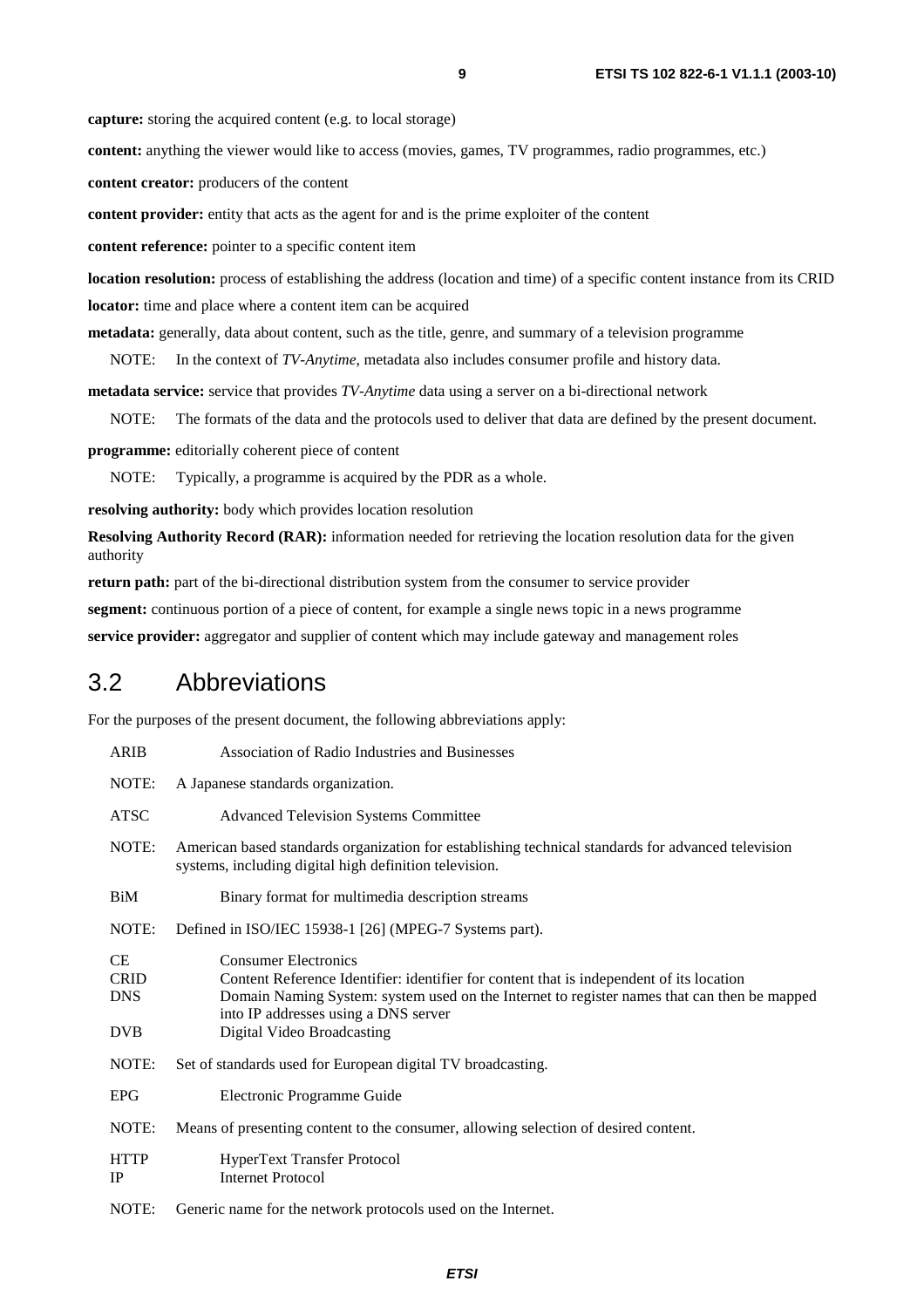| <b>IPR</b>    | <b>Intellectual Property Rights</b>              |
|---------------|--------------------------------------------------|
| <b>PDR</b>    | Personal Digital Recorder                        |
| <b>RAR</b>    | <b>Resolving Authority Record</b>                |
| SІ            | <b>System Information</b>                        |
| NOTE:         | Collection of information tables used in DVB.    |
| SOAP          | Simple Object Access Protocol                    |
| SQL           | <b>Structured Query Language</b>                 |
| <b>TCP</b>    | <b>Transmission Control Protocol</b>             |
| UDDI          | Universal Description Discovery $\&$ Integration |
| URI           | Uniform Resource Identifier                      |
| URL           | Uniform Resource Locator                         |
| <b>VOD</b>    | Video On Demand                                  |
| W3C           | World Wide Web Consortium                        |
| <b>WSDL</b>   | Web Services Description Language                |
| WS-Inspection | Web Services Inspection Language                 |
| <b>XML</b>    | Extensible Markup Language                       |

### 3.3 Conformance

The key words "MUST", "MUST NOT", "REQUIRED", "SHALL", "SHALL NOT", "SHOULD", "SHOULD NOT", "RECOMMENDED", "MAY", and "OPTIONAL" in this document are to be interpreted as described in RFC 2119 [6].

It is important to note that OPTIONAL and RECOMMENDED elements of the specification, if they are implemented, MUST be implemented in the manner documented in the present document.

## 4 Introduction

The *TV-Anytime* Forum has defined a number of data types that can be exchanged between *TV-Anytime* devices. These include programme metadata, content referencing information, and user-centric metadata. The present document is concerned with data exchange between *TV-Anytime* clients and metadata servers over a bi-directional network using the return path. A *TV-Anytime* client is typically a PDR, although in this document the client can be any Internet connected device. These devices do not necessarily need to have the ability to display or store content, since many types of devices can exploit *TV-Anytime* metadata services (e.g. a mobile phone displaying an EPG).

Programme metadata and content referencing information can be delivered unidirectionally (e.g. via traditional broadcast or IP multicast) or via a bi-directional network. The reasons a *TV-Anytime* provider might choose to deliver data via a bi-directional network are as follows:

- It allows a richer set of metadata to be delivered, since there are much lower bandwidth constraints.
- It allows *TV-Anytime* data providers without access to a broadcast system to deliver metadata to clients.
- It allows *TV-Anytime* data providers to personalize the metadata they offer according to the source of the request.
- It allows a range of client devices, which are not necessarily able to receive broadcast data, to access and exploit *TV-Anytime* data. For example, a mobile phone or personal organizer could use the metadata service to show the user an EPG.

User-centric metadata can only be delivered from a PDR to a *TV-Anytime* metadata service when a return path is available and the user authorizes it. The submission of such user data allows the metadata service to provide a variety of value adding services, which are more completely described in clause 6.5 of the TS 102 822-3-1 [12].

The present document defines the protocols that allow these transactions to take place in an interoperable fashion. Note that, due to the widespread nature and mass penetration of the Internet, the *TV-Anytime* Forum has completely specified the transport and network layer protocols (TCP/IP) necessary for end-to-end interoperability. This is in contrast to unidirectional transport mechanisms, which are not completely specified by the *TV-Anytime* Forum, but instead defined individually by the bodies responsible for the various broadcast standards used around the world (e.g. ARIB, ATSC, DVB, etc.).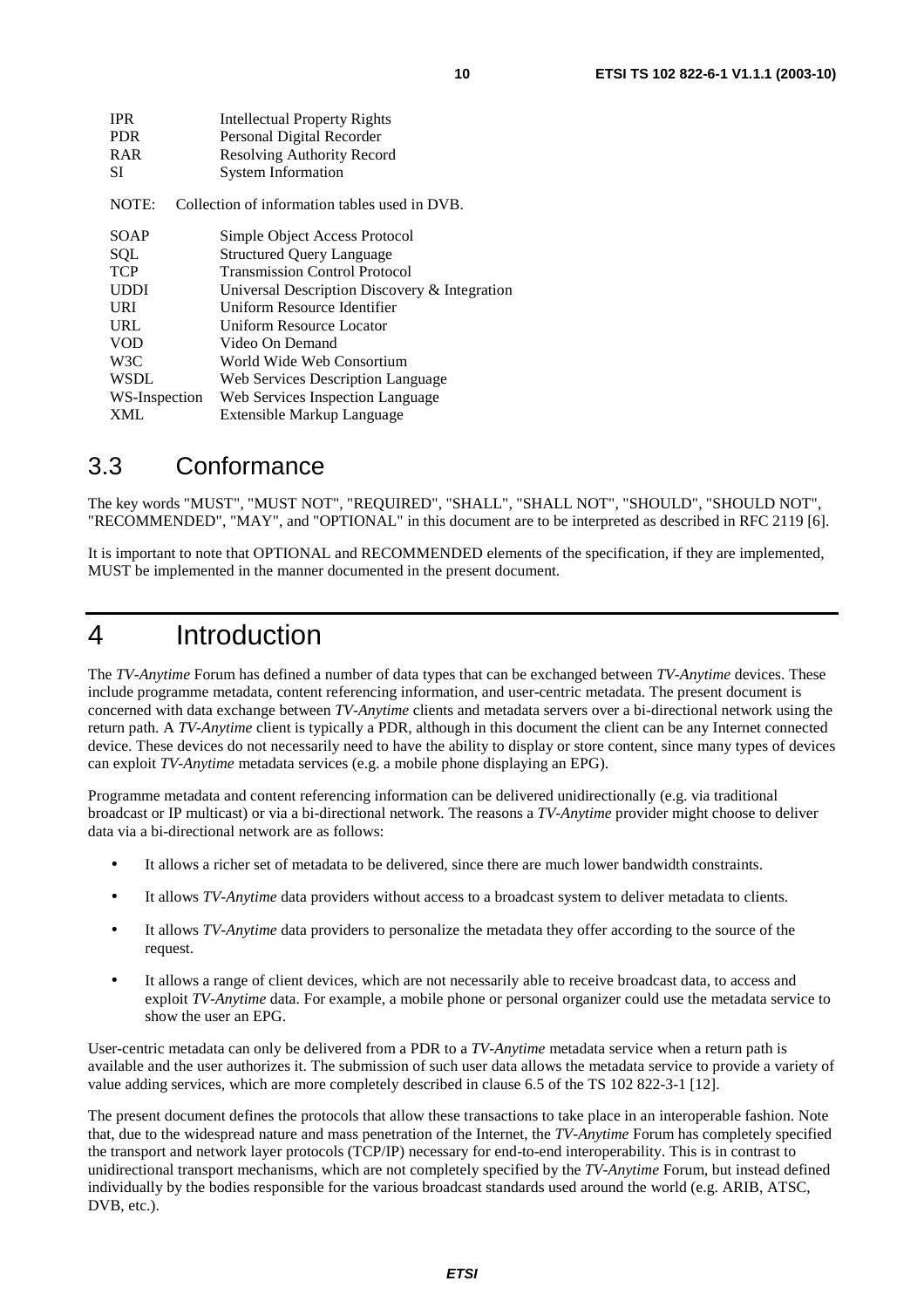<span id="page-10-0"></span>To use a *TV-Anytime* metadata service a client takes the steps illustrated in figure 1.



**Figure 1: The steps in using a TV-Anytime metadata service** 

These steps are described in more detail in the following three clauses (in reverse order). Note that a metadata service MUST provide a description capability (see clause 7), but the support for metadata service discovery (see TS 102 822-6-2 [15]) is OPTIONAL. The middle step typically will only occur when a metadata service is first discovered or updated, and not each time the metadata service is used.

### 4.1 Types and Functionalities of Metadata Services

*TV-Anytime* metadata services can be broken into two basic types, which are shown in figures 2 and 3. The metadata services specified are all request-response based. This can be seen in the two figures - the network transaction is always point-to-point (client to server), and the transaction is always initiated by the client.

### 4.1.1 Metadata Retrieval

Metadata retrieval occurs when a client wishes to obtain certain metadata from a metadata service that it has previously discovered and obtained a capability description for. The following list gives some examples of metadata retrieval.

- A client wishes to obtain programme reviews for a CRID. The client sends a request specifying the CRID and type of metadata required, and the metadata service responds with the appropriate ProgramReviewTable.
- A client wishes to obtain the schedule information for a particular channel over the next week. The client sends a request specifying the channel, date range, and type of metadata required. The metadata service returns a ProgramLocationTable and ProgramInformationTable corresponding to the programmes on that channel.
- A client wishes to search a metadata service that specializes in movie information. The client sends a request specifying the type of movie (e.g. the genre is "Western", and the star is "John Wayne"), and the type of metadata required. The metadata service returns a number of matching movies, using a ProgramInformationTable and ProgramReviewTable.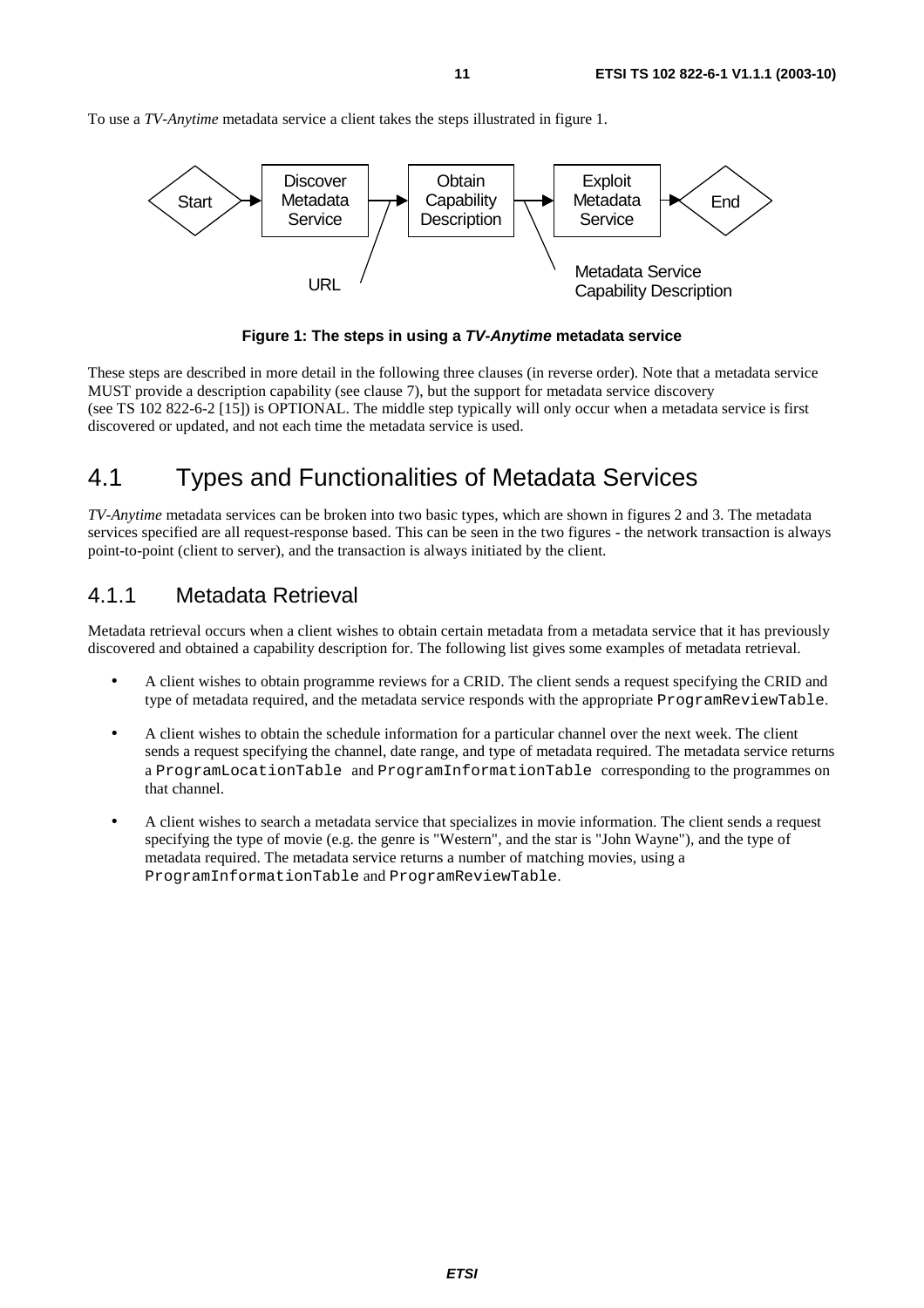<span id="page-11-0"></span>

- NOTE 1: Any party capable of delivering compliant TV-Anytime data could provide a metadata service. Examples include: content creators, content providers, service providers, consumer electronics manufacturers and third parties aggregation services.
- NOTE 2: The request contains parameters that specify the type of metadata required by the client.
- NOTE 3: The types of metadata returned could be any of the non user-centric data specified in the TS 102 822-3-1 [12] (i.e. the fragments defined in clause 4.3.1.1 of TS 102 322-3-2 [13]), along with content referencing information.

**Figure 2: Client requesting metadata from a metadata service**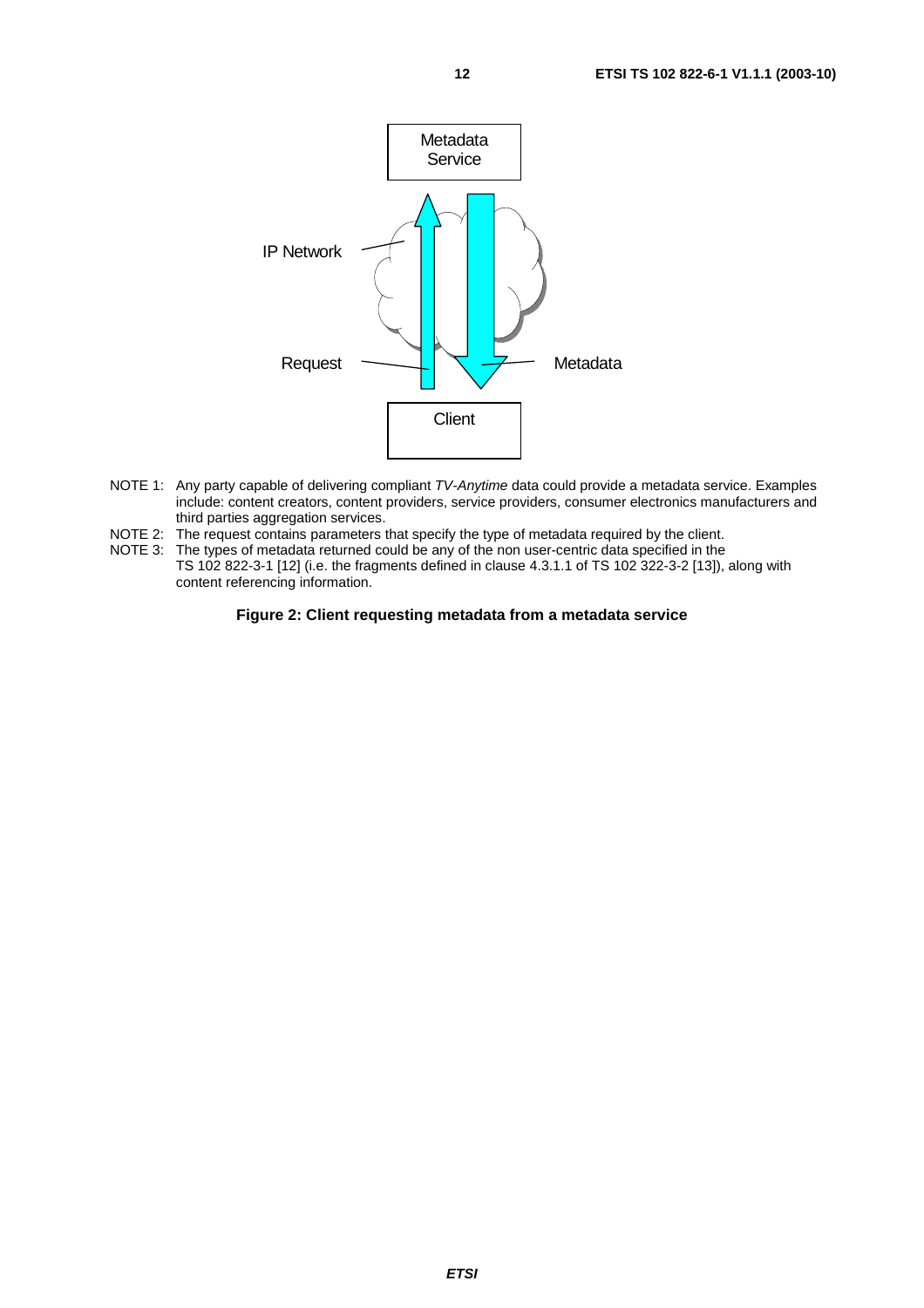### <span id="page-12-0"></span>4.1.2 Submission of User-centric Metadata

Submission of user-centric metadata offers a number of possible benefits to both consumers and metadata service providers. These are described in clause 6.5 of the TS 102 822-3-1 [12]. Ensuring the privacy of these transactions and that the metadata service provider is trustworthy is essential to the submission of user-centric metadata. The means by which this is ensured is not defined by the present document.



- NOTE 1: In this case, the metadata service is a user data aggregator. Any of the parties listed for figure 2, or any other party capable of usefully exploiting TV-Anytime usage information in a trustworthy fashion, could provide the metadata service.
- NOTE 2: In principle, the user-centric data may be any of the types defined in the Metadata Specification (TS 102 822-3-1[12] (e.g. UserPreferences and UsageHistory). For the purposes of this version of the specification, only a submission of carefully constrained, anonymous UsageHistory instances is allowed.

#### **Figure 3: Client submitting user-centric data to a service provider**

### 4.2 Metadata Service Capability Descriptions

In order to exploit usefully the metadata services described in the previous clause, the client needs information about the nature of the metadata service being offered. This is because different metadata services will provide different types of metadata and can be queried in different ways. For example, some metadata services may offer just content referencing information, whilst others may provide programme metadata but no segmentation information. Similarly, whereas one server may only be able to accept simple requests for metadata based on a CRID, another server may offer much more sophisticated querying and sorting capabilities. Moreover, different types of queries are only useful if a client is able to establish sensible values with which to query. An example of this is a query for scheduling data (ProgramLocationTable). In order to query for scheduling information on a particular content delivery service, the client needs to know the content delivery services for which that metadata service has data.

To address this issue, each metadata service provides, on request from a client, a capability description. This capability description allows a client to flexibly query a metadata service, without making requests that will not be supported by that metadata service. Furthermore, it allows metadata service providers to flexibly implement the server in a way that is appropriate to the data that they have available.

### 4.3 Metadata Service Discovery

Metadata service discovery is the process by which a client establishes a URL where a *TV-Anytime* metadata service can be found. There are a number of ways this process can occur, but only the third method (see clause 4.3.3) is addressed by the present document.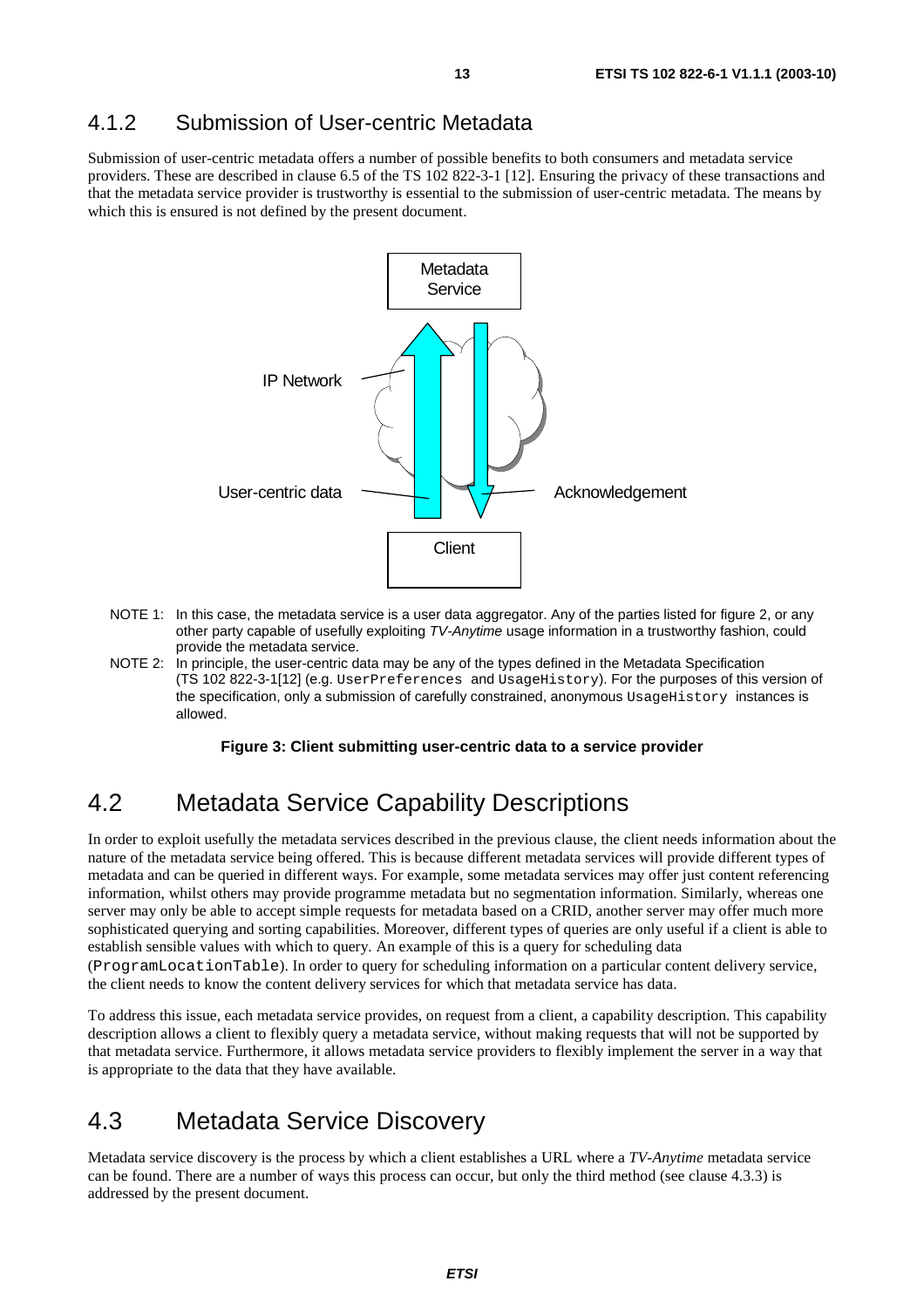A number of methods exist for discovering the URLs of metadata services that will not be standardized by the *TV-Anytime* Forum. The following list gives some examples.

- The client might be pre-programmed with a set of URLs that refer to one or more metadata services. This will typically be useful in a vertical market, or tightly controlled horizontal market.
- A user might manually enter a URL of a new metadata service he is interested in, using some means of text input.
- The software on a client may be updated using software updates delivered via a unidirectional broadcast, or over the return channel.

### 4.3.2 Unidirectional Delivery of Discovery Information

TS 102 822-2 [11] and TS 102 822-4 [14] define ways, or requirements on the underlying transport, in which the URL of a bi-directional metadata and/or content referencing service can be discovered from *TV-Anytime* information inserted in a unidirectional stream. The present document defines how a client can usefully exploit the discovered service using the resulting URL.

### 4.3.3 Client-Initiated Discovery Using the Bi-directional Network

This mode of metadata service discovery involves using the bi-directional network to access a "Yellow Pages" of *TV-Anytime* metadata services. The mechanism is based upon W3C standards for web service discovery (UDDI [19] and WS-Inspection [21], the use of which is standardized by the *TV-Anytime* Forum, according to the rules given in clause 5 in TS 102 822-6-2 [15]. Support for these discovery techniques by clients and servers is OPTIONAL.

## 5 Metadata Service Types

The *TV-Anytime* Forum defines two types of metadata web service. Each type of web service can be thought of as a remote procedure with a well-defined set of inputs and outputs and a well-defined behaviour. In WSDL [20] terminology, this remote procedure is known as an operation (see annex A). The metadata retrieval operation (see clause 4.1.1 is called the get Data operation, and the user description submission operation (see clause  $4.1.2$ ) is called the submit\_Data operation.

The types used in the requests and responses to *TV-Anytime* metadata services are defined in the target namespace: "urn:tva:transport:2002" . This allows Schema aware tools to validate the various messages. The types defined in TS 102 822-3-1 [12] and TS 102 822-4 [14] schemas are referenced in the transport namespace (using XML Schema's import mechanism).

The Schema fragments in the following clauses are all defined within this namespace. The corresponding namespace qualifier used in these Schema fragments is "tns:" The complete XML Schema file (tva\_transport\_types\_v10.xsd) may be found attached to the present document as part of a common Zip file.

## 5.1 get\_Data Operation

The get\_Data operation allows a client to query a server in order to retrieve *TV-Anytime* data for a set of programmes or programme groups. The following list gives a few examples of the types of functionality that a *TV-Anytime* metadata provider can offer using a get Data operation.

- Operation that takes a list of CRIDs and returns content referencing data for those CRIDs.
- Operation that takes a list of CRIDs and returns *TV-Anytime* metadata for those CRIDs.
- Operation that accepts a query for programmes with particular metadata attributes (e.g. with a particular genre, or starring a certain actor, etc.) and returns matching programmes.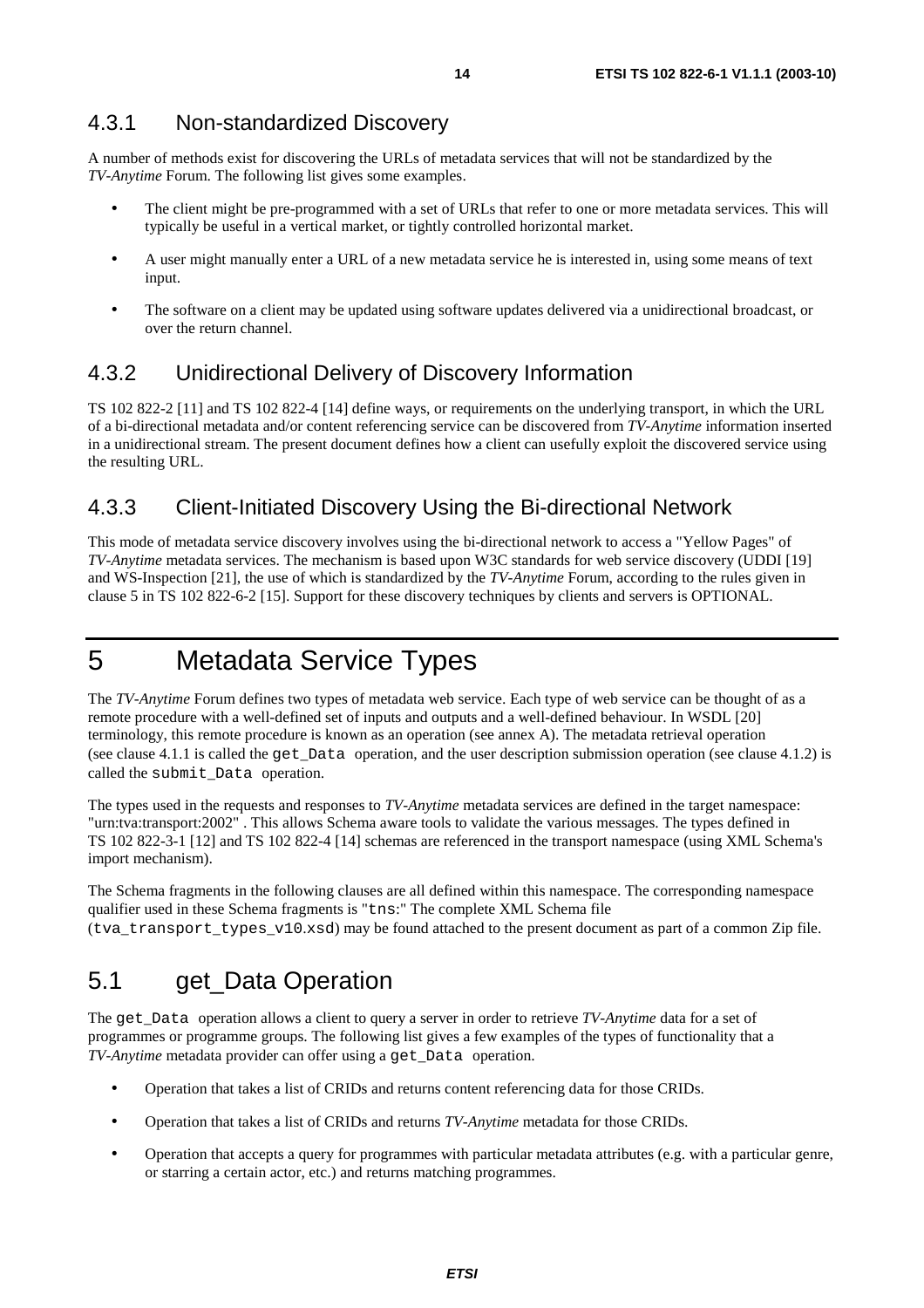• Operation that accepts a query for programmes broadcast at a certain time or on a certain channel and returns matching programmes.

A get\_Data operation can, in principle, support all these types of queries, as well as more complex queries, involving a wide range of metadata constraints, and logical combinations of those constraints.

#### 5.1.1 Request Format

The request format allows the client to specify three types of parameters. The semantics and structure of these three parameters are explained in more detail in the subsequent clauses.

```
<element name="get_Data" type="tns:get_Data"/> 
   <complexType name="get_Data"> 
     <sequence> 
       <element name="QueryConstraints"> 
         <complexType> 
           <choice> 
             <element name="PredicateBag" type="tns:PredicateBagType"/> 
             <element name="BinaryPredicate" type="tns:BinaryPredicateType"/> 
             <element name="UnaryPredicate" type="tns:UnaryPredicateType"/> 
           </choice> 
         </complexType> 
       </element> 
       <element name="RequestedTables" type="tns:RequestedTablesType"/> 
     </sequence> 
     <attribute name="maxPrograms" type="unsignedInt"/> 
   </complexType>
```

| <b>Name</b>      | <b>Definition</b>                                                                                                                                                                                                                                                                                                                                                                                                                              |
|------------------|------------------------------------------------------------------------------------------------------------------------------------------------------------------------------------------------------------------------------------------------------------------------------------------------------------------------------------------------------------------------------------------------------------------------------------------------|
| QueryConstraints | A REQUIRED parameter that defines, by means of one or more<br>logical predicates the set of "result records" that the client is<br>interested in. See clause 5.1.1.4 for a definition of "result record". For<br>example, this set could be specified using a list of CRIDs, the<br>programmes that have the keyword "Thriller" in their metadata, or the<br>programmes that correspond to a Broadcast Event on Channel 2 on<br>Saturday, etc. |
| RequestedTables  | A REQUIRED parameter that specifies the view of the metadata<br>required by the client. This parameter determines the types of<br>metadata that are returned for each result, and also allows the client<br>to specify simple sort criteria to be applied to the result.                                                                                                                                                                       |
| maxPrograms      | An OPTIONAL upper limit on the number of programmes that will be<br>returned. This is to prevent the client being overloaded by very large<br>result sets. If this attribute is not there the server should return all the<br>matching results.                                                                                                                                                                                                |

#### 5.1.1.1 Query constraint parameters

This parameter consists of a set of logical predicates, which can be nested together (according to the rules of first order predicate logic) and together define the set of results that a client is interested in. (Using SQL terminology, this parameter plays a similar role to the WHERE clause in an SQL SELECT statement.) Unlike SQL, the interpretation of the logical constraints does not have to be strict - the results returned do not need to precisely match the criteria specified in the query. This provides opportunity for metadata service providers to offer value adding search algorithms.

```
 <complexType name="PredicateBagType"> 
   <sequence maxOccurs="unbounded"> 
     <choice> 
       <element name="PredicateBag" type="tns:PredicateBagType"/> 
       <element name="BinaryPredicate" type="tns:BinaryPredicateType"/> 
       <element name="UnaryPredicate" type="tns:UnaryPredicateType"/> 
     </choice> 
   </sequence> 
   <attribute name="contextNode" type="tns:contextNodeIDType"/> 
   <attribute name="negate" type="boolean" default="false"/>
```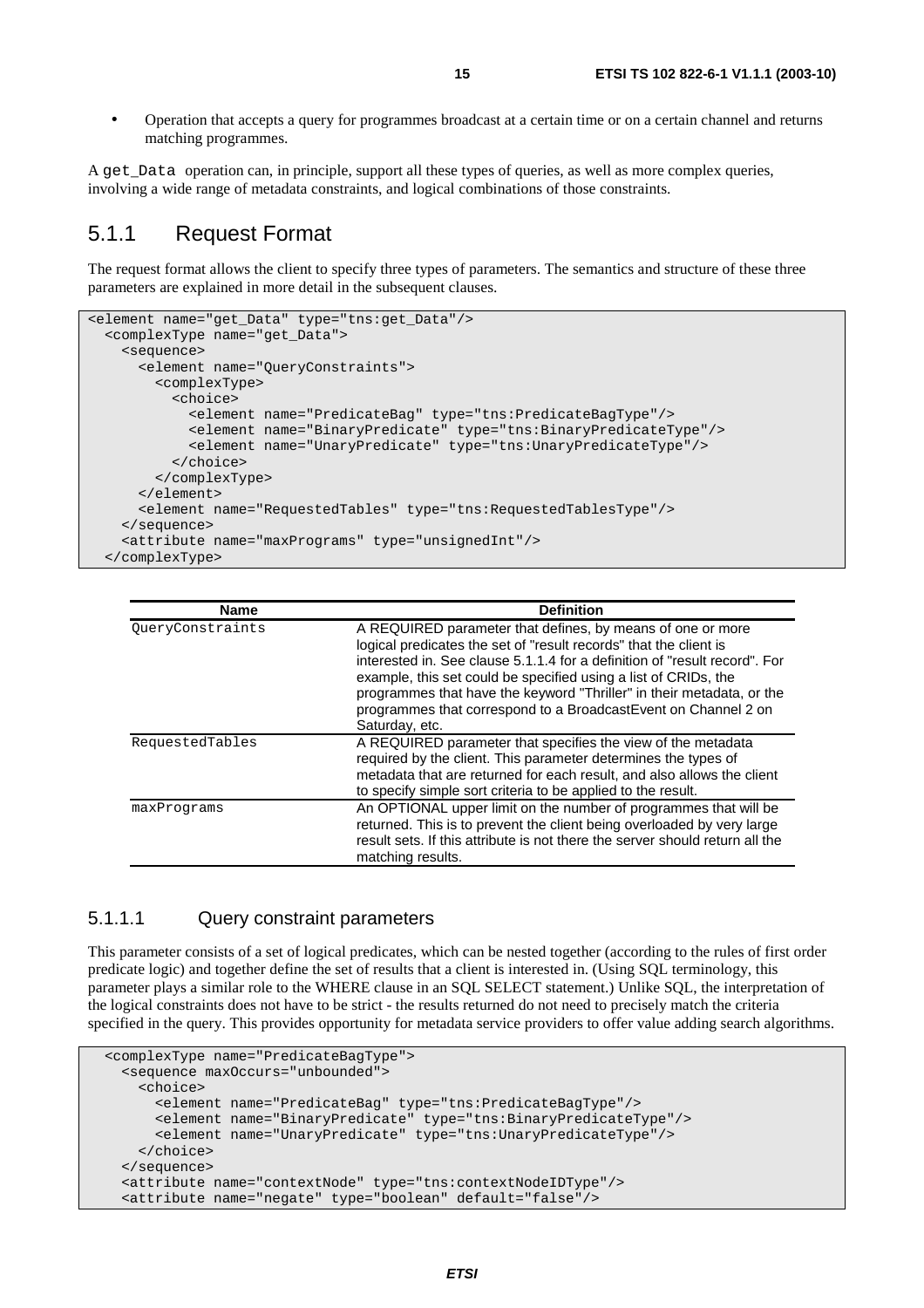```
 <attribute name="type" type="tns:PredicateBagTypeType"/> 
 </complexType> 
 <simpleType name="PredicateBagTypeType"> 
   <restriction base="string"> 
     <enumeration value="AND"/> 
     <enumeration value="OR"/> 
  </restriction> 
 </simpleType> 
 <complexType name="BinaryPredicateType"> 
   <attribute name="fieldID" type="tns:fieldIDType" use="required"/> 
   <attribute name="fieldValue" type="string" use="required"/> 
   <attribute name="test" default="equals" 
     type="tns:BinaryPredicateTestType"/> 
 </complexType> 
 <complexType name="UnaryPredicateType"> 
   <attribute name="fieldID" type="tns:fieldIDType" use="required"/> 
   <attribute name="test" default="exists" 
      type="tns:UnaryPredicateTestType"/> 
 </complexType> 
 <simpleType name="BinaryPredicateTestType"> 
   <restriction base="string"> 
     <enumeration value="equals"/> 
     <enumeration value="not_equals"/> 
     <enumeration value="contains"/> 
     <enumeration value="greater_than"/> 
     <enumeration value="greater_than_or_equals"/> 
     <enumeration value="less_than"/> 
     <enumeration value="less_than_or_equals"/> 
  </restriction> 
 </simpleType> 
 <simpleType name="UnaryPredicateTestType"> 
   <restriction base="string"> 
     <enumeration value="exists"/> 
   </restriction> 
 </simpleType>
```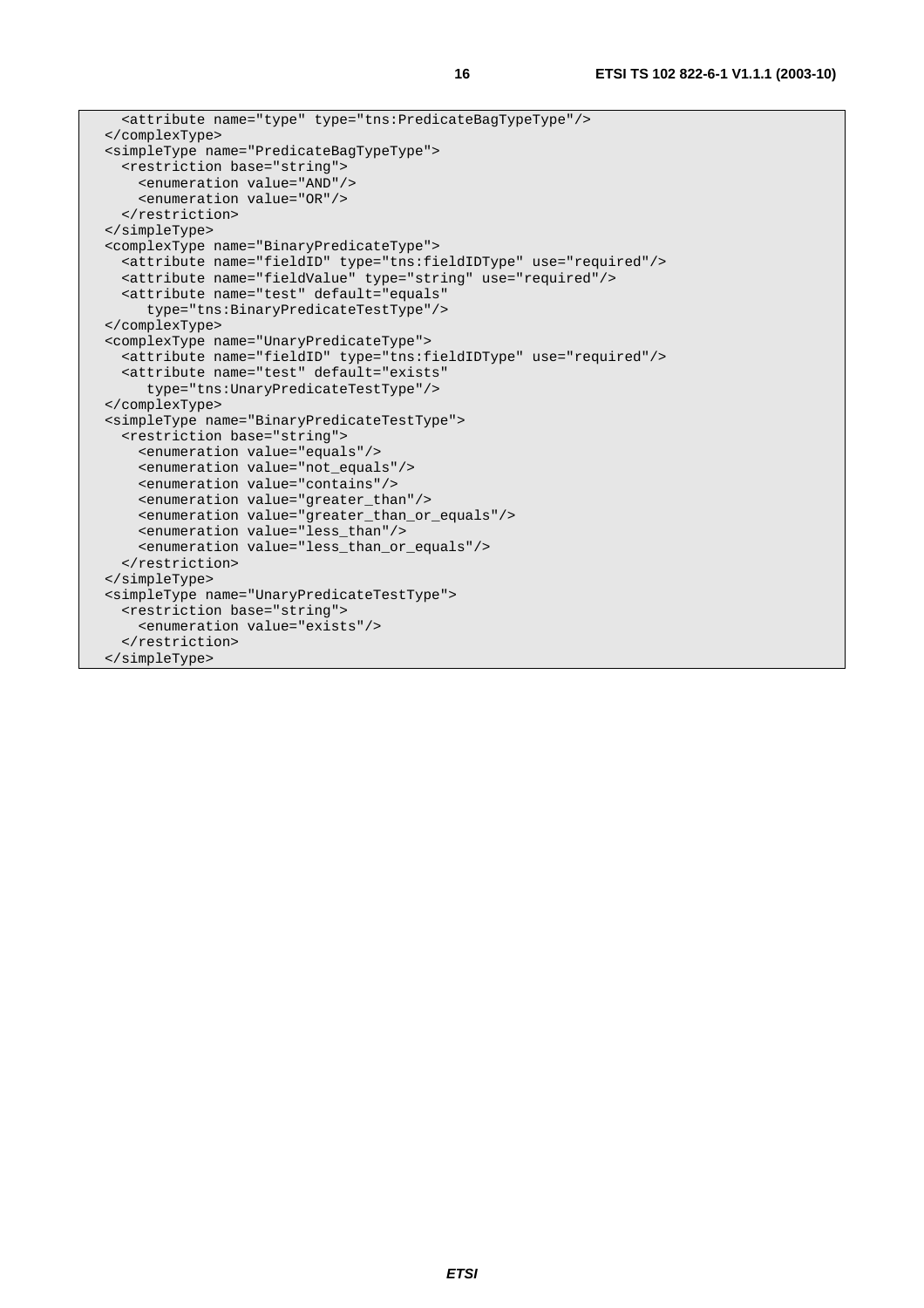| Name                   | <b>Definition</b>                                                           |
|------------------------|-----------------------------------------------------------------------------|
| PredicateBaqType       | A PredicateBagType contains one or more Binary Predicate,                   |
|                        | UnaryPredicate Of PredicateBag children, and is used to express             |
|                        | logical relationships between these children.                               |
| type                   | This attribute expresses the logical relationship between the children of   |
|                        | this PredicateBag. It can take the values "AND" or "OR". The attribute      |
|                        | is REQUIRED when there are two or more children. The attribute is           |
|                        | meaningless if the PredicateBag contains a single element.                  |
| negate                 | This attribute reverses the Boolean evaluation (true/false) of the          |
|                        | PredicateBag. If there are two or more children predicates, it is           |
|                        | evaluated after the children predicates have been combined; i.e. the        |
|                        | type attribute has tighter precedence.                                      |
| contextNode            | If present, this attribute restricts the way in which fragments are matched |
|                        | with this PredicateBag. Specifically, the predicates contained within       |
|                        | this PredicateBag MUST all be satisfied by the fields in a single XML       |
|                        | element within the fragment. The root node of this XML element is           |
|                        | defined by the contextNodeID value of the contextNode attribute.            |
|                        | The contextNodeID values used here MAY have a definition that               |
|                        | uses a multiple XPath expression (i.e. the contextNodeID may refer to       |
|                        | multiple nodes, but the actual node is given by the Requested Table         |
|                        | element). When used, all the contextNodeID values referenced in the         |
|                        | predicates that are descendants of this PredicateBag MUST refer to          |
|                        | fields that are descendants of the context Node element in the XML          |
|                        | Schema.                                                                     |
| UnaryPredicateType/Bin | A Boolean test that can be evaluated on a field stored by a metadata        |
| aryPredicateType       | service. See clause 5.1.1.1.1 for a definition of field.                    |
| fieldID                | A REQUIRED fieldID value (see clause 5.1.1.1.1) that defines the            |
|                        | field being tested (e.g. CRID, Title, etc.).                                |
| test                   | The relationship between the fieldID and the fieldValue. This               |
|                        | attribute can take the value "equals", "not_equals", "contains",            |
|                        | "greater_than", "greater_than_or_equal", "less_than",                       |
|                        | "less_than_or_equals", or "exists".                                         |
| fieldValue             | The value being tested. This attribute is not present in predicates of the  |
|                        | type UnaryPredicateType.                                                    |

Annex C provides some examples that illustrate the types of queries a client can issue.

#### 5.1.1.1.1 Identifying contextNodes

A contextNode is an XML node of the following type: element.

• Element contextNode can correspond to nodes with an XML Schema complexType model (an element containing other elements or attributes).

ContextNodes are defined using an XPath expression based on a subset of XPath (for a definition of this XPath subset, see TS 102 822-3-1 [12]). Instead of using this verbose XPath expression directly in every predicate, all fields used in a query MUST be assigned a contextNode. A contextNode is just a syntactic shortcut that provides a consistent alias for the full XPath expression that identifies a node. The *TV-Anytime* Forum defines a normative subset of nodes with predefined contextNode values.

In order to define a list of contextNode definitions the following piece of XML Schema is used.

```
 <element name="ContextNodeIDDefinitionList" 
           type="tns:ContextNodeIDDefinitionListType"> 
    <key name="UniqueContextNode"> 
      <selector xpath="tns:ContextNodeIDDefinition"/> 
      <field xpath="@contextNodeID"/> 
   </key> 
 </element> 
 <complexType name="ContextNodeIDDefinitionListType"> 
    <sequence> 
      <element name="ContextNodeIDDefinition" maxOccurs="unbounded"> 
        <complexType> 
          <attribute name="contextNode" type="NCName"/>
```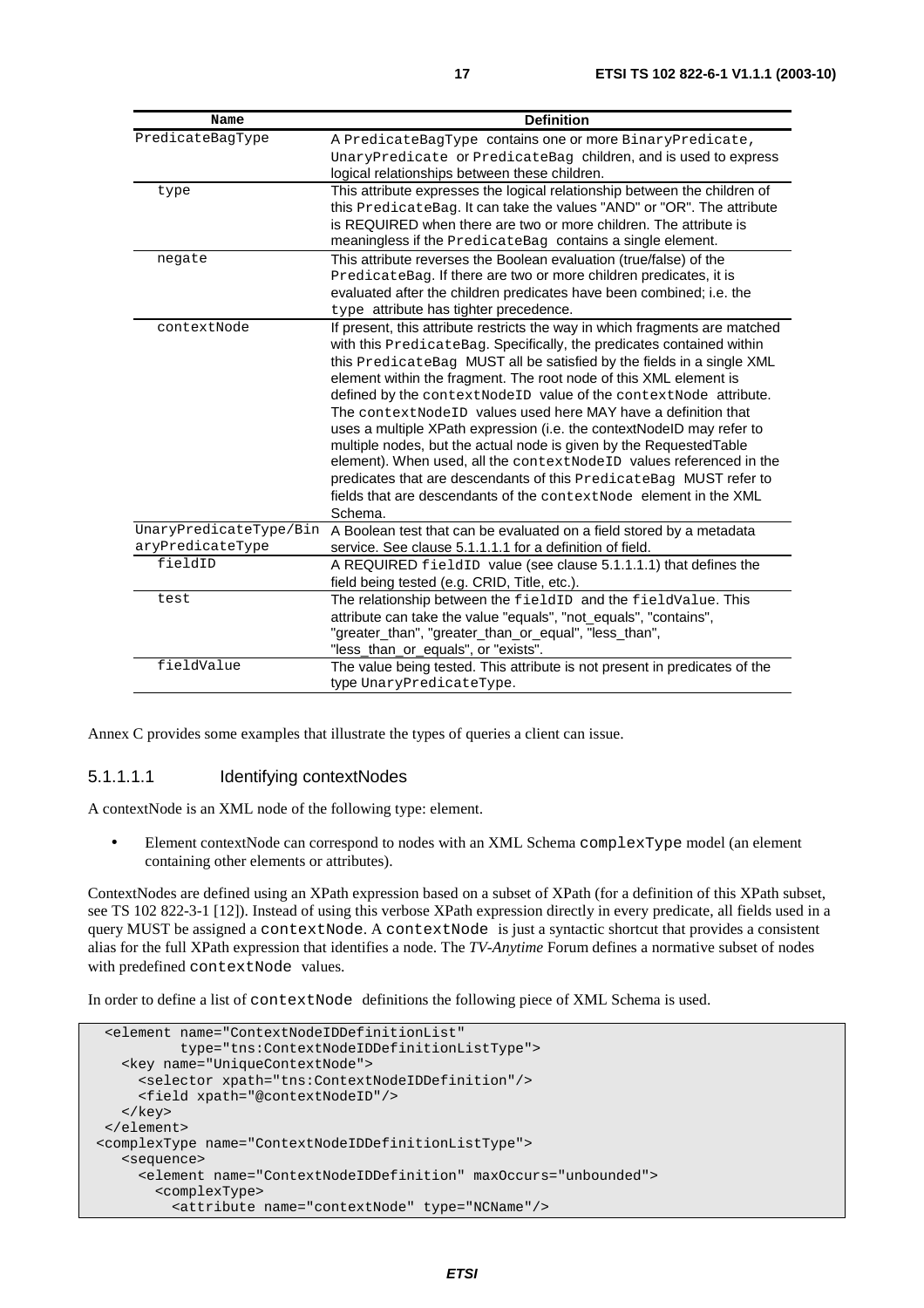| <attribute <="" name="contextNodeDefinition" th=""></attribute>                         |
|-----------------------------------------------------------------------------------------|
| type="tns:contextNodeDefinitionListType"/>                                              |
|                                                                                         |
| $\langle$ /element>                                                                     |
| $\langle$ sequence>                                                                     |
| <attribute name="targetNamespace" type="anyURI" use="required"></attribute>             |
|                                                                                         |
| <simpletype name="contextNodeDefinitionType"></simpletype>                              |
| <restriction base="token"></restriction>                                                |
| <pattern value="(/((\i\c*:)?(\i\c*)))*((/text\(\)) (/@((\i\c*:)?(\i\c*))))?"></pattern> |
|                                                                                         |
|                                                                                         |
| <simpletype name="contextNodeDefinitionListType"></simpletype>                          |
| <list itemtype="tns:contextNodeDefinitionType"></list>                                  |
|                                                                                         |
| <simpletype name="contextNodeIDType"></simpletype>                                      |
| <restriction base="OName"></restriction>                                                |
|                                                                                         |

| <b>Name</b>                     | <b>Definition</b>                                                                                                                                                                                                                                                                                                                                                                                                              |
|---------------------------------|--------------------------------------------------------------------------------------------------------------------------------------------------------------------------------------------------------------------------------------------------------------------------------------------------------------------------------------------------------------------------------------------------------------------------------|
| ContextNodeIDDefinitionListType | Provides a uniform structure for defining a map of<br>contextNode values to XPath expressions.                                                                                                                                                                                                                                                                                                                                 |
| targetNamespace                 | The field definition namespace to which this<br>contextNode map belongs. The namespace can be<br>used to unambiguously reference contextNode values<br>from multiple namespaces. The use of namespaces here<br>is similar to, but distinct from, the use of namespaces to<br>identify XML Schema, and is in accordance with<br>Namespaces in XML [2].                                                                          |
| ContextNodeIDDefinition         | Contains a single context Node map.                                                                                                                                                                                                                                                                                                                                                                                            |
| ContextNodeId                   | A name used to identify this field. All the context Node<br>values defined in a particular namespace MUST be<br>unique.                                                                                                                                                                                                                                                                                                        |
| ContextNodeDescription          | A list of XPath expressions that defines the fields that MAY<br>be searched when this context Node is used. Each item<br>in the list is a regular expression that corresponds to the<br>XPath subset defined in TS 102 822-3-1 [12],<br>clause 4.8.5.1.2. The XPath namespace context consists<br>of the namespace declarations that are in scope in the<br>XML instance document at the point that this attribute<br>appears. |
| contextNodeIDType               | The simple type that all context Node values are based<br>on. Note that the use of OName ensures that<br>context Node values are always namespace qualified.                                                                                                                                                                                                                                                                   |

Element instances based upon the ContextNodeIDDefinitionListType are used to specify the *TV-Anytime* Forum's predefined subset of contextNode values.

The predefined subset of contextNode allocations, which belong in the urn:tva:transport:contextNodeIDs:2002 field definition namespace, can be found in annex B. Within the present document the prefix "tvac" is used to denote this namespace.

Within this same namespace, some contextNode identifiers contain multiple XPath statements. A server HAS to use the specific Xpath statement relevant to the considered RequestedTable when performing a query based on these contextNodes as it does for the CRID field. Table 2 defines some additional special case contextNode identifiers, along with a semantic description of their meaning. These special case contextNodes are those that cannot be identified using single XPath expressions.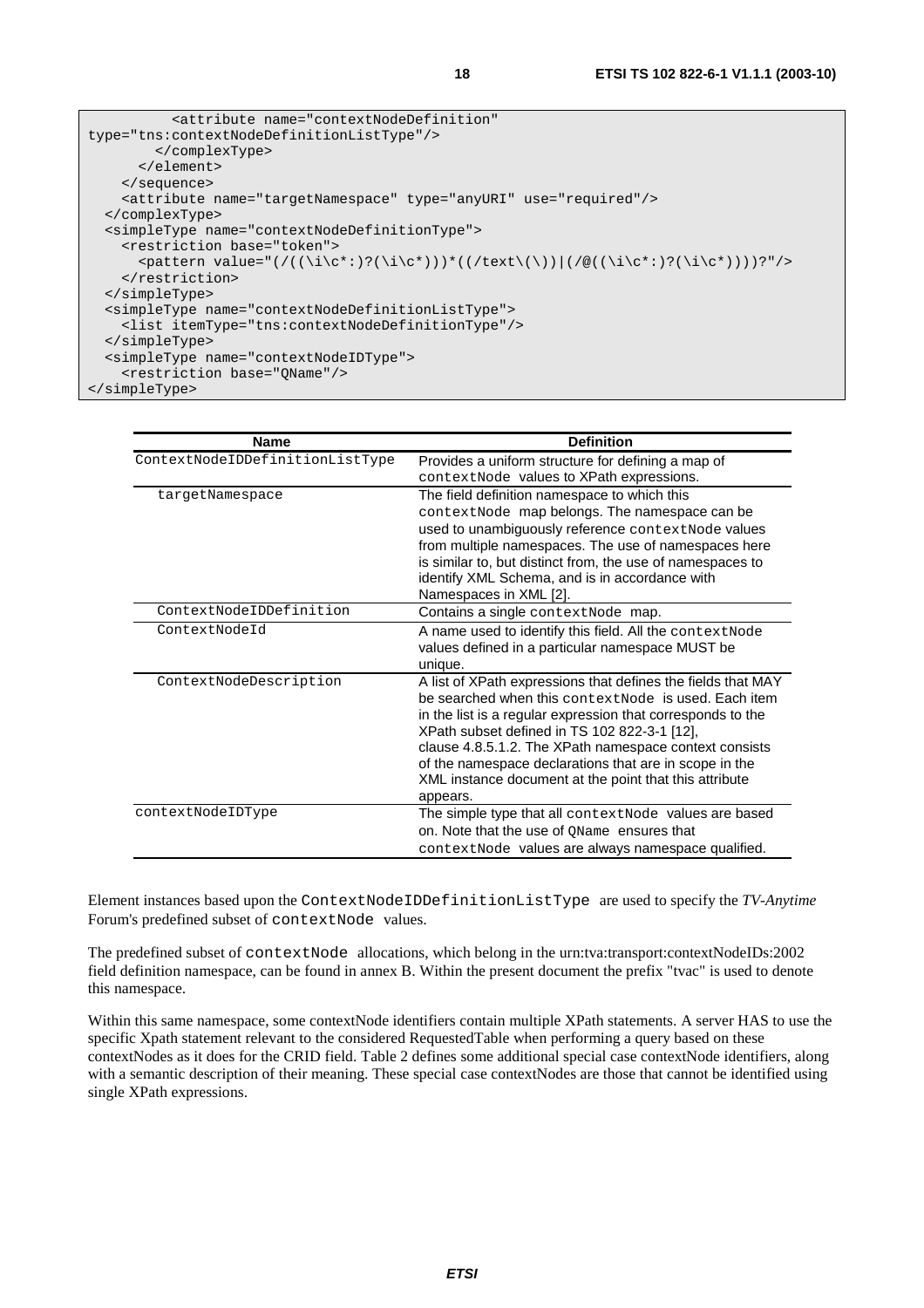<span id="page-18-0"></span>

| <b>ContextNodelD</b>    | <b>Comment</b>                                                                                                        |
|-------------------------|-----------------------------------------------------------------------------------------------------------------------|
| CreditsItem             | The CreditsItem element of the CreditsList element within the<br>ProgramInformation or GroupInformation table.        |
| AudioAttributes         | The AudioAttributes element of the AVAtrributes element within<br>the Program Information or Program Location tables. |
| VideoAttributes         | The VideoAttributes element of the AVAtrributes element within<br>the Program Information or Program Location tables. |
| AwardsListItem          | The AwardsListItem element of the AwardsList element within the<br>ProgramInformation or GroupInformation tables.     |
| ProgramInformation      | The ProgramInformation element of the ProgramInformation table.                                                       |
| GroupInformation        | The GroupInformation element of the GroupInformation table.                                                           |
| <b>BroadcastEvent</b>   | The BroadcastEvent element of the ProgramLocation table.                                                              |
| Schedule                | The Schedule element of the ProgramLocation table.                                                                    |
| OnDemandProgram         | The OnDemandProgram element of the ProgramLocation table.                                                             |
| ServiceInformation      | The ServiceInformation element of the ServiceInformation table.                                                       |
| PersonName              | The PersonName element of the CreditsInformation table.                                                               |
| OrganizationName        | The OrganizationName element of the CreditsInformation table.                                                         |
| SeqmentInformation      | The SegmentInformation element of the SegmentInformation<br>table.                                                    |
| SegmentGroupInformation | The SegmentGroupInformation element of the<br>SegmentInformation table.                                               |
| Review                  | The Review element of the ProgramReview table.                                                                        |

**Table 1: Description of special case contextNodeID values (informative)** 

#### 5.1.1.1.2 Identifying fields

A field is an XML node of the following type: attribute, text or element.

- Attribute fields and text fields (the contents of an element's text node) have no structure, so can be represented as a string whose value can be tested against the fieldValue given in a predicate.
- Element fields can correspond to nodes with an XML Schema complexType model (an element containing other elements or attributes). Fields of this type can only be used in a predicate if the test is "exists". An example of why this might be useful is given in annex C, example 8. Sorts cannot be based upon an element field.

Fields are defined using an XPath expression based on a subset of XPath (for a definition of this XPath subset, see TS 102 822-3-1 [12]). Instead of using this verbose XPath expression directly in every predicate, all fields used in a query MUST be assigned a fieldID. A fieldID is just a syntactic shortcut that provides a consistent alias for the full XPath expression that identifies a field. The *TV-Anytime* Forum defines a normative subset of fields with predefined fieldID values.

In order to define a list of fieldID definitions the following piece of XML Schema is used.

```
 <element name="FieldIDDefinitionList" 
          type="tns:FieldIDDefinitionListType"> 
   <key name="UniqueField"> 
    <selector xpath="tns:FieldIDDefinition"/> 
     <field xpath="@fieldID"/> 
  </key> 
 </element> 
 <complexType name="FieldIDDefinitionListType"> 
   <sequence> 
     <element name="FieldIDDefinition" maxOccurs="unbounded"> 
       <complexType> 
         <attribute name="fieldID" type="NCName"/> 
         <attribute name="fieldDefinition" 
                     type="tns:fieldDefinitionListType"/> 
       </complexType> 
     </element> 
   </sequence> 
   <attribute name="targetNamespace" type="anyURI" use="required"/> 
 </complexType> 
 <simpleType name="fieldDefinitionType">
```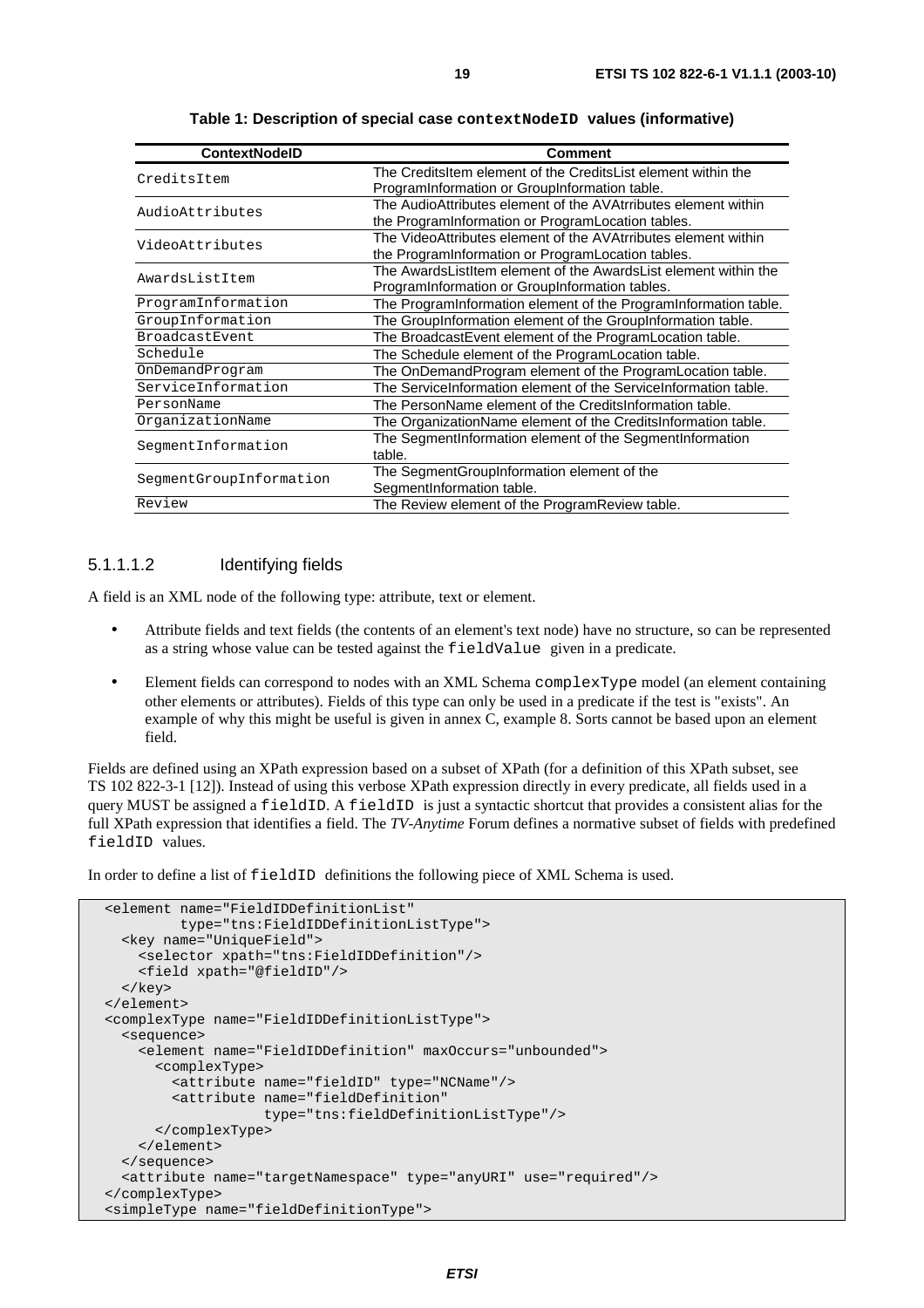```
 <restriction base="token"> 
    \zeta <pattern value="(/((\i\c*:)?(\i\c*)))*((/text\(\))|(/@((\i\c*:)?(\i\c*))))?"/>
   </restriction> 
 </simpleType> 
 <simpleType name="fieldDefinitionListType"> 
   <list itemType="tns:fieldDefinitionType"/> 
 </simpleType> 
 <simpleType name="fieldIDType"> 
   <restriction base="QName"/> 
 </simpleType> 
 <simpleType name="fieldIDListType"> 
  <list itemType="tns:fieldIDType"/> 
 </simpleType>
```

| <b>Name</b>               | <b>Definition</b>                                                                                                                                                                                                                                                                                                                                                                                                                      |
|---------------------------|----------------------------------------------------------------------------------------------------------------------------------------------------------------------------------------------------------------------------------------------------------------------------------------------------------------------------------------------------------------------------------------------------------------------------------------|
| FieldIDDefinitionListType | Provides a uniform structure for defining a map of fieldID<br>values to XPath expressions.                                                                                                                                                                                                                                                                                                                                             |
| targetNamespace           | The field definition namespace to which this fieldID map<br>belongs. The namespace can be used to unambiguously<br>reference fieldID values from multiple namespaces. The<br>use of namespaces here is similar to, but distinct from, the<br>use of namespaces to identify XML Schema, and is in<br>accordance with "Namespaces in XML" [2].                                                                                           |
| FieldIDDefinition         | Contains a single fieldID map.                                                                                                                                                                                                                                                                                                                                                                                                         |
| fieldID                   | A name used to identify this field. All the fieldID values<br>defined in a particular namespace MUST be unique.                                                                                                                                                                                                                                                                                                                        |
| fieldDefinition           | A list of XPath expressions that defines the fields that MAY be<br>searched when this $f = L \cdot d \cdot D$ is used. Each item in the list is<br>a regular expression that corresponds to the XPath subset<br>defined in TS 102 822-3-1 [12], clause 4.8.5.1.2. The XPath<br>namespace context consists of the namespace declarations<br>that are in scope in the XML instance document at the point<br>that this attribute appears. |
| fieldIDType               | The simple type that all fieldID values are based on. Note<br>that the use of OName ensures that fieldID values are<br>always namespace qualified.                                                                                                                                                                                                                                                                                     |
| fieldIDListType           | A whitespace-separated list of fieldID values                                                                                                                                                                                                                                                                                                                                                                                          |

Element instances based upon the FieldIDDefinitionListType are used in two places in the present document. Firstly, it is used to specify the *TV-Anytime* Forum's predefined subset of fieldID values. Secondly, it MAY appear in a get Data operation's capability description, where it is used to allocate fieldID values to fields not in the normative subset. See clause 7.1.3 for an explanation of how this is done. In this, way servers can extend their metadata services to flexibly support querying or sorting on any field in the *TV-Anytime* metadata and content referencing Schema.

The predefined subset of fieldID allocations, which belong in the urn:tva:transport:fieldIDs:2002 field definition namespace, can be found in annex B. Within the present document the prefix "tvaf" is used to denote this namespace.

Within this same namespace, some field identifiers contain multiple XPath statements. A server MAY use any of these XPath statements when performing a query based on these fields. Table 2 defines some additional special case field identifiers, along with a semantic description of their meaning. These special case fields are those that cannot be identified using single XPath expressions.

| <b>FieldID</b> | <b>Comment</b>                                                  |
|----------------|-----------------------------------------------------------------|
|                | The CRID when it is used in the context of identifying the CRID |
| CRID           | with which a fragment is associated.                            |
|                | Details of this fieldID can be found in table 3.                |
|                | The Start attribute of the Decomposed Locator element from      |
| Start          | the Location Result element within the content referencing      |
|                | table.                                                          |

#### **Table 2: Description of special case fieldID values (informative)**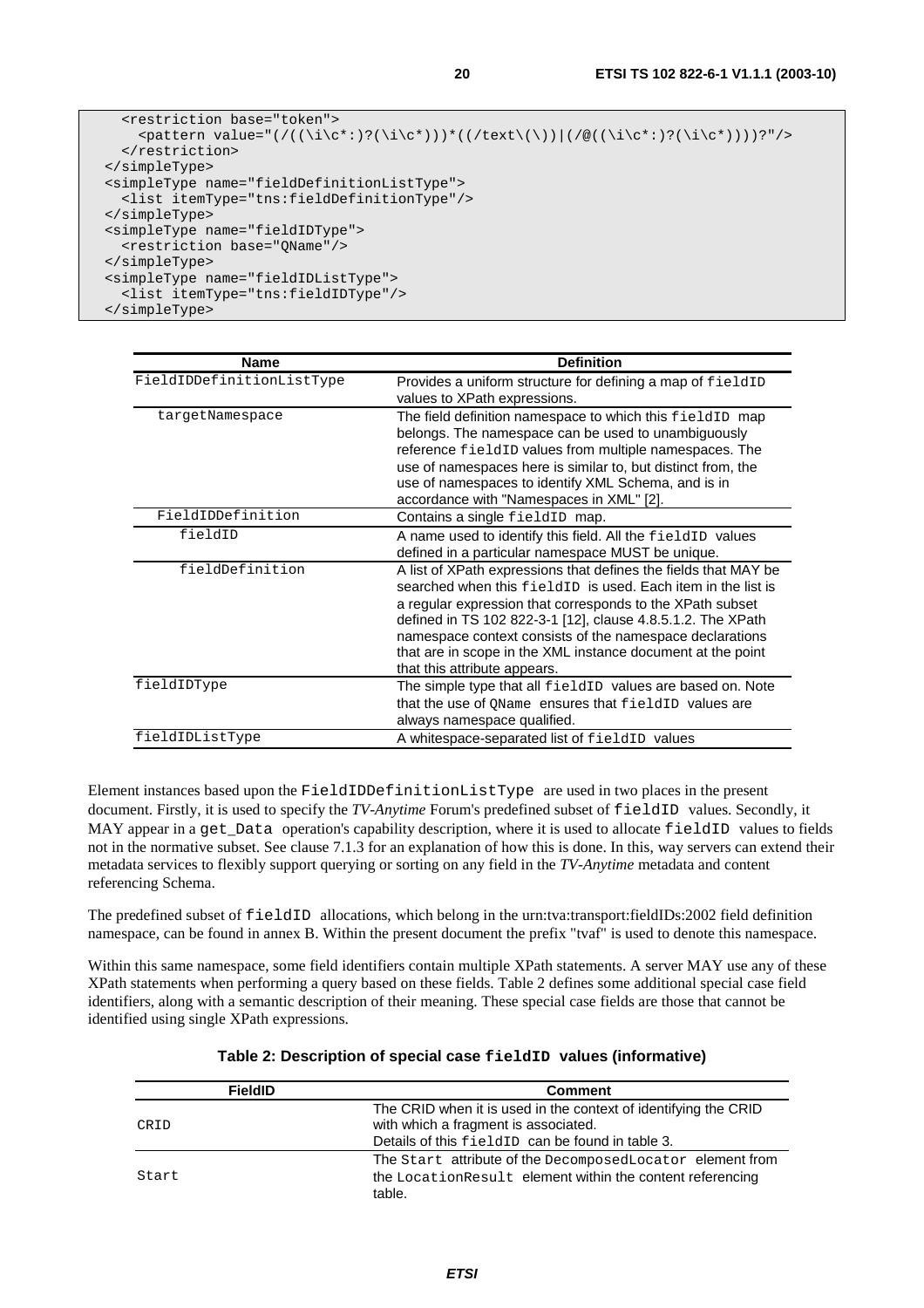| <b>FieldID</b>    | Comment                                                                                                  |
|-------------------|----------------------------------------------------------------------------------------------------------|
|                   | Any title element (Title or ShortTitle) from the                                                         |
| Title             | ProgramInformation, GroupInformation,                                                                    |
|                   | ProgramLocation Or SegmentInformation tables.                                                            |
|                   | The language attribute of the Title element from the relevant                                            |
| TitleLanguage     | ProgramInformation, GroupInformation,                                                                    |
|                   | ProgramLocation Of SegmentInformation table.                                                             |
|                   | Any Synopsis element from the ProgramInformation,                                                        |
| Synopsis          | GroupInformation, ProgramLocation Of                                                                     |
|                   | SegmentInformation tables.                                                                               |
|                   | The language attribute of the Synopsis element from the                                                  |
| SynopsisLanguage  | ProgramInformation, GroupInformation,                                                                    |
|                   | ProgramLocation Of SegmentInformation tables.                                                            |
|                   | The PublishedTime element of any items of type                                                           |
|                   | ScheduleEventType, and the StartOfAvailability                                                           |
| PublishedStart    | element of a OnDemandProgram item. If the                                                                |
|                   | StartOfAvailability element is not present, it is assumed to                                             |
|                   | be the current time (i.e. available now).                                                                |
|                   | The PublishedDuration element of any items of type                                                       |
| PublishedDuration | ScheduleEventType.                                                                                       |
|                   | Any fragmentId attribute. See Annex C for an example of how                                              |
| FragmentID        | this fieldID may be used to retrieve a specific fragment.                                                |
|                   | Any fragmentVersion attribute. See Annex C for an example                                                |
| fragmentVersion   | of how this fieldID may be used to update a specific fragment.                                           |
|                   | The coding element from the AudioAttributes element from                                                 |
| AudioCoding       | the ProgramInformation Or ProgramLocation tables.                                                        |
|                   | The NumOfChannels element from the AudioAttributes                                                       |
| AudioChannels     | element within the ProgramInformation or ProgramLocation                                                 |
|                   | tables.                                                                                                  |
|                   | The AspectRatio element from the VideoAttributes element within                                          |
| VideoAspectRatio  | the ProgramInformation or ProgramLocation tables.                                                        |
| Keyword           | The Keyword element within the ProgramInformation or                                                     |
|                   | GroupInformation tables.                                                                                 |
| KeywordLanguage   | The language attribute from the Keyword element within the                                               |
|                   | ProgramInformation or GroupInformation tables.                                                           |
| Genre             | The Genre element within the ProgramInformation or                                                       |
|                   | GroupInformation tables.                                                                                 |
| Language          | The Language element from the ProgramInformation or                                                      |
|                   | GroupInformation tables.<br>The ParentalGuidance element from the ProgramInformation or                  |
| ParentalGuidance  | GroupInformation tables.                                                                                 |
|                   | The Role element from the cast list item that relates to cast                                            |
| Role              | member associated with the ProgramInformation or                                                         |
|                   | GroupInformation tables.                                                                                 |
|                   | The FamilyName element from the cast list item that relates to                                           |
| FamilyName        | cast member associated with the ProgramInformation or                                                    |
|                   | GroupInformation tables.                                                                                 |
|                   | The GivenName element from the cast list item that relates to cast                                       |
| GivenName         | member associated with the ProgramInformation or                                                         |
|                   | GroupInformation tables.                                                                                 |
| AwardTitle        | The Title element from an awards list item within the                                                    |
|                   | ProgramInformation or GroupInformation tables.                                                           |
| AwardYear         | The Year element from an awards list item within the                                                     |
|                   | ProgramInformation or GroupInformation tables.                                                           |
| AwardNominee      | The Nominee element from an awards list item within the                                                  |
|                   | ProgramInformation or GroupInformation tables.                                                           |
| AwardRecipient    | The Recipient element from an awards list item within the                                                |
|                   | ProgramInformation or GroupInformation tables.                                                           |
| RatingValue       | The RatingValue element from Review element within the<br>ProgramInformation or GroupInformation tables. |
|                   | The RatingScheme element from Review element within the                                                  |
| RatingScheme      | ProgramInformation or GroupInformation tables.                                                           |
|                   | The ProductionDate element from BasicDescription element within                                          |
| ProductionDate    | the ProgramInformation or GroupInformation tables.                                                       |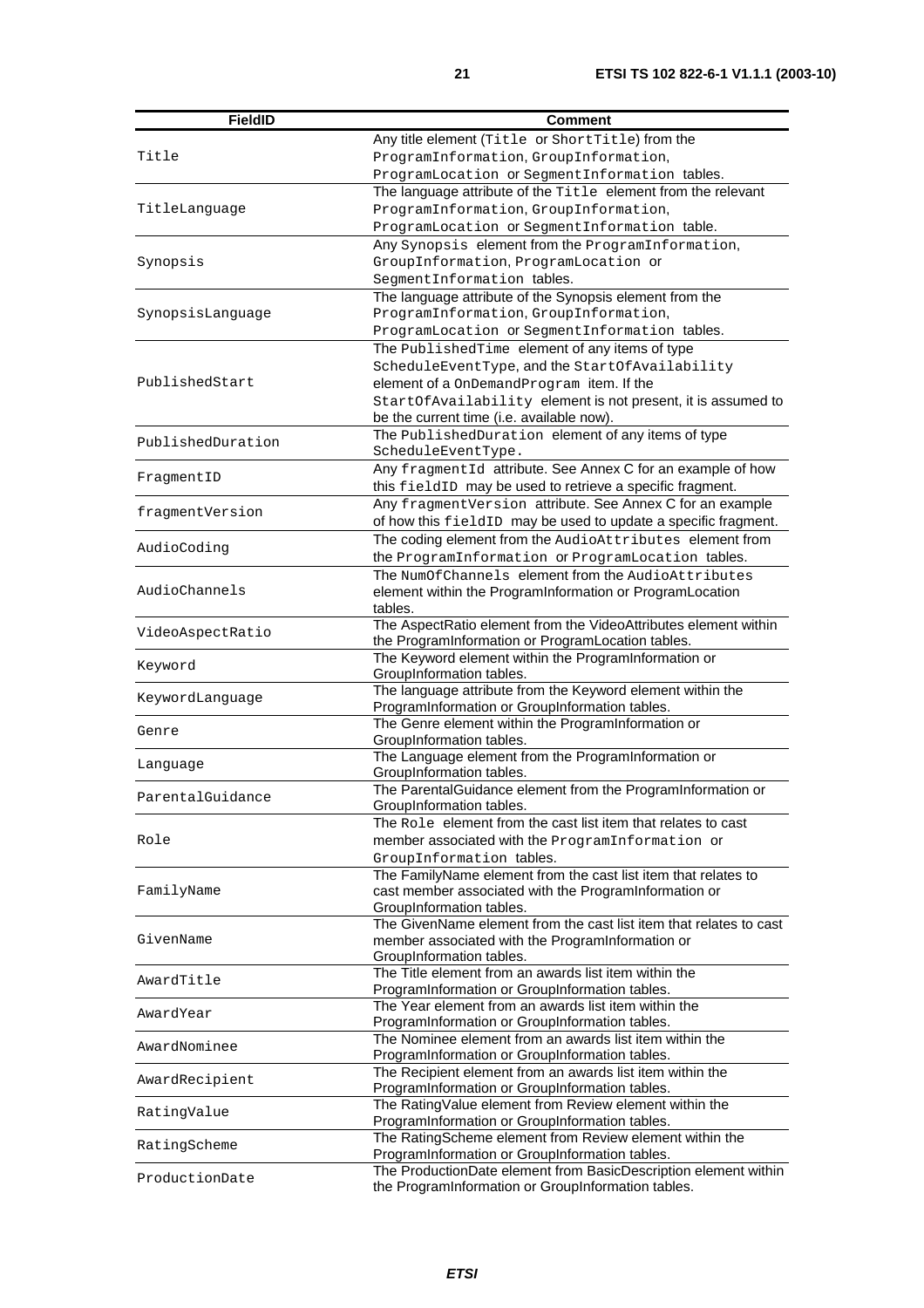| <b>FieldID</b>                                                                                                                                                                                                                                                                                                             | Comment                                                          |
|----------------------------------------------------------------------------------------------------------------------------------------------------------------------------------------------------------------------------------------------------------------------------------------------------------------------------|------------------------------------------------------------------|
|                                                                                                                                                                                                                                                                                                                            | Any name element (FamilyName or GivenName) form the              |
|                                                                                                                                                                                                                                                                                                                            | ProgramInformation, GroupInformation or ProgramReviews tables.   |
|                                                                                                                                                                                                                                                                                                                            | The ProgramURL element from the BroadcastEvent Schedule, or      |
| CreditName<br>ServiceURL<br>ServiceName<br>AwardsListItem<br>Schedule<br>PersonName                                                                                                                                                                                                                                        | OnDemandProgram element within the ProgramLocation table.        |
|                                                                                                                                                                                                                                                                                                                            | The Free element from the BroadcastEvent or Schedule element     |
|                                                                                                                                                                                                                                                                                                                            | within the ProgramLocation table.                                |
|                                                                                                                                                                                                                                                                                                                            | The EpisodeOf element from the ProgramInformation element        |
|                                                                                                                                                                                                                                                                                                                            | within the ProgramInformation table.                             |
| ProgramURL<br>FreeToView<br>EpisodeOf<br>GroupType<br>CreditsItem<br>AudioAttributes<br>VideoAttributes<br>ProgramInformation<br>GroupInformation<br>BroadcastEvent<br>OnDemandProgram<br>ServiceInformation<br>OrganizationName<br>SeqmentInformation<br>SegmentGroupInformation<br>Review<br>CSUri<br>CSAlias<br>GenreCS | The value attribute of the GroupType element within the          |
|                                                                                                                                                                                                                                                                                                                            | GroupInformation table.                                          |
|                                                                                                                                                                                                                                                                                                                            | The ServiceURL element of the ServiceInformation element within  |
|                                                                                                                                                                                                                                                                                                                            | the ServiceInformation table.                                    |
|                                                                                                                                                                                                                                                                                                                            | The ServiceName element of the ServiceInformation element        |
|                                                                                                                                                                                                                                                                                                                            | within the ServiceInformation table.                             |
|                                                                                                                                                                                                                                                                                                                            | The CreditsItem element of the CreditsList element within the    |
|                                                                                                                                                                                                                                                                                                                            | ProgramInformation or GroupInformation table.                    |
|                                                                                                                                                                                                                                                                                                                            | The AudioAttributes element of the AVAtrributes element within   |
|                                                                                                                                                                                                                                                                                                                            | the ProgramInformation or ProgramLocation tables.                |
|                                                                                                                                                                                                                                                                                                                            | The VideoAttributes element of the AVAtrributes element within   |
|                                                                                                                                                                                                                                                                                                                            | the ProgramInformation or ProgramLocation tables.                |
|                                                                                                                                                                                                                                                                                                                            | The AwardsListItem element of the AwardsList element within the  |
|                                                                                                                                                                                                                                                                                                                            | ProgramInformation or GroupInformation tables.                   |
|                                                                                                                                                                                                                                                                                                                            | The ProgramInformation element of the ProgramInformation table.  |
|                                                                                                                                                                                                                                                                                                                            | The GroupInformation element of the GroupInformation table.      |
|                                                                                                                                                                                                                                                                                                                            | The BroadcastEvent element of the ProgramLocation table.         |
|                                                                                                                                                                                                                                                                                                                            | The Schedule element of the ProgramLocation table.               |
|                                                                                                                                                                                                                                                                                                                            | The OnDemandProgram element of the ProgramLocation table.        |
|                                                                                                                                                                                                                                                                                                                            | The ServiceInformation element of the ServiceInformation table.  |
|                                                                                                                                                                                                                                                                                                                            | The PersonName element of the CreditsInformation table.          |
|                                                                                                                                                                                                                                                                                                                            | The OrganizationName element of the CreditsInformation table.    |
|                                                                                                                                                                                                                                                                                                                            | The SegmentInformation element of the SegmentInformation         |
|                                                                                                                                                                                                                                                                                                                            | table.                                                           |
|                                                                                                                                                                                                                                                                                                                            | The SegmentGroupInformation element of the                       |
|                                                                                                                                                                                                                                                                                                                            | SegmentInformation table.                                        |
|                                                                                                                                                                                                                                                                                                                            | The Review element of the ProgramReview table.                   |
|                                                                                                                                                                                                                                                                                                                            | The uri attribute of the ClassificationScheme element within the |
|                                                                                                                                                                                                                                                                                                                            | ClassificationSchemeTable.                                       |
|                                                                                                                                                                                                                                                                                                                            | The mpeg7:alias attribute of the CSAlias element within the      |
|                                                                                                                                                                                                                                                                                                                            | ClassificationSchemeTable.                                       |
|                                                                                                                                                                                                                                                                                                                            | The href attribute of the Genre element within the               |
|                                                                                                                                                                                                                                                                                                                            | ProgramInformationTable and GroupInformationTable.               |

If a metadata service wishes to support querying or sorting on a field within the normative subset it MUST use the predefined fieldID. (I.e. servers MUST NOT define their own fieldID for a field already in the normative subset.)

#### 5.1.1.1.3 Primary index CRID fields

Fragments containing CRIDs exist in many different locations in the *TV-Anytime* schema. Since CRIDs can occur in multiple places within a fragment (e.g. in a GroupInformation fragment they can be used to refer to parent groups), the following table formally defines the CRID field that is used to identify the fragments in each case.

The XPath expressions are namespace qualified. The present document assumes the expression content of the XPath evaluator has the following namespace prefixes:

| .cr   | urn:tva:ContentReferencing:2002 |
|-------|---------------------------------|
| tva   | urn:tva:metadata:2002           |
| mpeg7 | urn:mpeg:mpeg7:schema:2001      |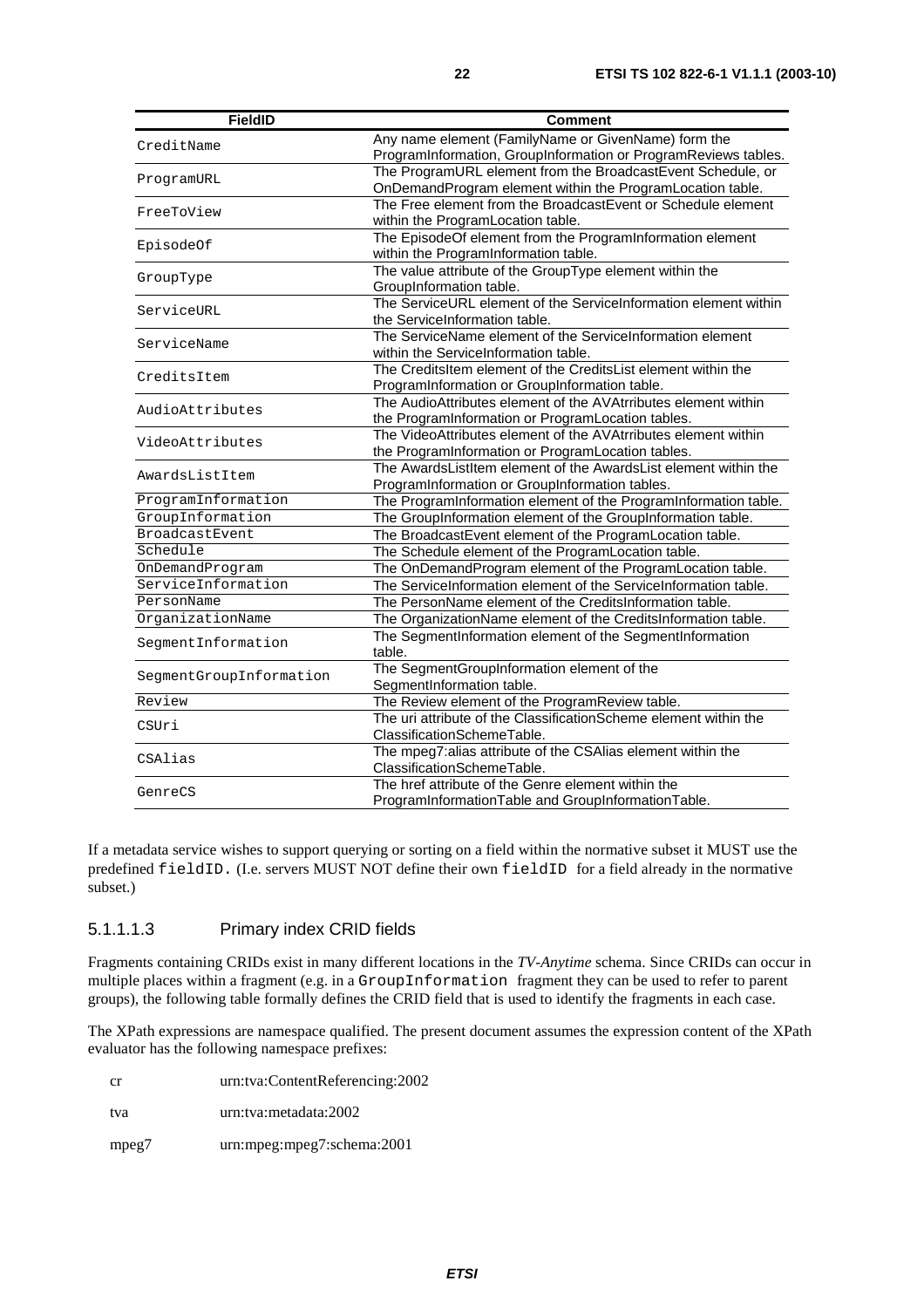<span id="page-22-0"></span>

| <b>Table type</b>  | XPath specification for CRID node set<br>(ignore whitespace)                                                                                                                                                                                                                                                                                                          | <b>Number</b><br>matches |
|--------------------|-----------------------------------------------------------------------------------------------------------------------------------------------------------------------------------------------------------------------------------------------------------------------------------------------------------------------------------------------------------------------|--------------------------|
| ContentReferencing | /cr:ContentReferencingTable/cr:Result/@CRID                                                                                                                                                                                                                                                                                                                           | 0 or 1                   |
| ProgramInformation | /tva:TVAMain/tva:ProgramDescription/tva:Pro<br>gramInformationTable/tva:ProgramInformation<br>/@programId                                                                                                                                                                                                                                                             | $0$ or 1                 |
| GroupInformation   | /tva:TVAMain/tva:ProgramDescription/tva:Gro<br>upInformationTable/tva:GroupInformation/@gr<br>oupId                                                                                                                                                                                                                                                                   | $0$ or 1                 |
| ProgramReview      | /tva:TVAMain/tva:ProgramDescription/tva:Pro<br>gramReviewTable/tva:ProgramReviews/tva:Prog<br>ram/@crid                                                                                                                                                                                                                                                               | 0 to many                |
|                    | /tva:TVAMain/tva:ProgramDescription/tva:Pro<br>gramLocationTable/tva:Schedule/tva:Schedule<br>Event/tva: Program/@crid                                                                                                                                                                                                                                                | 0 to many                |
|                    | /tva:TVAMain/tva:ProgramDescription/tva:Pro<br>gramLocationTable/tva:BroadcastEvent/tva:Pr<br>ogram/@crid                                                                                                                                                                                                                                                             | 0 to many                |
| ProgramLocation    | /tva:TVAMain/tva:ProgramDescription/tva:Pro<br>gramLocationTable/tva:OnDemandProgram/tva:P<br>rogram/@crid                                                                                                                                                                                                                                                            | 0 to many                |
|                    | /tva:TVAMain/tva:ProgramDescription/tva:Pro<br>gramLocationTable/tva:OnDemandService/tva:0<br>nDemandProgram/tva:Program/@crid                                                                                                                                                                                                                                        | 0 to many                |
| SegmentInformation | /tva:TVAMain/tva:ProgramDescription/tva:Seg<br>mentInformationTable/tva:SegmentList/tva:Se<br>qmentInformation/tva:ProgramRef/@crid<br>The schema does not require this attribute. If it is omitted<br>the implied CRID (from the parent segment group) MUST<br>be used for the server to determine matching<br>SegmentInformation fragments based on the CRID field. | 0 to many                |
|                    | /tva:TVAMain/tva:ProgramDescription/tva:Seg<br>mentInformationTable/tva:SeqmentGroupList/t<br>va:SeqmentGroupInformation/tva:ProgramRef/@<br>crid                                                                                                                                                                                                                     | 0 to many                |

**Table 3: The meaning of the CRID field in the different TV-Anytime tables** 

#### 5.1.1.1.4 Restrictions on the use of QueryConstraints

The QueryConstraints element MUST NOT contain predicates with fields from the following tables:

- ContentReferencingTable. Content referencing information does not contain metadata attractors, so none of the fields are suitable as query constraints.
- CreditsInformationTable. Credits information is considered to always be inlined from the point of view of specifying a search. In other words, fields based upon the credit information fields inside a BasicDescription element are used to constrain a search.

There are two exceptions to these rules:

- Searches using the fragmentId field and fragmentVersion field can be used to retrieve or update a metadata fragment from any metadata table.
- Searches based on the CRID field are a special case, which is considered in clause 5.1.1.1.3.

Please note that a request with "QueryConstraints" containing disjunctive condition may lead sometimes to an ambiguous result (see example in clause C.9).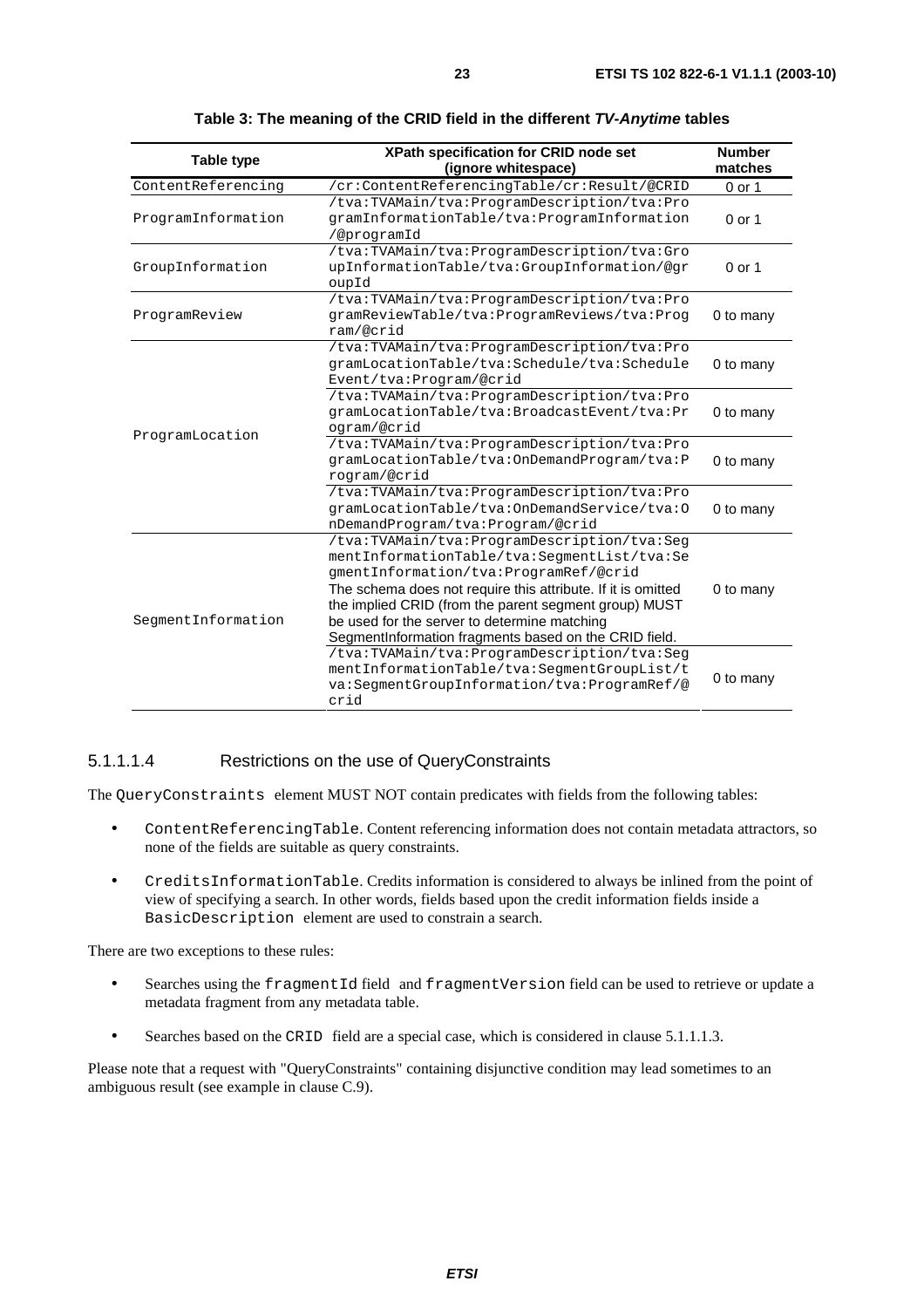#### 5.1.1.1.5 Evaluating a predicate

Although the fieldID values specify precisely the field being matched, a metadata service is free to interpret which metadata fields are used to match the query fieldValue. For example, if a query specifies a programme with a certain title, a server is free to match this string with any of the values given by the Title or ShortTitle elements. Similarly, if a query specifies a keyword search, a server could match the keyword on any of the stored keywords as well as words in the title and synopsis. In general, where the metadata schema offers alternative ways of representing the same information a metadata service SHOULD be lenient in matching either representation (e.g. a UK parental guidance of "18" might be considered to match an American rating of "X"). In particular, it is RECOMMENDED that a metadata service adopt the following behaviour.

- If a controlled term is being matched, the server matches fieldValue values specified using both the full URN for the controlled term, or a shortened alias form.
- Any query field inside a BasicDescription element can give rise to a match for the corresponding field inside a ProgramInformation or GroupInformation fragment. E.g. a search for the field Title with value "Friends" could give rise to a programme CRID (episode of "Friends"), or a group CRID (series of "Friends"). If the client is only requested in one type of CRID, they can achieve this by requesting the appropriate table type in the RequestedTables parameter.
- The fields within a BroadcastEvent can be considered to the match corresponding fields within a ScheduleEvent. This does not impact how the metadata service chooses to fragment the returned data (i.e. whether to use BroadcastEvent or Schedule fragments).

The tests evaluated to determine the Boolean value of a predicate are self-explanatory, but the following should be noted.

- *equals*. For numeric types, a server MUST consider values that are numerically equal to the query value to represent a match. For fields that have the anyURI type or some derived type (e.g. CRID, ServiceURL, etc.) equality MUST be based upon the rules defined for that particular URI. For fields that have the TVAIDType type (e.g. fragmentID, serviceID, etc.), equality MUST be based on the rules for matching ID and IDRef types, as defined in the XML specification [1].
- For other types derived from string, the server determines the notion of equality. It is RECOMMENDED that the server ignores leading and trailing white space and character case when comparing strings. The server may also employ fuzzy or other type of matching algorithms so that matches may still be returned if a name is misspelt in a query, say.
- For fields that can contain multiple values (e.g. Title, Genre, Keywords, etc.), it is RECOMMENDED that the query fieldValue is matched to any of the field values in a fragment. If the server has no data for a particular field, it is RECOMMENDED that the server considers the associated fragment not to match the predicate, as this can lead to very large result sets. However, if the query is sufficiently restrictive (no truncation of the response is necessary) it may be appropriate to relax this rule.
- less than, greater than. The use of XPath and XML Schema mean that the metadata service is always aware of the Schema type of every field. If the type is duration, then the shortest time is considered to be the lesser. If the type is a date and/or time, then the earlier value is considered to be the lesser. If the type is numeric, then *less*\_*than* has its obvious interpretation.
- If the type is derived from a string, then the earliest string (according to a lexicographic sort) is considered to be the lesser. The comparison is based on the Unicode Technical Standard 10 Collation Order [17] on elements normalized according to Unicode Normalization Form C [18]. By default, the collation takes place according to the Default Unicode Collation Element Table in conjunction with Unicode Collation Algorithm. A metadata provider may choose to use another collation table, in which case this is indicated by naming the collation table in the capability description (see clause 6.1).
- For fields that can contain multiple values (e.g. Title, Genre, Keywords, etc.), the metadata service should base the comparison on the field it considers to be primary. For some elements, this is indicated using the type attribute with value "main".
- If a fragment has no metadata for a particular field, the fragment SHOULD be tested as if the value for that field is the empty string.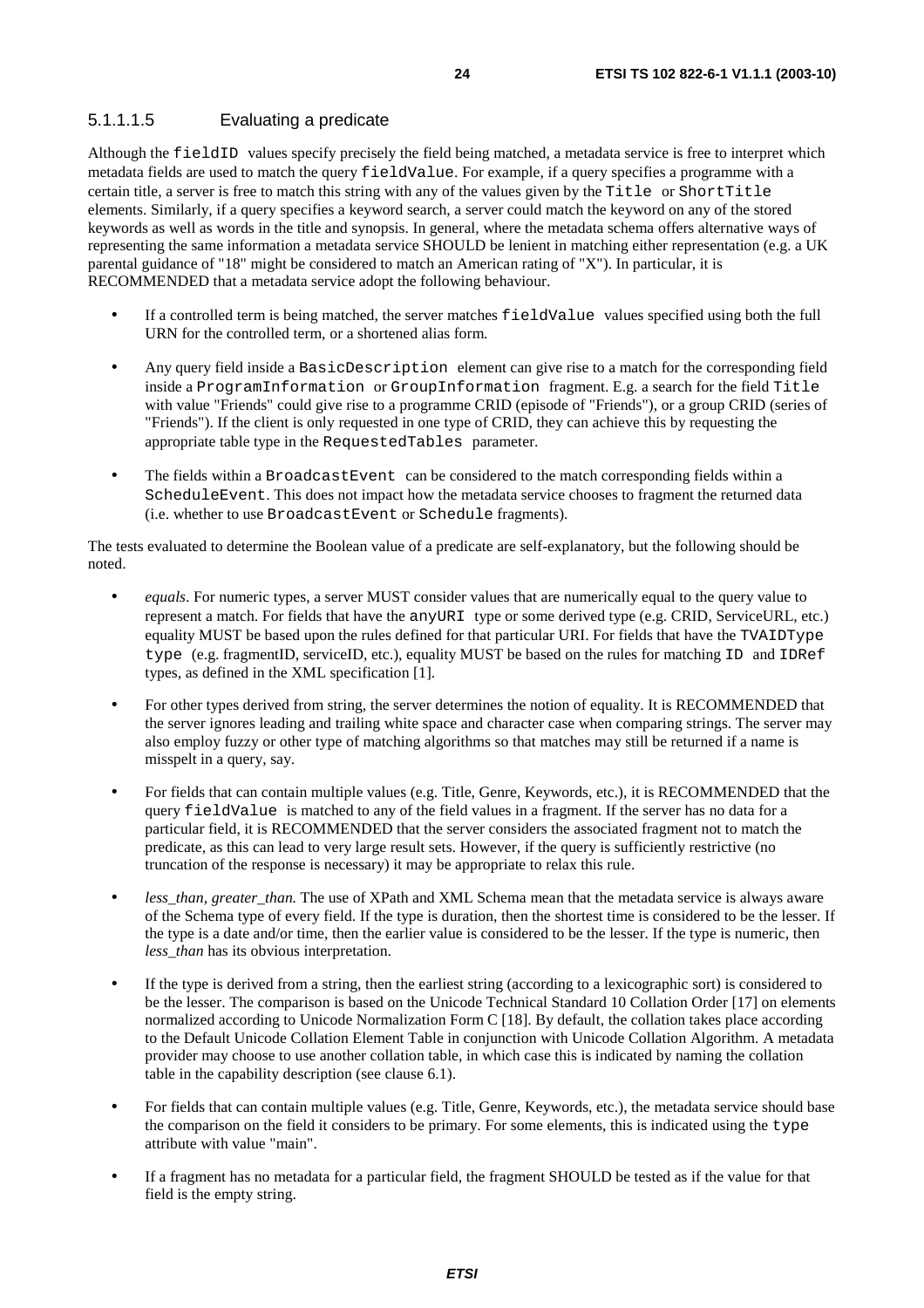- *exists.* In order for this test to evaluate as "true", the metadata service MUST be able to populate the element or attribute with useful data. I.e. it is not sufficient to instantiate the element or attribute but leave it empty.
- *contains*. This test is only used to test fields that have a type derived from a string. For all other field types the test SHOULD not be used.

#### 5.1.1.2 View on returned data

This REQUIRED RequestedTables parameter defines the types of data that a metadata service will try to provide on each result it returns. To achieve this, the client includes a list of table types that it requires. For a given result set, a server SHOULD supply, if the appropriate metadata is available, the corresponding fragments for this result record from the requested tables. It is not an error if the appropriate metadata is not available (e.g. no segmentation information is available for that CRID), and the client MUST NOT assume that requested fragments will always be returned.

```
 <complexType name="RequestedTablesType"> 
   <sequence> 
     <element name="Table" maxOccurs="unbounded"> 
       <complexType> 
         <sequence> 
           <element name="SortCriteria" type="tns:SortCriteriaType" 
                     minOccurs="0" maxOccurs="unbounded"/> 
         </sequence> 
         <attribute name="type" use="required"> 
           <simpleType> 
              <restriction base="string"> 
                <enumeration value="ContentReferencingTable"/> 
                <enumeration value="ClassificationSchemeTable"/> 
                <enumeration value="ProgramInformationTable"/> 
                <enumeration value="GroupInformationTable"/> 
                <enumeration value="CreditsInformationTable"/> 
                <enumeration value="ProgramLocationTable"/> 
                <enumeration value="ServiceInformationTable"/> 
                <enumeration value="ProgramReviewTable"/> 
                <enumeration value="SegmentInformationTable"/> 
              </restriction> 
           </simpleType> 
         </attribute> 
       </complexType> 
     </element> 
   </sequence> 
 </complexType>
```

| <b>Name</b>     | <b>Definition</b>                                                                                                                                                                                                                               |
|-----------------|-------------------------------------------------------------------------------------------------------------------------------------------------------------------------------------------------------------------------------------------------|
| RequestedTables | A list of table elements containing at least one entry.                                                                                                                                                                                         |
| Table           | Specifies the type of table required by the client and the sort criteria<br>to be applied to that table.                                                                                                                                        |
| Type            | Mandatory parameter giving the type of TV-Anytime table required by<br>the client. Can take the values: Content Referencing Table,<br>ClassificationSchemeTable,                                                                                |
|                 | ProgramInformationTable,GroupInformationTable,<br>ProgramLocationTable, ServiceInformationTable,<br>ProgramReviewTable, SeqmentInformationTable, and<br>CreditsInformationTable.                                                                |
| SortCriteria    | The sort criteria to be applied to that table. If not present the returned<br>table will not necessarily be sorted. The order of the SortCriteria<br>element is significant See clause 5.1.1.2.1 for a more complete<br>explanation of sorting. |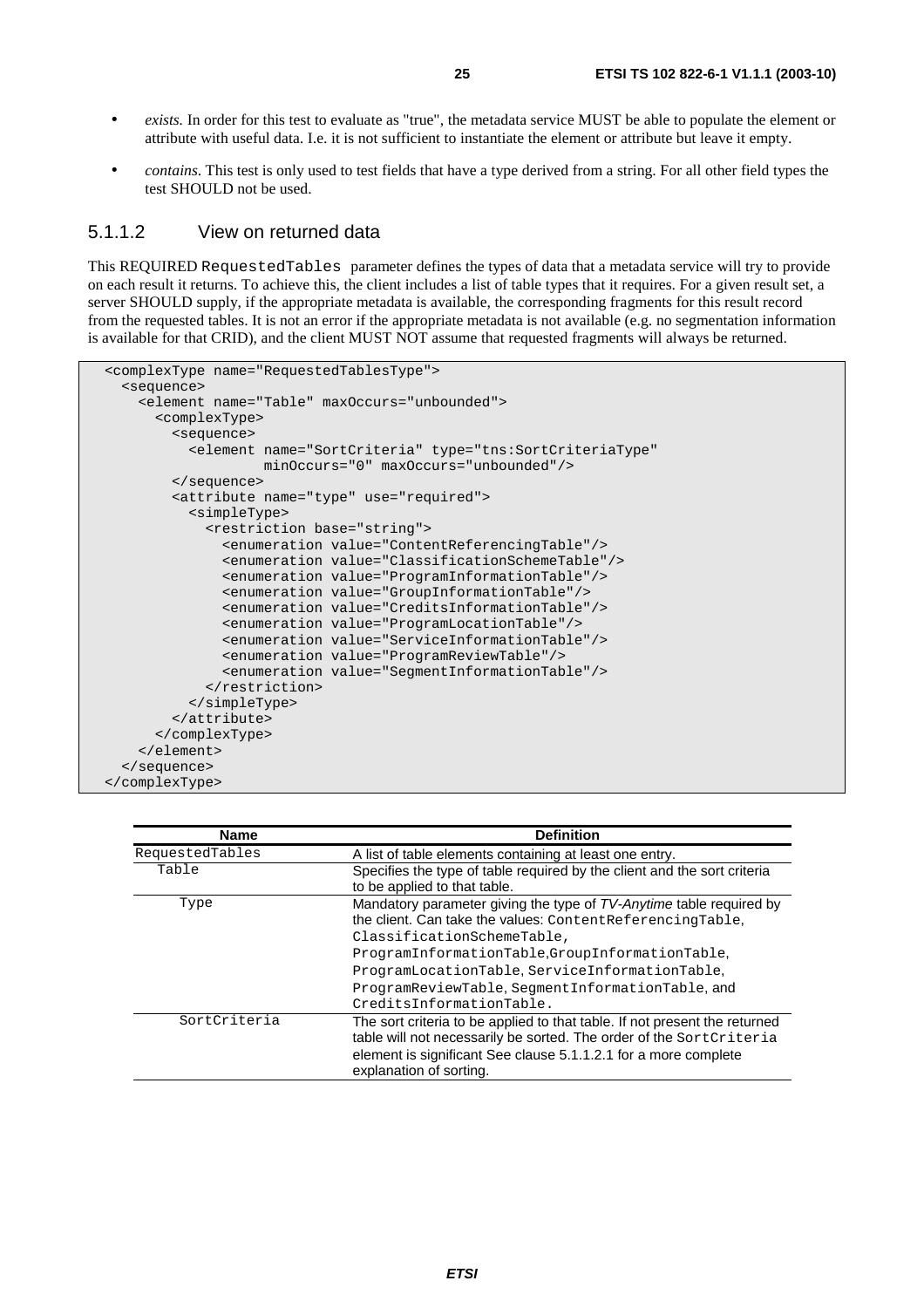A metadata service can choose whether or not to inline credits information directly, or to reference a fragment in the CreditsInformationTable. The request for a CreditsInformationTable determines if the server returns credits information at all, but does not impact the above choice on how to include the credits information. A server MUST NOT return credits information if the CreditsInformationTable is not listed in the RequestedTable parameter. The SortCriteria parameter SHALL be ignored if it is used in conjunction with the CreditsInformationTable.

A ServiceInformationTable will always be included in a response if a ServiceInformation entry is being referenced (using a serviceIDRef) from a ProgramLocationTable. Thus, an explicit request for a ServiceInformationTable will have no effect if a ProgramLocationTable is being returned. Nevertheless, if the client wishes to specify sort criteria for the ServiceInformationTable, it is useful to include it in the requested tables.

#### 5.1.1.2.1 Sort criteria

```
 <complexType name="SortCriteriaType"> 
   <attribute name="fieldID" type="tns:fieldIDType" use="required"/> 
   <attribute name="order" type="tns:SortingOrderType" 
              default="ascending"/> 
 </complexType> 
 <simpleType name="SortingOrderType"> 
   <restriction base="string"> 
     <enumeration value="ascending"/> 
     <enumeration value="descending"/> 
   </restriction> 
 </simpleType>
```

| Name             | <b>Definition</b>                                                      |
|------------------|------------------------------------------------------------------------|
| SortCriteriaType | The definition of one sorting criteria to apply.                       |
| fieldID          | Specifies the field to use                                             |
| Order            | Defines the type of sorting to apply (either ascending or descending). |

Sorts are applied across the fragments contained in a given table. Sorts can be applied in either ascending order (with the least first) or descending order (with the largest first). The criteria by which fields are compared is identical to that used to make less than (ascending search) and greater than (descending search) comparisons, as specified in clause 5.1.1.1.5. One implication of this is that fragments included in the response containing no data for the field being sorted MUST be sorted as if that field had the value of the empty string. Another implication is that if the sort field can have multiple values in a single fragment (e.g. Title), the metadata service SHOULD be sorted on the primary value for that field.

There can be a number of SortCriteria elements within the RequestedTables parameter. The metadata service uses this to apply a multi-tier sort, with the first sort applied using the first SortCriteria element in the list, the next sort using the second SortCriteria element (if any), and so on. If a server indicates that it supports one or more sort fields (see clause 7.1) for a table, then it MUST support a single-tier sort for that table. If a server indicates that it supports more than one sort field, then it MAY support a multi-tier sort for that table. The exact sort applied by the server is indicated in the response (see clause 5.1.2.1). If multi-tier sorting is supported, groups of fragments that are equivalent according to the criteria of one sort field are then sorted according to the criteria of the next sort field. For example, this allows a set of BroadcastEvent fragments to first be grouped into channels and then sorted according to time and date, and thus make the construction of an EPG on the client much more efficient. Such a sort could be specified as follows.

```
 <RequestedTables> 
   <Table type="ProgramLocationTable"> 
     <SortCriteria fieldID="tvaf:ServiceURL" order="descending"/> 
     <SortCriteria fieldID="tvaf:PublishedTime"/> 
   </Table> 
 </RequestedTables>
```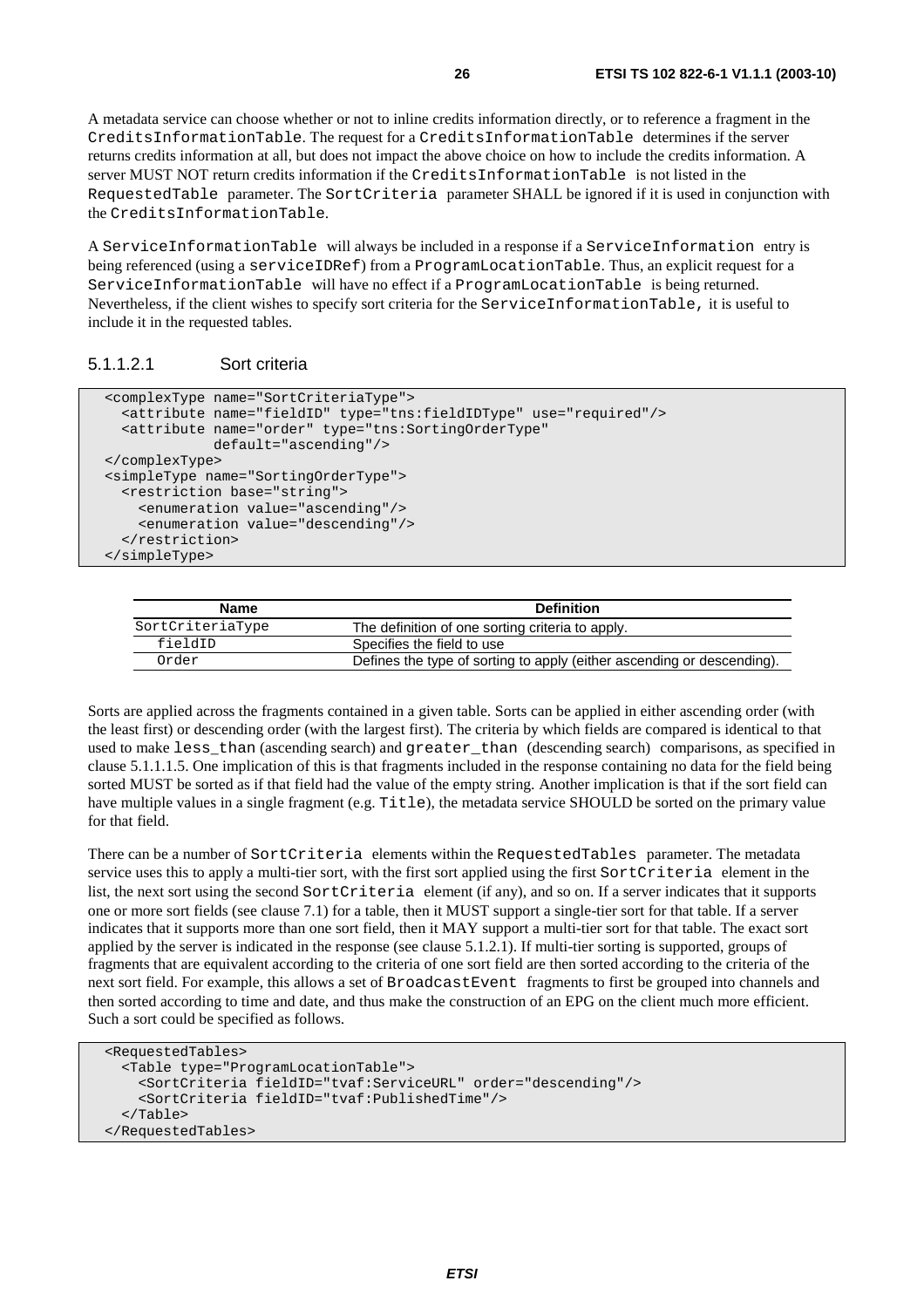If the SortCriteria parameter contains a fieldID value that refers to a field identifier containing multiple XPath expressions, the metadata service MAY choose any one of the XPath expressions for identifying which field to use for sorting that fragment.

For example, if a result is a ProgramLocationTable containing both OnDemandProgram fragments and BroadcastEvent fragments, and the sort criteria is "PublishedStart", all the BroadcastEvent fragments will be sorted according to their published time (see table 2) followed by all the OnDemandProgram fragments sorted according to their first available time.

The way in which a client establishes the fields for which sorting is supported (if any) is described in clause 7.1.

#### 5.1.1.3 Size limit parameter

An OPTIONAL parameter (maxPrograms) can be inserted in the request. It is a positive integer and is used by the client to specify the number of records returned by a query. If a query results in a greater number of records, the server MUST return maxPrograms records, along with their corresponding metadata.

Limiting the number of records being returned does not guarantee the client device's memory not being exceeded since there is no limit on the size of each of data associated with each record. Similarly, knowing the exact byte size of the response is not sufficient, since there is not a linear relationship between this figure and the size of the post-parsing inmemory objects. The client SHOULD ensure that memory overloading is gracefully handled by terminating the parsing step before memory limits are reached. The purpose of the maxPrograms parameter is to allow the client to avoid this occurrence for the large majority of cases. (See also the explanation of the truncated parameter in clause 5.1.2.3, which may be included in the response).

It is RECOMMENDED that when the server truncates a response, it provide the results that it considers to be the closest match to the specified query.

#### 5.1.1.4 Interpretation of Query Predicates

This clause defines the data model that is used to describe how the server processes the query to build its response. This model is necessary to explain the way in which queries operate across tables. It does not imply an underlying implementation, nor does it imply that a response must strictly satisfy the relational calculus definition given here.

The data model described in this clause is purely a tool to describe how queries across tables work. This model uses a set of relational tables in order to explain how query predicates SHOULD be interpreted. The data model itself is informative.

When all the query predicates contain fieldID values belong to the same table (e.g. a query based on Title and Keyword fields) the result records that satisfy the query constraints will be matched. If the query predicates contain fieldID values belonging to multiple tables, then the matching result records should satisfy those predicates in all the relevant tables. The data model is a tool to explain this behaviour, as it can become complex in the general case.

Firstly, this data model defines a set of relational tables containing the following records for each fragment that matches the query.

- Content referencing record. Each record corresponds to a Result element and the table is uniquely keyed with a CRID.
- Program information record. Each record corresponds to a ProgramInformation element and the table is uniquely keyed with a CRID.
- Group information record. Each record corresponds to a GroupInformation element and the table is uniquely keyed with a CRID.
- Broadcast event record. Each record corresponds to a BroadcastEvent or a ScheduleEvent element, and can be assigned a CRID.
- On demand programme record. Each record corresponds to an OnDemandProgram element and can be assigned a CRID.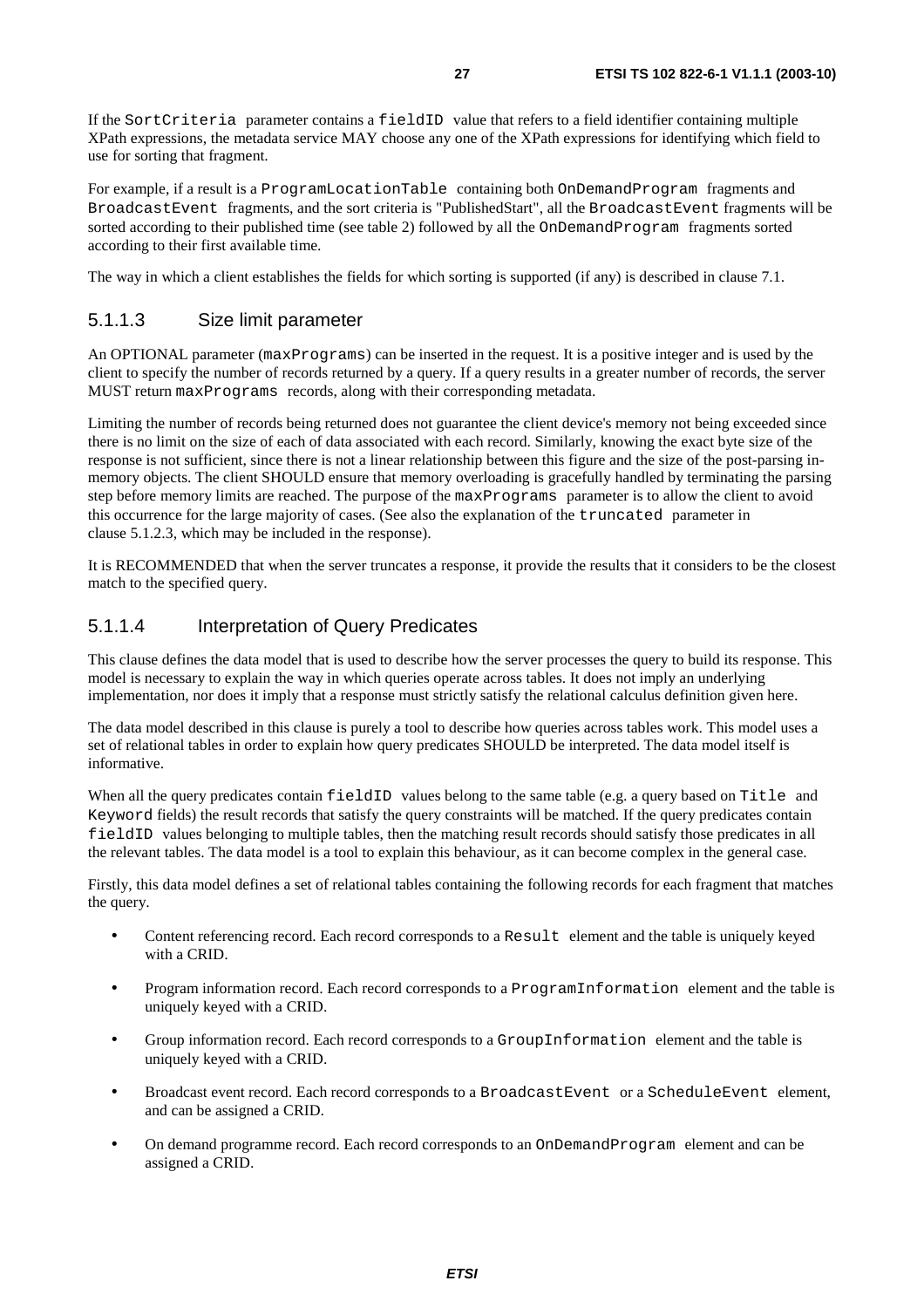- Service information record. Each record corresponds to a ServiceInformation element and is uniquely keyed with a serviceId.
- Review record. Each record corresponds to a Review element and is associated with a CRID.
- Segment information record. Each record corresponds to a SegmentInformation element and is associated with a CRID.
- Segment group record. Each record corresponds to a SegmentGroupInformation element and is associated with a CRID.

Note that, with one exception: the "Content referencing record", these records correspond exactly to the fragments defined in part B of the Metadata Specification. Within each record the data is not flat (i.e., there are nested and repeated data structures) so in practice this would be a poor relational model for *TV-Anytime*.

We now define a combined table formed by performing a sequence of full outer joins as follows:

- 1) The service information and broadcast event tables are joined based upon the serviceId field.
- 2) The service information and on demand programme tables are joined based upon the serviceId field.
- 3) The two resulting tables, and all the other tables, are joined based upon the CRID field to leave a single combined table. Since the join operation (Cartesian product) is commutative and associative, the order in which this join is performed is not significant.

Each row of the combined table is termed a "result record". A result record has the following properties:

- There can be many result records containing the same value in the CRID field.
- A result record may have no entries for a particular field or set of fields. This is equivalent to saying that not all types of metadata and metadata tables will be available for every programme.
- The same fragment can appear in multiple result records.
- Each field within a result record can be uniquely identified using a fieldID value.

#### 5.1.1.5 Definition of server behaviour

This clause defines the server's behaviour to a query that is assumed by the data model. The server SHOULD return a response containing content referencing and/or metadata fragments based upon the predicates in the QueryConstraints that satisfy the query.

The server SHALL return a response that contains only the tables specified by the RequestedTables parameter, based on the rules defined in clause 5.1.1.2

Each fragment SHALL be encapsulated in either a TVAMain or ContentReferencingTable element. The complete response SHALL contain either one TVAMain element, one ContentReferencingTable element or one instance of both TVAMain and ContentReferencingTable. The response SHALL have duplicated fragments removed.

#### 5.1.2 Response Format

A get\_Data response contains an XML instance document containing zero or one instance of the following elements:

- TVAMain.
- ContentReferencingTable.
- InvalidFragments.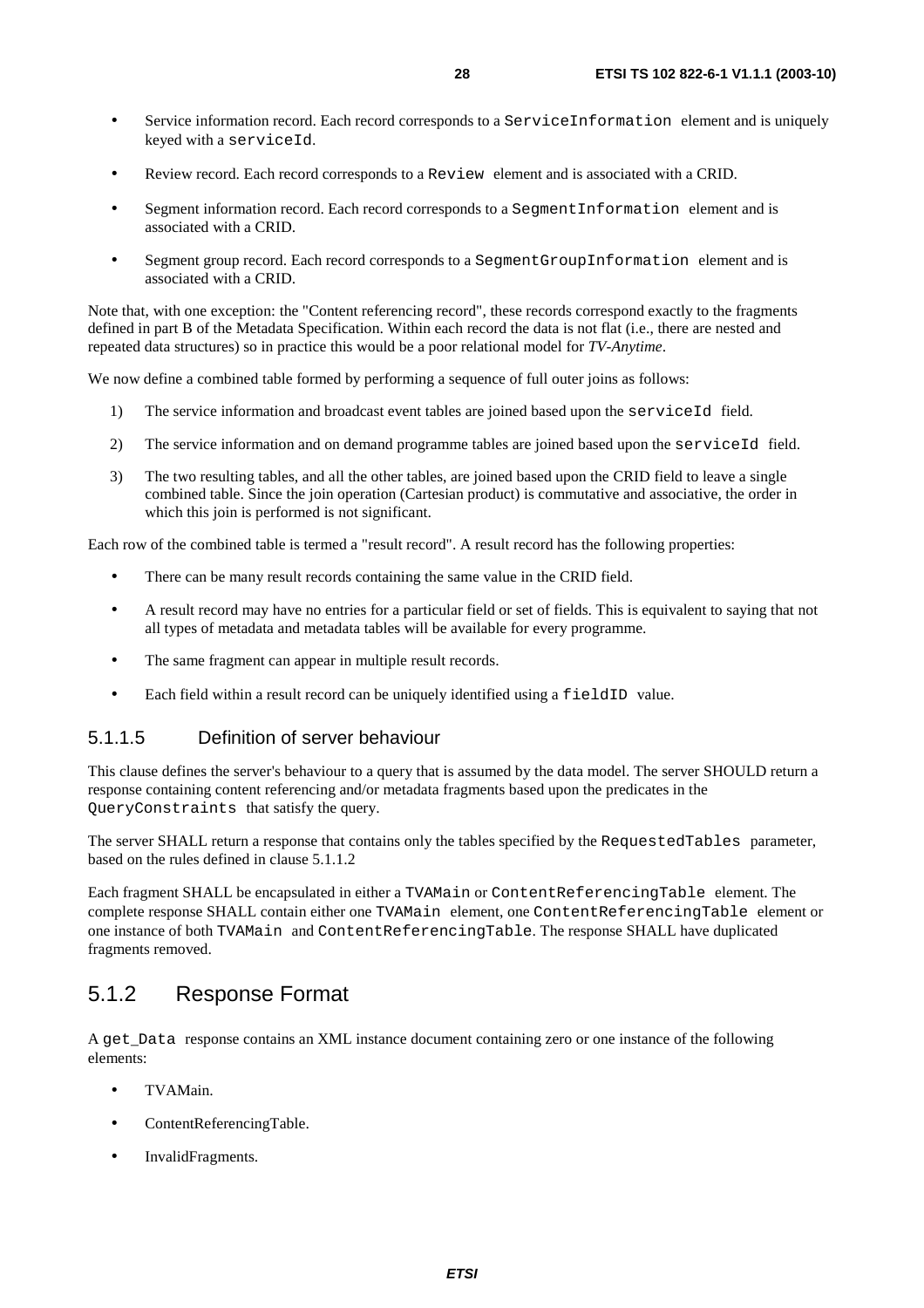```
 <element name="get_Data_Result" type="tns:get_Data_ResultType"/> 
 <complexType name="get_Data_ResultType"> 
   <sequence> 
     <element name="TableSortingInformation" 
              type="tns:RequestedTablesType" minOccurs="0"/> 
     <element ref="tva:TVAMain" minOccurs="0"/> 
     <element ref="cr:ContentReferencingTable" minOccurs="0"/> 
     <element name="InvalidFragments" 
              type="tns:InvalidFragmentsType" minOccurs="0"/> 
   </sequence> 
   <attribute name="serviceVersion" type="unsignedInt" use="required"/> 
   <attribute name="truncated" type="boolean"/>
```

| <b>Name</b>             | <b>Definition</b>                                                      |
|-------------------------|------------------------------------------------------------------------|
| TVAMain                 | An element inside which all metadata items defined in                  |
|                         | TS 102 822-3-1 [12] are instantiated.                                  |
| ContentReferencingTable | An element inside which all metadata items defined in                  |
|                         | TS 102 822-4 [14] are instantiated.                                    |
| InvalidFragments        | Represents list of invalid fragments using the                         |
|                         | InvalidFragmentsType type. See clause 5.1.2.4 for a                    |
|                         | definition of this type and how it is used.                            |
| ServiceVersion          | This parameter indicates the version of the get_Data                   |
|                         | operation's capability description. See clause 5.1.2.2.                |
| truncated               | When this attribute is true, it indicates that the result of the query |
|                         | has been truncated because the number of results exceeded the          |
|                         | maxPrograms attribute specified in the request or the server was       |
|                         | not able to return all the results. See clause 5.1.2.3.                |

The instance document returned MUST be XML Schema valid with respect to the appropriate metadata and content referencing schemas. Furthermore, each instance document MUST contain the appropriate TVAIDType type to allow complete dereferencing of all TVAIDRefType nodes within the instance document (e.g. if a Schedule is included, the ServiceInformation entry, referenced via the serviceIDRef, must also be present).

#### 5.1.2.1 Indicating the sorting of the response

The TableSortingInformation element SHALL be included in any response where a sort has been performed on the response.

The first SortCriteria element defines the first field by which the response has been sorted. Each subsequent SortCriteria element (if any) defines the next levels of sorting that has been applied.

For example, the following XML snippet shows a response that has been sorted by service URL and then by published time (note that the syntax is the same as that used to specify the sorting in the query).

```
 <TableSortingInformation> 
   <Table type="ProgramLocationTable"> 
     <SortCriteria fieldID="tvaf:ServiceURL"/> 
     <SortCriteria fieldID="tvaf:PublishedTime"/> 
  \langleTable\rangle </TableSortingInformation>
```
#### 5.1.2.2 Indicating the service version

The serviceVersion attribute MUST be included in the response. This parameter indicates the version of the get\_Data operation's capability description. When the version is updated a client can retrieve a new capability description for the metadata service (see clause 7.1 for more explanation on how this parameter is used). Note that the serviceVersion attribute indicates nothing about the syntax version in the response (which can be inferred from the XML namespace), or the version of the metadata data in the result (metadata version information is indicated using the fragmentVersion attribute).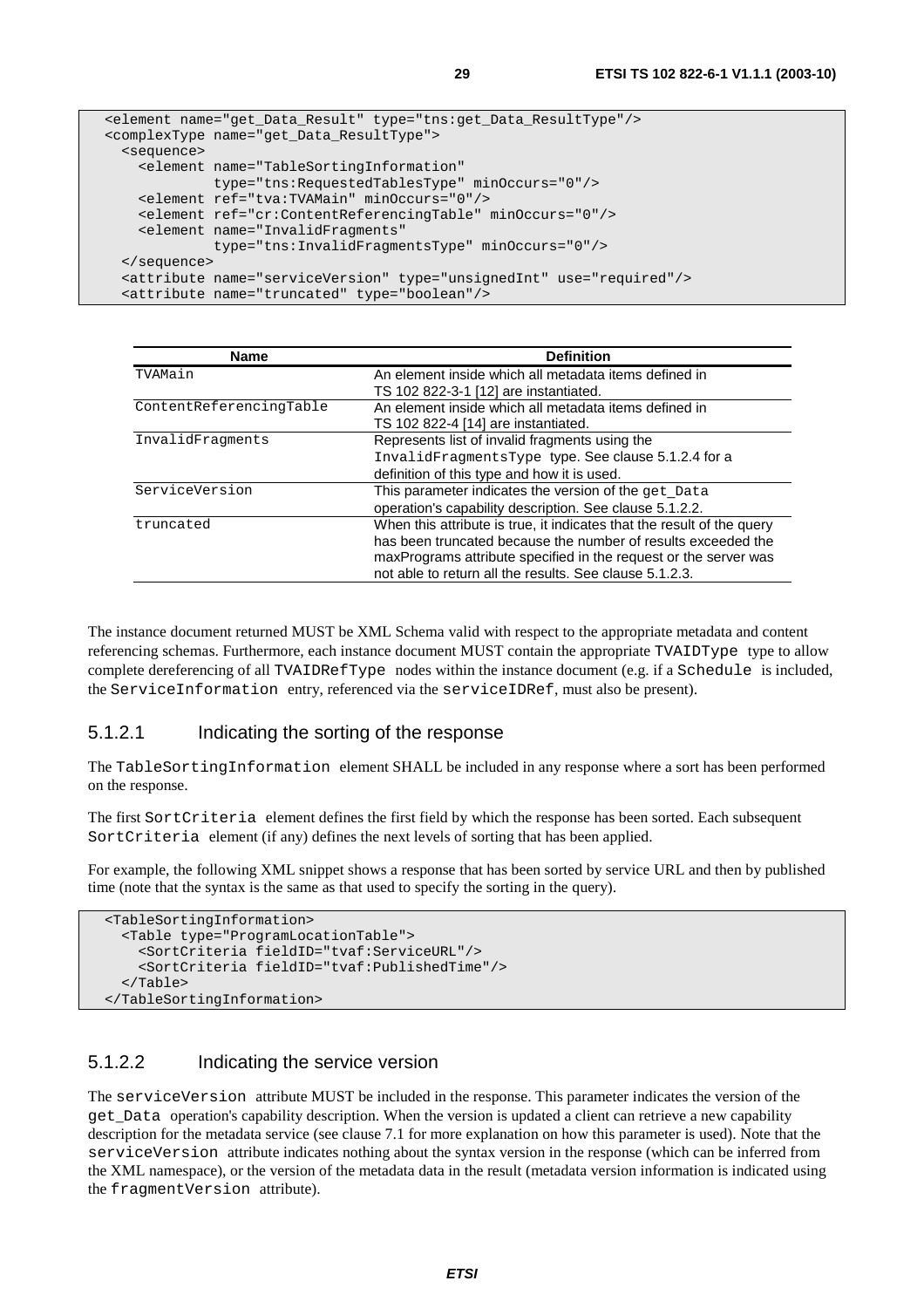#### 5.1.2.3 Truncating the result set

If the OPTIONAL truncated attribute has the value "true", the records returned do not represent the entire query result set. This is either a result of the inclusion of the maxPrograms attribute in the request, or as a result of the server being overloaded. The actual limit used in the latter case is server specific, but in general should be a sufficiently large number so as to not normally be an issue. No behaviours such as paging mechanisms are defined for retrieving more data after a truncated limit, as this requires more complex client and server implementations (since state must be maintained between queries), and would be complex when the server's database is being asynchronously updated. The intent is to support the average query, while at the same time allowing servers the leeway required to be able to manage adequate performance.

A very large number of responses is usually an indication that the query was insufficiently specific. In most cases, it is possible to refine the query by the alteration of the original parameter set. If truncation occurs as a result of flexible interpretation of the query, it is RECOMMENDED that the server falls back to strict interpretation of the query in order to reduce the number of responses.

#### 5.1.2.4 Updating the result set

The fragmentVersion and fragmentId identifiers MAY be placed at the fragment level in the get Data response (as defined by the TS 102 822-3-1 [12]). If included, this allows the client to request and update individual fragments. A client may cache fragment version information and be able to ignore future instances of the same metadata if the fragment version number has not been incremented. *TV-Anytime* metadata in the bi-directional environment MAY be updated by the unit of fragments based on the fragementID and/or fragmentVersion defined in TS 102 822-3-1 [12]. To support the metadata updating in the bi-directional environment, the fragmentVersion has the following additional validity constraints.

The fragmentVersion attribute SHOULD be either one of an 8-digit or 14-digit unsigned integer. When it is an 8-digit integer, it SHOULD follow the format of YYYYMMDD and represents the last updated date of the fragment. When it is an 14-digit integer, it SHOULD follow the format of YYYYMMDDhhmmss and represents the last updated date and time. YYYY represents year in four digits, MM represents month in two digits, DD represents day of the month in two digits, hh represents hour in two digits (using a 24 hour clock), mm represents minute in two digits, and ss represents second in two digits.

If a receiver wants to update a fragment received by the uni-directional link using the bi-directional link it should make a request for the same fragment with a fragmentVersion with a later date than it receives the fragment by the unidirectional link.

The server indicates its support for this updating mechanism using the capability description, as described in clause 7.1.

If the request for a fragmentID does not include the fragmentVersion, the server shall return its latest version of the fragment.

```
 <complexType name="InvalidFragmentsType"> 
   <sequence> 
     <element name="Fragment" minOccurs="0" maxOccurs="unbounded"> 
       <complexType> 
         <attributeGroup ref="tva:fragmentIdentification"/> 
       </complexType> 
     </element> 
   </sequence> 
 </complexType>
```

| <b>Name</b>          | <b>Definition</b>                                             |
|----------------------|---------------------------------------------------------------|
| InvalidFragmentsType | An InvalidFragmentsType is used to express invalid            |
|                      | fragment lists. It contains one or more Fragment elements.    |
| Fraqment             | Identifies an invalid fragment using the                      |
|                      | fragmentIdentification attributeGroup (as defined in          |
|                      | TS 102 822-3-1 [12]). The meaning of fragmentID and           |
|                      | fragment Version in this context is described in this clause. |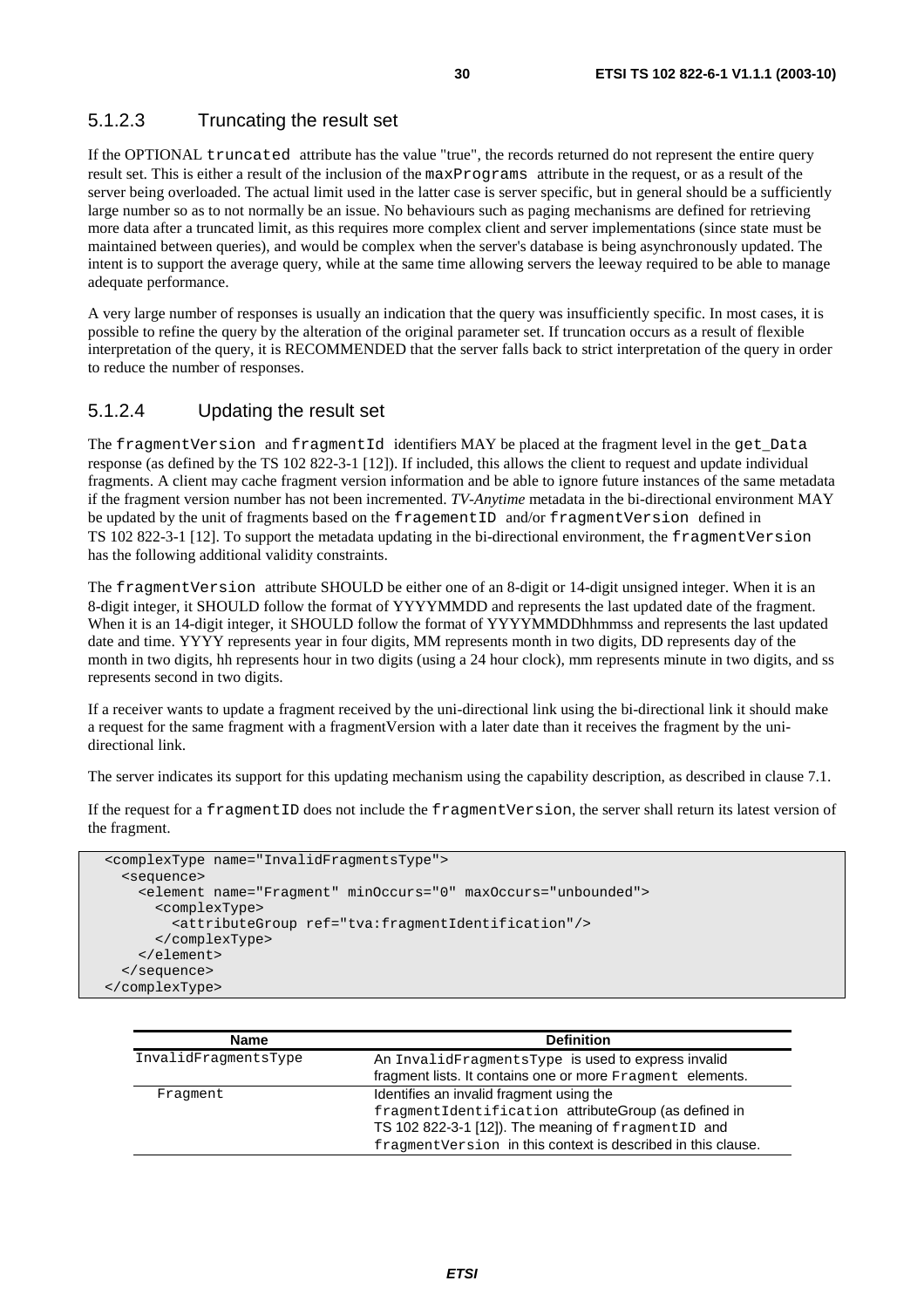When the InvalidFragments element is included in the get\_Data\_Result element, the client SHOULD delete the fragments saved in the local storage identifiable by the fragmentID and/or fragmentVersion listed in the InvalidFragments element.

A fragmentID can be reassigned to other fragments by the publisher, when the original fragment became invalid and is deleted. When a fragmentID is reused, to ensure the uniqueness of the fragmentID, the server is expected to include the reassigned fragmentID and the fragmentVersion representing the deleted date or the last modified date of the InvalidFragments element, whenever the requested fragmentVersion is smaller than the fragmentVersion of the deleted fragment.

### 5.2 submit\_Data Operation

The submit Data operation is much simpler than the get Data operation. In this version of the specification, its usage is limited according to the constraints outlined in clause 3.1.2.

#### 5.2.1 Usage and user preference data submission policy (informative)

*TV-Anytime* phase one technical specifications limit the data that can be submitted to a defined (in clause 3.1.2) set of anonymous profile data that has been created via manual input or intelligent agents based on usage of services and content. It is out of scope for the device to send "all" usage data to "all" potential service providers known to the PDR for Phase One because no authenticated return channel rights management process has been specified yet.

The *TV-Anytime* Forum respects and embraces the basic rights of all viewers and providers. These include preserving the basic right of a content consumer to privacy and acknowledging the legitimate rights of all participants such as content creators and providers, service providers, advertisers and network operators.

It is the content consumer's decision as to the amount of privacy invasion and profiling capabilities done by these participants, and will be allocated by the content consumer to a vendor or service provider at his/her discretion.

Providers that accept the content consumer's choice to allocate to them the responsibility (partial or in full) to profile him/her, through a contract with a service/technology/content provider, will adhere to strict privacy regulations. A computer readable representation of this policy (which could be rendered for the content consumer) may be provided as part of the describe\_submit\_data operation, see clause 7.2. The policy regulation will effectively eliminate breaches of security of the collected private information in order to avoid any use of it that was not explicitly permitted by the end-consumer.

Providers of content wish to know how their content is performing as far as the consumer is concerned. Business decisions may be made as a result (cancel the scheduling of a programme because the viewers don't like it; advertisers will want to know viewers numbers, etc).

An anonymised subset of the UsageHistory table may be submitted if this functionality has been enabled by the consumer. Anonymity must be guaranteed so that no detail about the individual will be sent.

This will enable service providers and broadcasters the ability to analyze aggregated viewer preferences and allow them to make business decisions based on their performance in these areas.

### 5.2.2 Request Format

```
 <element name="submit_Data" type="tns:submitDataType"/> 
 <complexType name="submitDataType"> 
   <sequence> 
     <element name="UsageHistory" type="mpeg7:UsageHistoryType"/> 
   </sequence> 
 </complexType>
```
The input to the submit Data operation simply uses the mpeg7:UsageHistoryType which is part of the UserDescription defined in TS 102 822-3-1 [12], and therefore has the same semantics.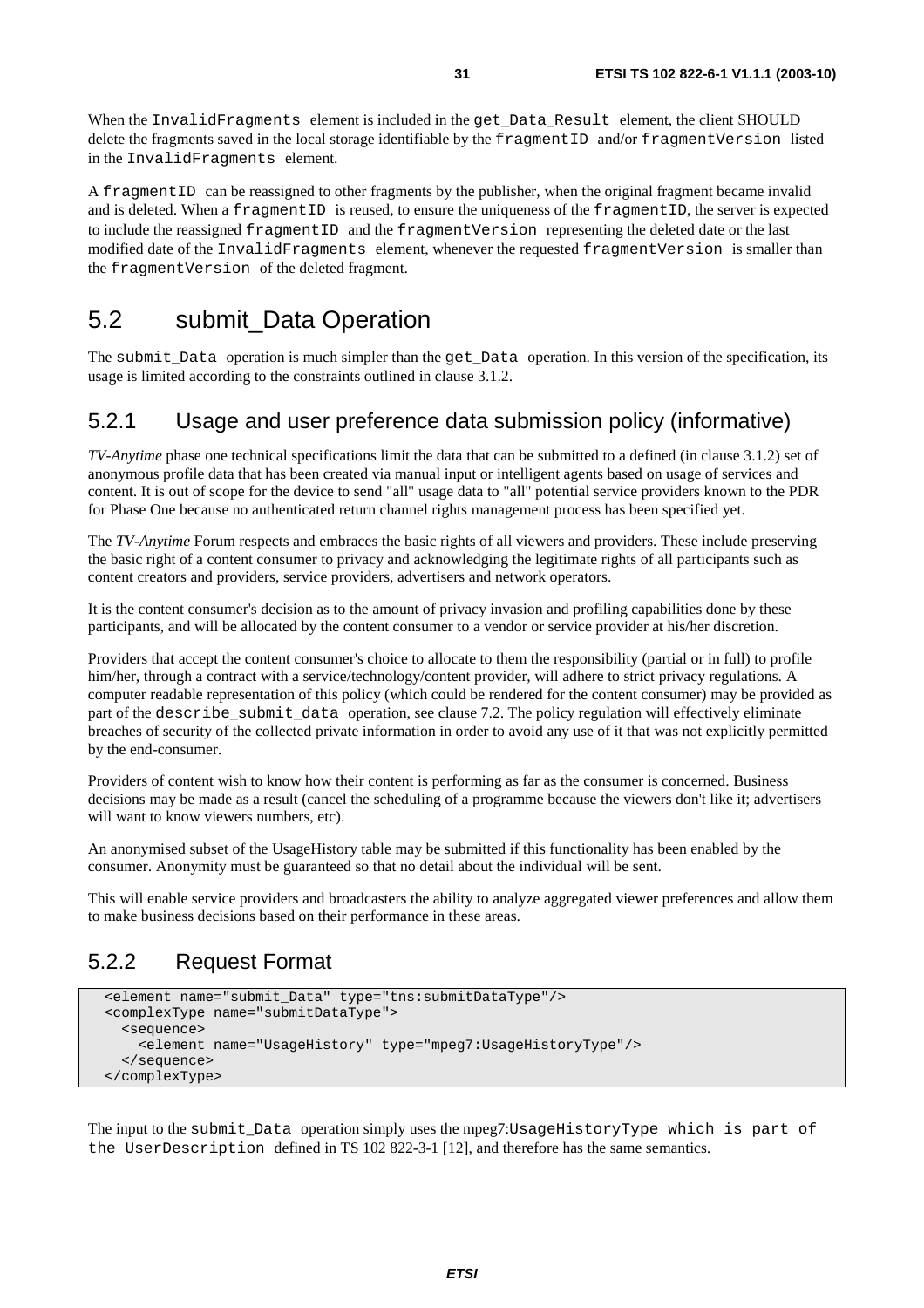### <span id="page-31-0"></span>5.2.3 Response Format

```
 <element name="submit_Data_Result" type="tns:submit_Data_Result"/> 
 <complexType name="submit_Data_Result"> 
   <attribute name="serviceVersion" type="unsignedInt" use="required"/> 
 </complexType>
```
The submit\_Data response MUST contain some indication of the current version of the capability description. This allows receivers to update the capability description without having to download the capability description each time the submit\_Data operation is used.

## 6 Transport Protocol

SOAP [9] and HTTP [5] are used for delivering *TV-Anytime* XML data over the IP networks, since this combination is very well suited to the point-to-point, request-response nature of the *TV-Anytime* operations. The exact usage of SOAP and HTTP is given in the next two clauses. Figure 4 provides a semantic representation of the network stack.



**Figure 4: The bi-directional network transport stack**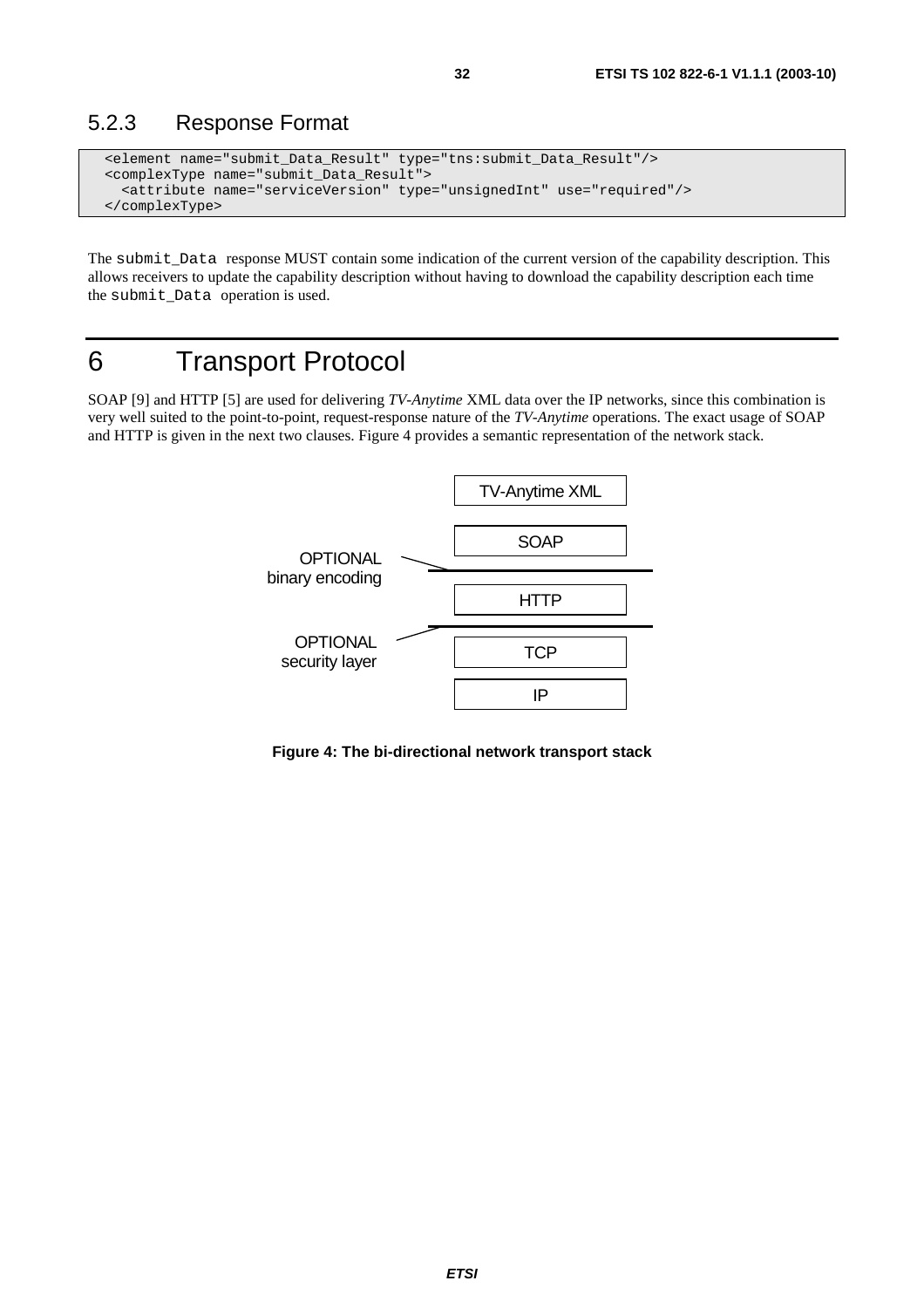<span id="page-32-0"></span>This architecture results in HTTP messages of the following form:

```
POST /tva/md-service HTTP/1.0 
Host: www.example.com 
Content-Type: text/xml; charset="utf-8" 
Content-Length: nnnn 
Accept-Encoding: deflate 
SOAPAction: "get_Data" 
<?xml version="1.0" encoding="UTF-8"?> 
<Envelope xmlns=" http://schemas.xmlsoap.org/soap/envelope/"> 
   <Body> 
     <get_Data xmlns="http://www.TV-Anytime.org/2002/11/transport" 
          xmlns:tvaf="http://www.TV-Anytime.org/2002/11/transport/fieldIDs"> 
       <QueryConstraints type="OR"> 
           <Predicate fieldID="tvaf:CRID" 
                       fieldValue="crid://example.com/foo"/> 
           <Predicate fieldID="tvaf:CRID" 
                       fieldValue="crid://example.com/bar"/> 
       </QueryConstraints> 
       <RequestedTables> 
         <Table type="ContentReferencingTable"/> 
       </RequestedTables> 
     </get_Data> 
   </Body> 
</Envelope>
```
#### **Figure 5: Example HTTP request**

```
HTTP/1.1 200 OK 
Content-Type: text/xml; charset="utf-8" 
Content-Length: nnnn 
Content-Encoding: deflate 
<?xml version="1.0" encoding="UTF-8"?> 
<Envelope xmlns="http://www.w3.org/2002/06/soap-envelope"> 
   <Body> 
     <get_Data_Result xmlns=" http://schemas.xmlsoap.org/soap/envelope/"> 
       <ContentReferencingTable version="1" 
            xmlns="http://www.TV-Anytime.org/2002/06/ContentReferencing"> 
         <!-- ... etc. --> 
       </ContentReferencingTable> 
     </get_Data_Result> 
   </Body> 
</Envelope>
```
#### **Figure 6: Example HTTP response**

### 6.1 SOAP

The following usage of SOAP is mandated:

- *TV-Anytime* metadata services will provide an HTTP binding, and may support other transport bindings where appropriate.
- SOAP supports different messaging styles, but is most commonly used for Remote Procedure Calls. *TV-Anytime* does not use remote procedure call messaging style, since this implies that every parameter must be included in a procedure call, which is not appropriate for *TV-Anytime* operations that have several optional parameter types. However, the remote procedure call convention of naming the root element in the SOAP body according to the name of the operation is followed.
- SOAP encoding is not used in the request or the response (i.e. the element in the root of the SOAP body will belong to the *TV-Anytime* transport types namespace, urn:tva:transport:2002). Servers will reject any request that arrives with a SOAP encoding attribute with the appropriate SOAP Fault.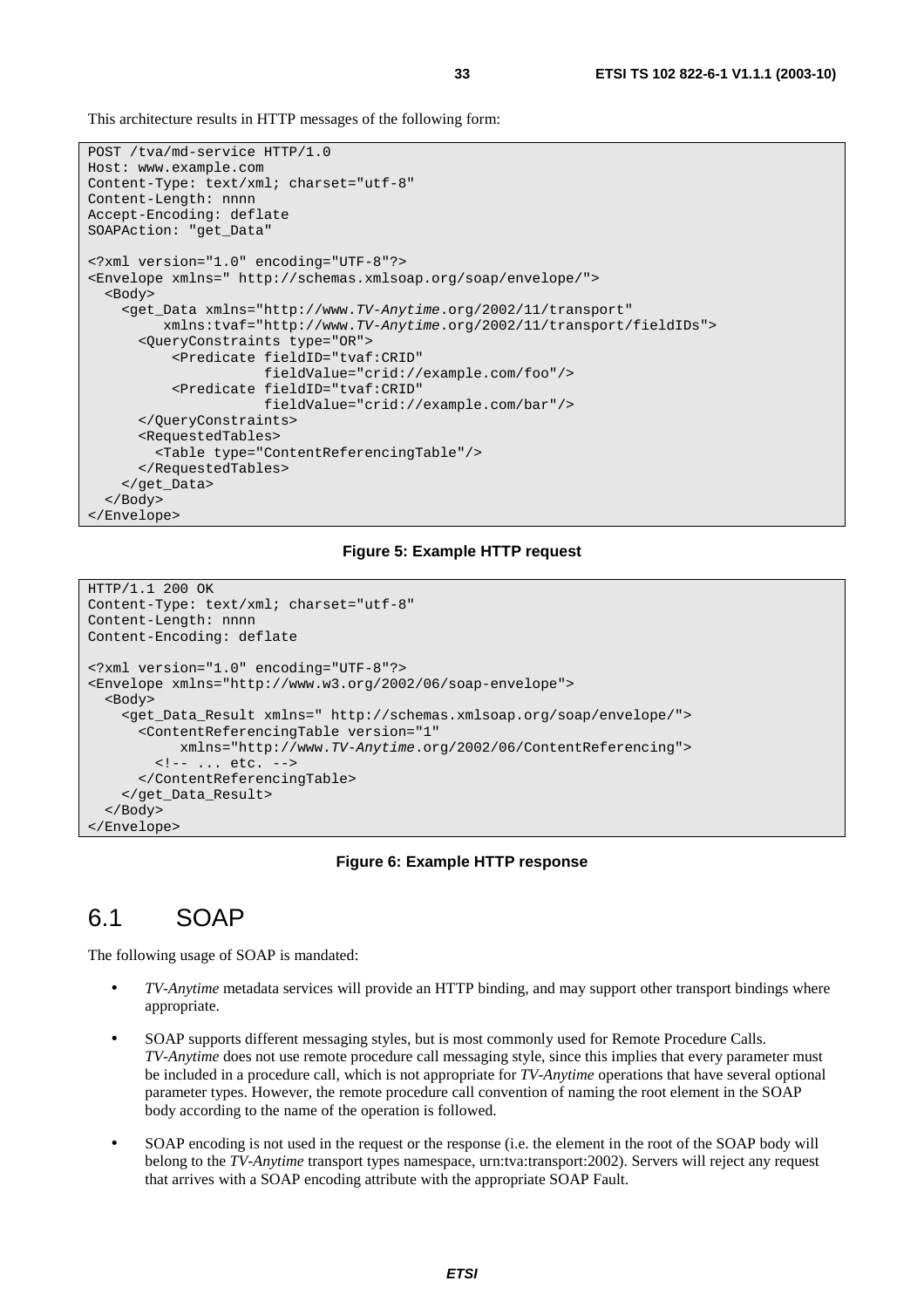- The SOAP Actor feature is not supported and servers will reject any request that arrives with a SOAP Actor attribute in the SOAP Header with the appropriate SOAP Fault.
- The following clause defines application specific fault conditions to be used in the SOAP Fault element.

This usage of SOAP is more formally defined using the WSDL interface definition that can be found in annex A.

### 6.2 Error Codes

The first line of error reporting is governed by the SOAP specification [9]. SOAP fault reporting and fault codes will be returned for most invalid requests or any request where the intent of the caller cannot be determined.

In a manner consistent with the SOAP processing rules, HTTP status codes will be used for communicating status information in HTTP. As is the case for SOAP, success reporting will use a 200-status code to indicate that the client's request including the SOAP component was successfully processed.

The ErrorReport element is defined to allow servers to report application-level errors that are specific to *TV-Anytime* metadata services. In accordance with the SOAP specification, if the content of the SOAP message's Body cannot be processed successfully, the SOAP fault MUST contain a detail element (which in turn contains an ErrorReport). Note that the inability to process a well-formed Body element is also termed an "application-level error", since the error cannot be detected by the SOAP processor and instead relies on application-level knowledge. The error report contains error information that includes descriptions and a code that can be used to determine the cause of the error. Errors that arise due to problems with in the HTTP layer or SOAP layer (e.g. the SOAP message does not conform to the SOAP specification) should be reported using the error mechanisms provided by those layers and MUST NOT be reported inside a SOAP fault's Detail element.

*TV-Anytime* application-level errors SHOULD be conveyed using standard HTTP status codes, where a 500-level code indicates a server-induced error. In such cases, the metadata service MUST issue an HTTP 500 "Internal Server Error" response and return an ErrorReport inside a SOAP fault report.

Any errors detected in the request will invalidate the entire request, and cause an ErrorReport to be generated within a SOAP fault as described below. A server MAY report multiple errors, although there is no requirement for the metadata service to continue processing the request after detecting the first error. In accordance with the SOAP specification, additional application response elements SHOULD NOT be included in the Body of the SOAP request. In other words, it is not possible for the server to indicate an error condition and also make a best-effort at providing a response.

The ErrorReport element takes the following form:

```
 <element name="ErrorReport" type="tns:ErrorReportType"/> 
 <complexType name="ErrorReportType"> 
  <sequence> 
     <element name="Error" type="tns:ErrorType" maxOccurs="unbounded"/> 
   </sequence> 
 </complexType> 
 <complexType name="ErrorType"> 
   <sequence> 
     <element name="Reason" type="mpeg7:TextualType" minOccurs="0" 
              maxOccurs="unbounded"/> 
   </sequence> 
   <attribute name="errorCode" use="required" type="tns:errorCodeType"/> 
   <attribute name="fields" type="tns:fieldIDListType"/> 
 </complexType> 
 <simpleType name="errorCodeType"> 
   <restriction base="string"> 
     <enumeration value="FatalError"/> 
     <enumeration value="InvalidRequest"/> 
     <enumeration value="Unsupported"/> 
     <enumeration value="UnrecognizedVersion"/> 
     <enumeration value="UnspecifiedError"/> 
     <enumeration value="UnsupportedQueryField"/> 
     <enumeration value="UnsupportedSortField"/> 
     <enumeration value="InvalidFieldID"/> 
     <enumeration value="InvalidFieldValue"/>
```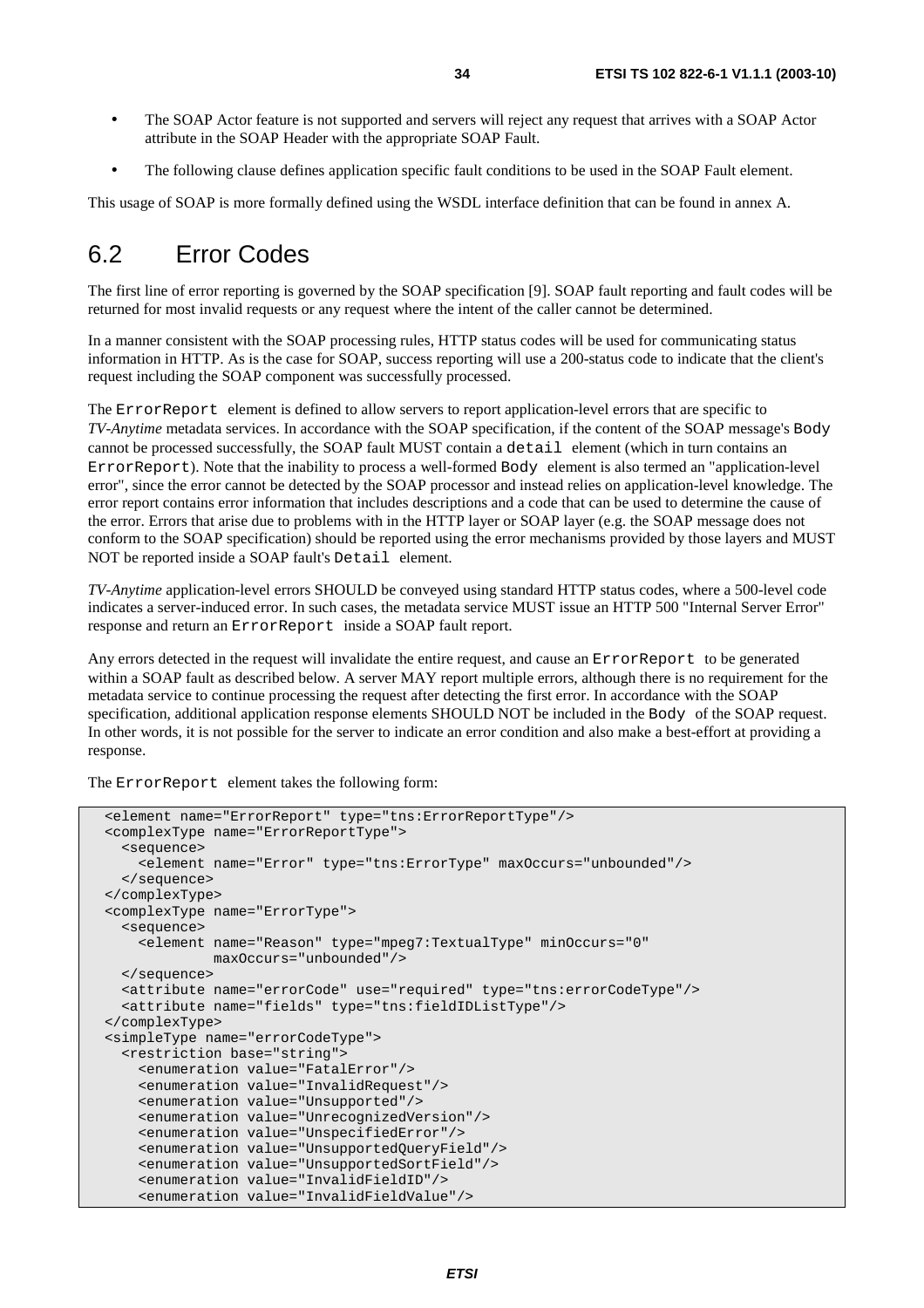</restriction> </simpleType>

| <b>Name</b> | <b>Definition</b>                                                 |
|-------------|-------------------------------------------------------------------|
| ErrorReport | Lists the application level errors that have occurred as a result |
|             | of invoking a metadata service.                                   |
| Error       | Describes a single application-level error.                       |
| errorCode   | A REQUIRED string that precisely defines the nature of the        |
|             | error. The legitimate values for this string are listed in        |
|             | clauses 6.2.1.1 and 6.2.1.2.                                      |
| fields      | An OPTIONAL attribute that lists the fieldID values related       |
|             | to this error.                                                    |
| Reason      | An OPTIONAL human meaningful description of the error.            |

### 6.2.1 General error conditions

The following error codes MAY be returned by invoking any of the operations defined in the present document. The field attribute is not relevant to these errors, and so SHALL not be present for the following error conditions.

- **FatalError:** Signifies that a serious technical error has occurred whilst processing the request.
- **InvalidRequest:** The query is well-formed but not valid according to the Schema defined by the present document.
- **Unsupported:** Signifies that the metadata service does not support an optional feature that is required in order to correctly process the request. A possible reason for this error is that the client has assumed a functionality that is at odds with the functionality described in the capability description.
- **Unrecognized Version:** Signifies that the namespace of the child element inside Body element of the request (e.g. the urn:tva:transport:2002 namespace) is unsupported by this metadata service.
- **UnspecifiedError:** Signifies any other error.

Error conditions are not mutually exclusive and some are special cases of others (e.g. some of the get\_Data error conditions below are special cases of the Unsupported error). A metadata service SHOULD provide the most specific error code that is appropriate to the error.

The next clause defines error codes that are specific to the get\_Data operation. No specialized error conditions are defined for the submit\_Data, describe\_get\_Data, and describe\_submit\_Data operations.

### 6.2.2 get Data operation error conditions

When any of the following errors are returned, the operation SHALL return a field attribute listing the field identifiers that caused the error to occur.

- **UnsupportedOueryField:** A query contains a fieldID value that is no supported by the metadata service. When this error is returned, the operation SHALL return a field attribute listing the unsupported fields.
- **UnsupportedSortField:** A sort is requested using a field for which sorting is not supported by the metadata service.
- **InvalidFieldID:** A fieldID in any type of predicate or sortCriteria element contained a field identifier that is neither in the *TV-Anytime* defined field identifier list, nor in the field identifier list given by the service capability description of this operation.
- **InvalidFieldValue:** The fieldValue in a BinaryPredicateBagType element contains a string that is not appropriate to the fieldID in that predicate. This might be because the field being queried is an enumerated type or because the field has syntactic restrictions (e.g. the tvaf:CRID field).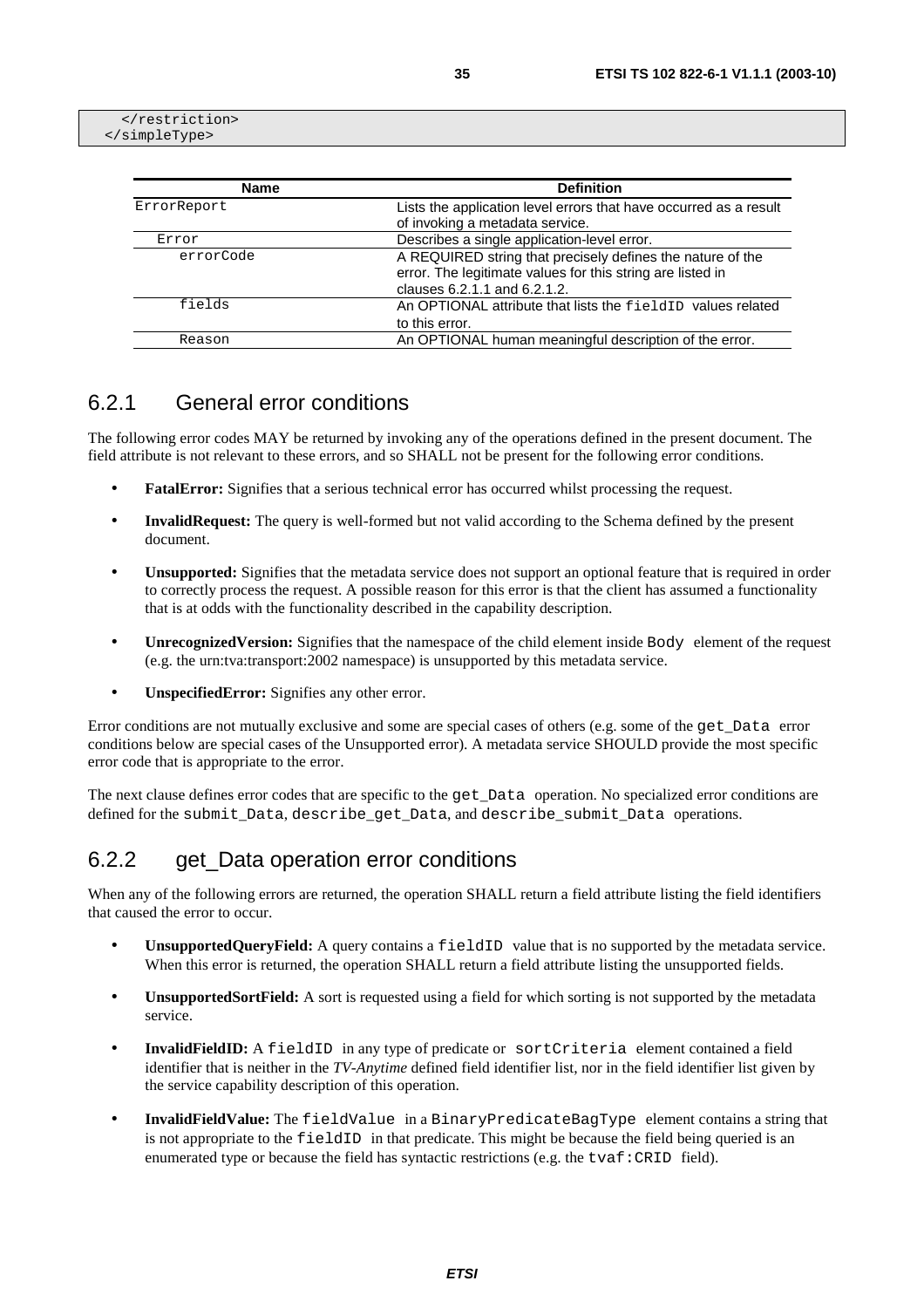<span id="page-35-0"></span>If a query requests a ContentReferencingTable and contains one or more CRID fields in the query, the metadata service should be careful to behave correctly when it is unable to provide location resolution data for the CRID(s). In particular, if the CRID is syntactically correct but no content referencing information is available a Result element should be returned for the CRID with the status flag set appropriately. No error condition should be raised. In general, it is not an error condition if a metadata service is simply unable to provide appropriate metadata in response to a query.

```
HTTP/1.1 200 OK 
Content-Type: text/xml; charset="utf-8" 
Content-Length: nnnn 
Content-Encoding: deflate 
<?xml version="1.0" encoding="UTF-8"?> 
<Envelope xmlns="http://www.w3.org/2002/06/soap-envelope"> 
   <Body> 
     <Fault> 
       <faultcode>Client</faultcode> 
       <detail> 
          <ErrorReport xmlns="urn:tva:transport:2002" 
           xmlns:tvaf="urn:tva:transport:fieldIDs:2002"> 
            <Error errorCode="UnsupportedQueryField" fields="tvaf:Title"> 
              <Reason xml:lang="en"> 
                     Searching on Title field is unsupported</Reason> 
            </Error> 
         </ErrorReport> 
       </detail> 
     </Fault> 
   </Body> 
</Envelope>
```
#### **Figure 7: Example of response indicating an error**

### 6.3 HTTP

- The HTTP server and client MUST fully support HTTP/1.0 [5].
- The client MUST always send the HTTP/1.1 defined Host header (which is defined in clause 14.23 of HTTP/1.1 [8]).
- The HTTP client and server negotiate a suitable compression using the Accept-Encoding header. Therefore, both the client and server MUST support the Accept-Encoding header (which is defined in clause D.2.3 of HTTP/1.0 [5], but is not required by that specification).
- Clients MUST be prepared to follow HTTP redirects (according to clause 9.3 of HTTP/1.0 [5]) to allow server fall-over and load-balancing. Note that contrary to HTTP/1.0, redirections should be followed automatically, without user intervention, even though the POST method is being used.
- The SOAPAction HTTP header field SHOULD be set to the name of the operation being called.

### 6.4 Encapsulation of Metadata

In all cases, the request and response data form a single, valid XML instance document. In general, these instance documents are self-describing and need no further encapsulation. However, the metadata encapsulation for the get\_Data operation is defined in more detail.

#### 6.4.1 Encapsulation of get\_Data response

The content of the SOAP envelope is a TVAMain element and/or ContentReferencingTable, as specified in clause 5.1.2. These XML instance documents effectively provide an encapsulation format for the fragments they contain. The context path of each fragment is implicit from the fragment's location in the instance document. The fragmentVersion and fragmentId identifiers MAY appear at the fragment level (as defined in TS 102 822-3-1 [12]).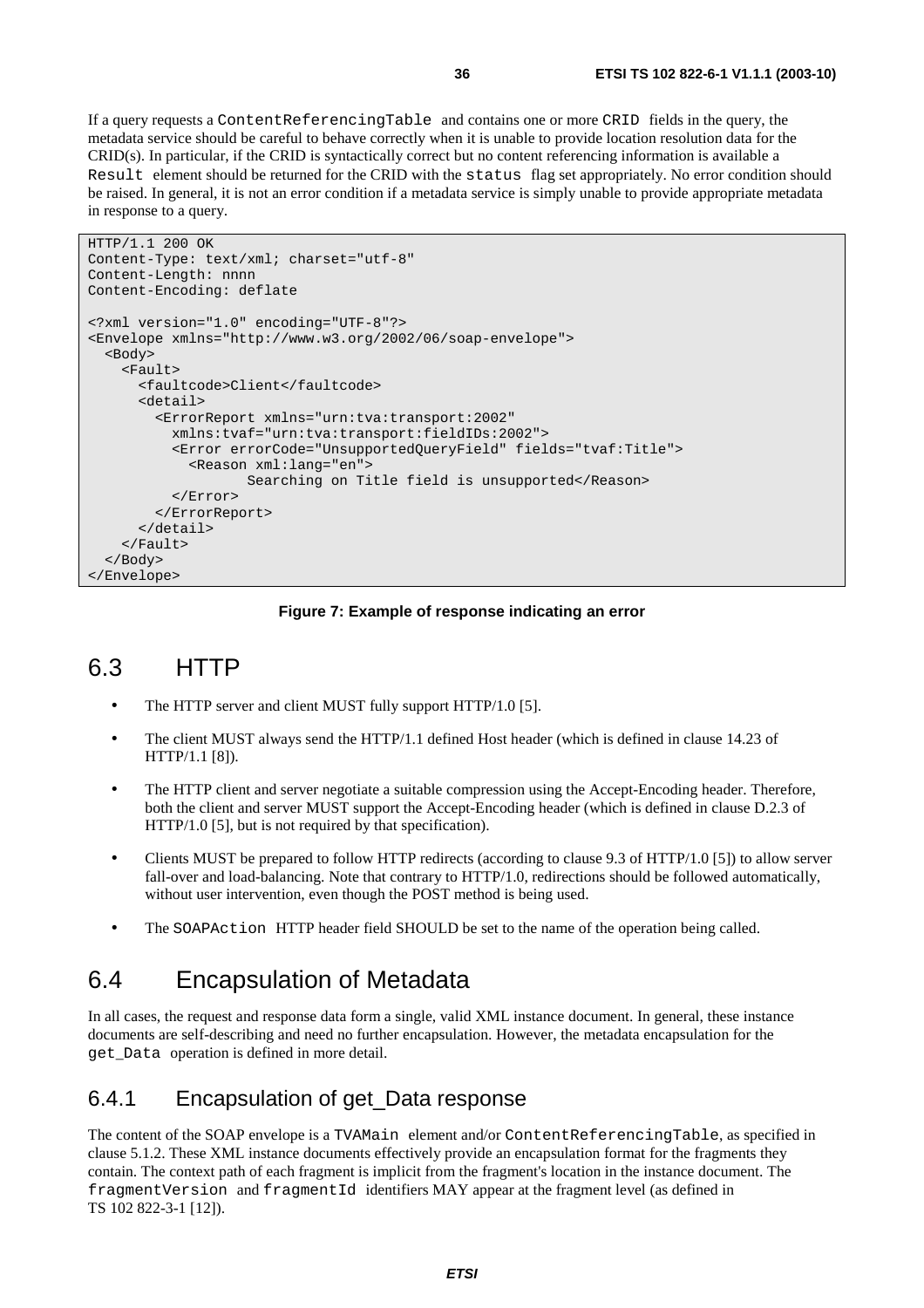Each get\_Data operation can be considered to provide a single metadata description (the term "metadata description" is defined in TS 102 822-3-2 [27]), from which each query selects a metadata subset. Thus, the content of the TVAMain fragment (see clause 4.3.1.1 of TS 102 822-3-2 [13]) is fixed at a given moment in time. The version attribute of the TVAMain fragment applies only to the fragment itself and not to its child fragments. Consequently, although this fragment is sent with every response, a client only needs to update its cache of the fragment (if any) when the TVAMain element's version attribute increases.

## 6.5 Encoding of Metadata

Servers MUST support UTF-8 textual encoding for all requests and responses, and MAY support other encodings, in which case the encoding MUST be indicated in the XML header according to clause 4.3.3 of the XML specification [1]. If an encoding is so indicated it MUST be consistent with the encoding indicated in the HTTP/1.0 [5] Content-Type header (e.g. see figure 5).

For efficiency reasons, HTTP clients and servers SHOULD support at least one well-known compression format. Clients SHOULD indicate the compression formats they understand using the Accept-Encoding HTTP header. The HTTP server SHOULD use the most efficient encoding that is understood by both the client and server, and indicate this in the HTTP response using the Content-Encoding header. It is RECOMMENDED that both *TV-Anytime* HTTP clients and servers support the use of the deflate Content-Encoding type (as defined in clause 3.5 of HTTP/1.1 [8]).

Other compression formats may be supported, including the use of BiM specified in Annex E. In all cases, the use of transport layer compression MUST be transparent to the SOAP processor and higher layers.

## 6.6 Metadata Service Security

The *TV-Anytime* phase 1 set of specifications offers clients guaranteed integrity of the metadata delivery from an authenticated server. This technology is described in TS 102 822-7 [16]. A metadata server that supports the TS 102 822-7 [16] specification for integrity checking SHALL be capable of communicating with clients that implement TS 102 822-7 [16] and with clients that do not. If TS 102 822-7 [16] is used and the server wishes to identify the source of the request, it SHOULD do so using HTTP Basic Authentication (negotiated according to HTTP/1.0 [5]). Any additional security services are not mandated or prevented by the present document and fall outside its scope.

## 7 Metadata Service Capability Descriptions

For each *TV-Anytime* get Data or submit Data operation that is provided, there is a corresponding operation, describe get Data or describe submit Data. These two operations (an operation, *X*, and its corresponding *describe*\_*X* operation) together form a port (see annex A). Since a port always has a single binding and endpoint, the URL of the operation, *X*, and its corresponding *describe\_X* operation must be the same. A describe operation is responsible for returning a capability description for the corresponding operation of the same port. A describe operation has no input parameters.

### 7.1 describe\_get\_Data

The get\_Data capability description provides the following type of information about the operation.

- Human-readable descriptive information about the operation.
- The types of metadata tables available.
- If content referencing information is available, the Resolving Authority Records for that get\_Data operation.
- If programme metadata is available, the CRID authorities known by the server for that type of metadata.
- If scheduling information is available, the content delivery services know by that server.
- If metadata queries are possible, the query fields that are allowed for each table.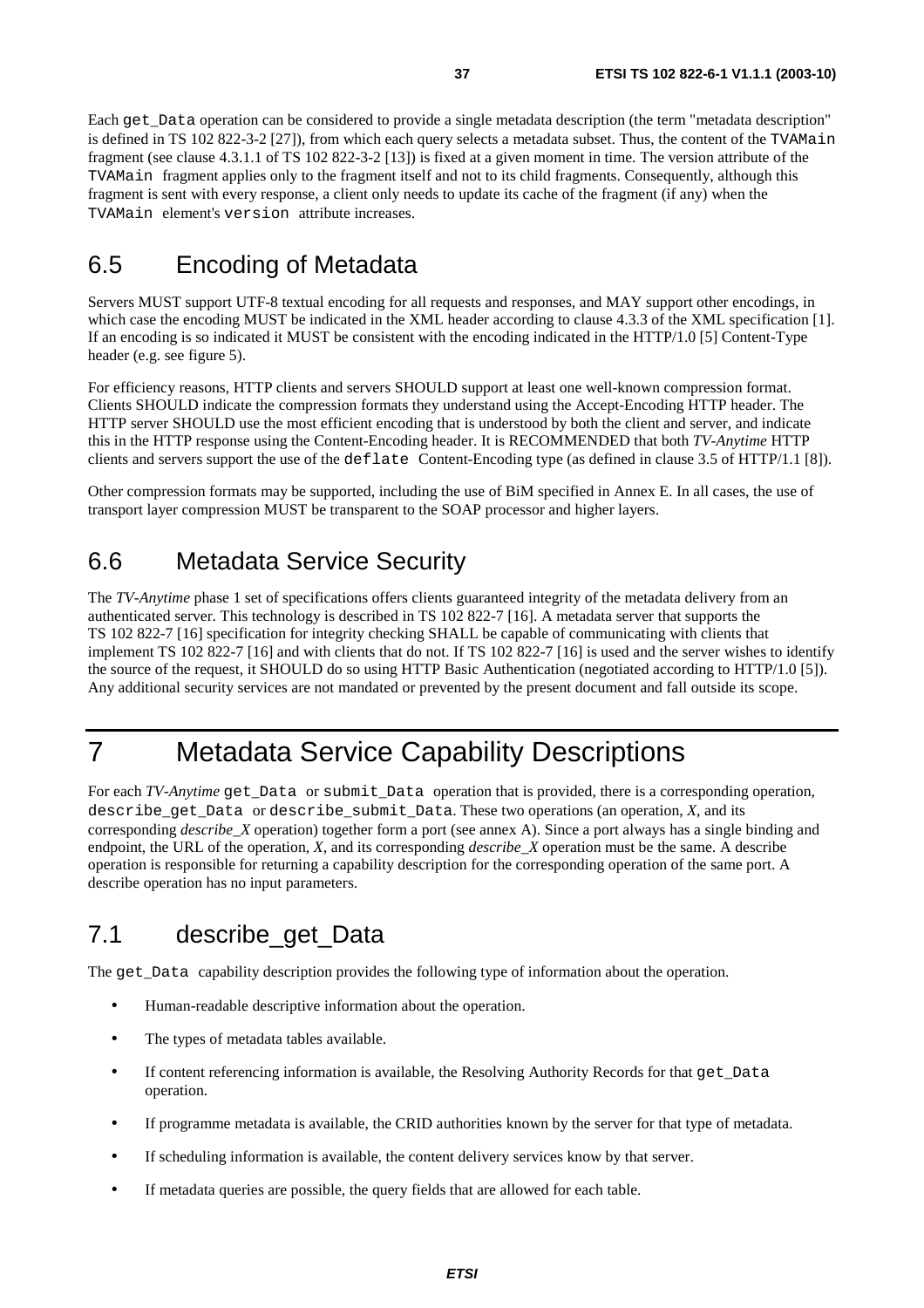- If sorting is possible, the sort fields that are supported for each table and the type of collation on which the sort is based.
- The ability of the operation to deliver update and invalidation information.

The format of the capability description is as follows.

```
 <element name="describe_get_Data_Result" 
          type="tns:describe_get_Data_Result"/> 
 <complexType name="describe_get_Data_Result"> 
   <sequence> 
     <element name="Name" type="string" minOccurs="0"/> 
     <element name="Description" type="mpeg7:TextualType" minOccurs="0" 
              maxOccurs="unbounded"/> 
     <element name="CollationURI" type="anyURI" minOccurs="0"/> 
     <element name="ExtendedFieldList" type="tns:FieldIDDefinitionListType" 
              minOccurs="0"> 
       <key name="UniqueExtendedFields"> 
         <selector xpath="tns:FieldIDDefinition"/> 
         <field xpath="@fieldID"/> 
       </key> 
     </element> 
     <element name="AuthorityList" type="tns:AuthorityListType" 
             minOccurs="0"/> 
     <element name="AvailableTables" type="tns:AvailableTableListType"/> 
     <element name="UpdateCapability" type="tns:updateCapabilityType" 
              minOccurs="0"/> 
   </sequence> 
   <attribute name="serviceVersion" type="unsignedInt" use="required"/> 
 </complexType>
```

| <b>Name</b>       | <b>Definition</b>                                                                                                                                                                                                                                                                                                                                                                                                                                                                                                                            |
|-------------------|----------------------------------------------------------------------------------------------------------------------------------------------------------------------------------------------------------------------------------------------------------------------------------------------------------------------------------------------------------------------------------------------------------------------------------------------------------------------------------------------------------------------------------------------|
| serviceVersion    | A REQUIRED parameter that MUST equal the version<br>number returned as part of the corresponding operation's<br>result. The intention of this number is to make the client<br>aware when an operation has been upgraded (e.g. can be<br>searched on new channels or for new resolution<br>authorities) and to refresh the cached capability<br>description information (if any).                                                                                                                                                             |
| Name              | OPTIONAL name of the metadata service, suitable for<br>display to a user.                                                                                                                                                                                                                                                                                                                                                                                                                                                                    |
| Description       | OPTIONAL textual description of the metadata service,<br>suitable for display to a user. This allows an application<br>exploiting the metadata service to indicate to the user<br>information about the metadata service that she is using<br>(e.g. "Specialists in movie information and reviews").                                                                                                                                                                                                                                         |
| CollationURI      | OPTIONAL URI that indicates the name of the collation<br>that sorts are based on. If no sorting is supported this field<br>is meaningless and SHOULD be omitted. If sorting is<br>supported and this field is not present then sorting MUST<br>be based on the Default Unicode Collation Element Table.<br>The present document does not define the form of the<br>URI, or any means of specifying or obtaining a collation.<br>Regional bodies may define suitable URIs and their<br>associated collations, as appropriate to their locale. |
| ExtendedFieldList | Provides a list of field ID values and their associated<br>field using the FieldIDDefinitionListType. Used<br>for fields that the server wishes to support but are not<br>allocated a fieldID by the TV-Anytime Forum (see<br>clause 5.1.1.1.1).                                                                                                                                                                                                                                                                                             |
| AuthorityList     | An OPTIONAL list of authorities for which this operation<br>can provide metadata for all the table types it is capable<br>of delivering. See also clause 7.1.1.                                                                                                                                                                                                                                                                                                                                                                              |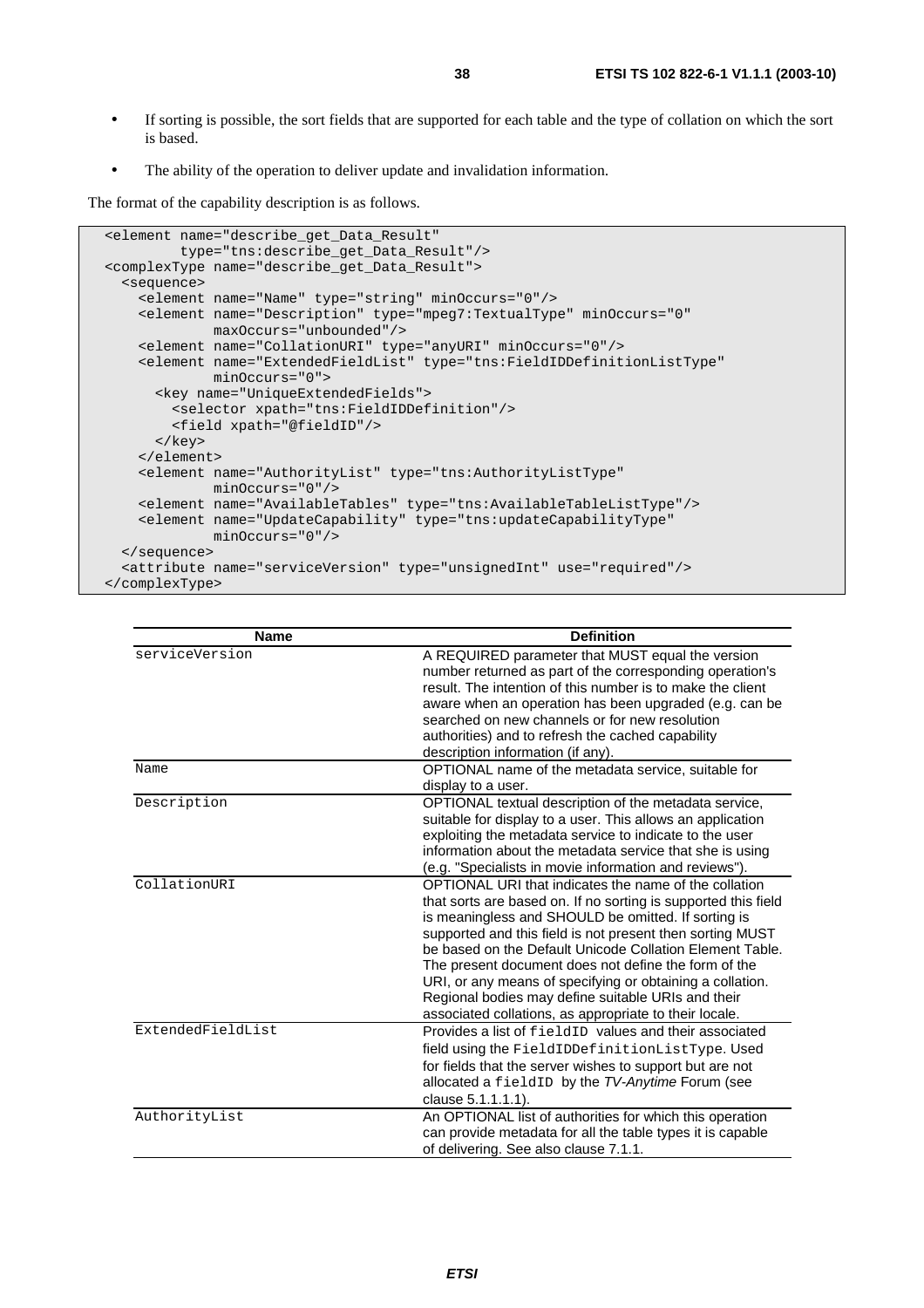| <b>Name</b>      | <b>Definition</b>                                                                                                                                                                                                                                                                                               |
|------------------|-----------------------------------------------------------------------------------------------------------------------------------------------------------------------------------------------------------------------------------------------------------------------------------------------------------------|
| AvailableTables  | A REQUIRED description of the types of data tables that<br>can be returned by this get_Data response. At least<br>one Table entry MUST be present. For each table, the<br>fields that can be queried on and sorted on are specified.<br>Depending on the type of table, other descriptive                       |
|                  | information is sometimes included.                                                                                                                                                                                                                                                                              |
| UpdateCapability | An OPTIONAL update capability description to indicate<br>the server's capability of update capability as defined in<br>clause 5.1.2.4. When this element does not exist, the<br>server does not support either versioned update nor the<br>invalid fragment notification. See clause 7.1.4 for more<br>details. |

For examples of get\_Data capability descriptions see annex D.

#### 7.1.1 Use of the AuthorityList element

```
 <complexType name="AuthorityListType"> 
   <sequence> 
     <element name="Authority" type="string" maxOccurs="unbounded"/> 
   </sequence> 
 </complexType>
```

| Name              | <b>Definition</b>                                                                                 |
|-------------------|---------------------------------------------------------------------------------------------------|
| AuthorityListType | A definition of a list of one or more Authority                                                   |
|                   | elements.                                                                                         |
| Authority         | Specifies a single authority for whose CRIDs the<br>operation is able to provide TV-Anytime data. |

The AuthorityList element can be instantiated in two locations:

- As one of the elements at the top level of the capability description. In this case, the server is able to provide data on the listed authorities for all of the data table types that are listed in the AvailableTables element. If the capability description indicates that a ContentReferencingTable can be returned, then there SHOULD be a ResolvingAuthorityRecord for each of the authorities listed in the top level AuthorityList. This element allows a server to specify its list of supported authorities, without the need to repeat this information for every table that it supports.
- As one of the children elements of a table listed in the AvailableTables element. In this case, the server is able to provide data of the type indicated by the Table elements xml schema declared type attribute for this authority.
- NOTE: The capability description indicating that a certain type of metadata is available for a certain authority does not necessarily mean that the server will be able to provide that metadata for any particular CRID.

### 7.1.2 AvailableTables information

This element describes which table types the get Data operation is capable of returning. Depending upon the table type, each entry in the list (a Table element) can contain a different child element. These child elements contain descriptive information that is relevant to that table type.

```
 <complexType name="AvailableTableListType"> 
   <sequence> 
     <element name="Table" type="tns:AvailableTableBase" 
              maxOccurs="unbounded"/> 
   </sequence> 
 </complexType> 
 <complexType name="AvailableTableBase" abstract="true"> 
   <sequence>
```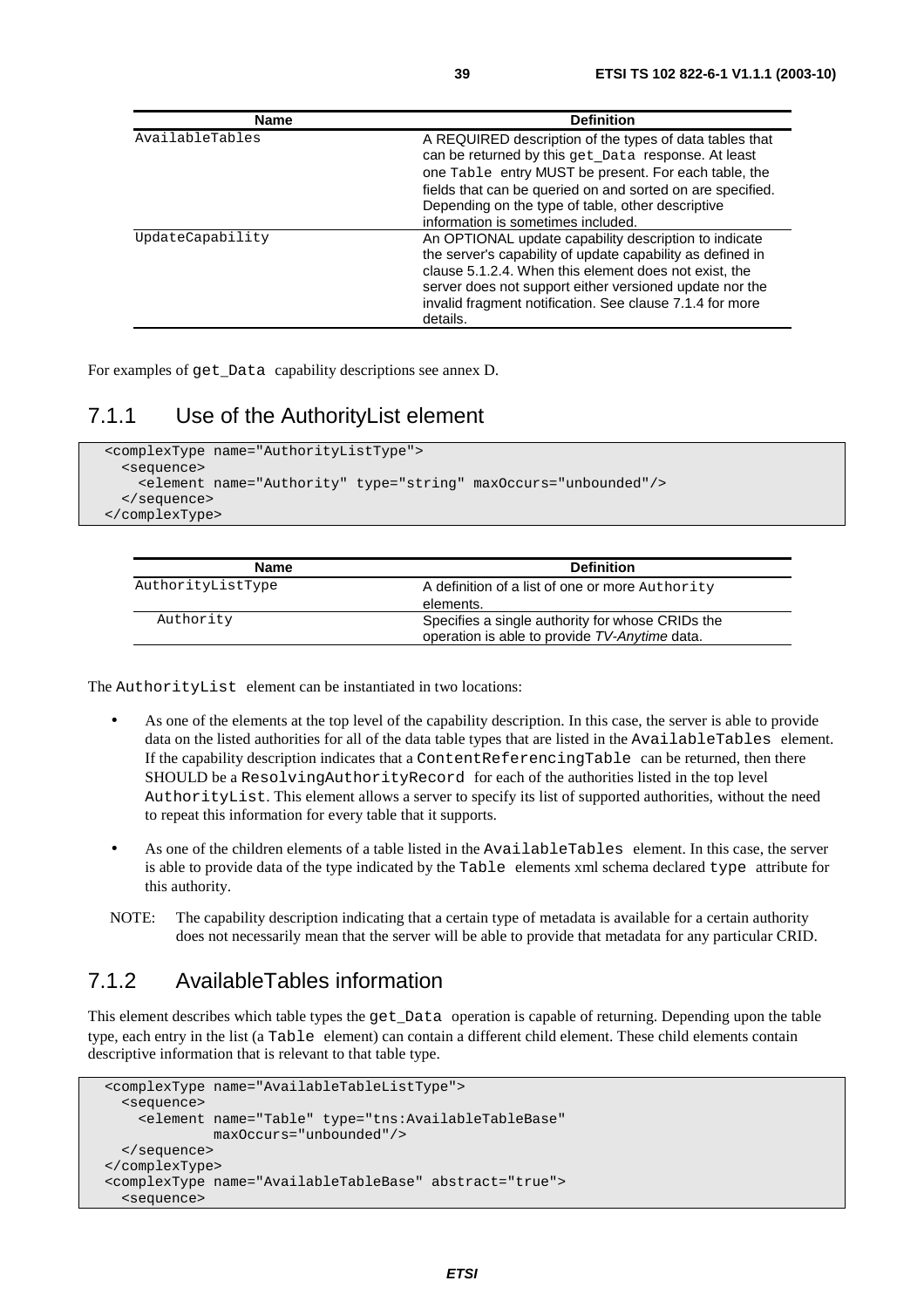```
 <element name="AuthorityList" type="tns:AuthorityListType" 
                 minOccurs="0"/> 
     </sequence> 
     <attribute name="canSort" type="tns:fieldIDListType"/> 
     <attribute name="canQuery" type="tns:fieldIDListType"/> 
   </complexType> 
   <complexType name="ContentReferencingTable"> 
     <complexContent> 
       <extension base="tns:AvailableTableBase"> 
         <sequence> 
            <element ref="rar:ResolvingAuthorityRecordTable"/> 
         </sequence> 
       </extension> 
     </complexContent> 
   </complexType> 
<complexType name="ClassificationSchemeTable"> 
     <complexContent> 
       <extension base="tns:AvailableTableBase"/> 
     </complexContent> 
</complexType> 
   <complexType name="ProgramInformationTable"> 
     <complexContent> 
       <extension base="tns:AvailableTableBase"/> 
     </complexContent> 
   </complexType> 
   <complexType name="GroupInformationTable"> 
     <complexContent> 
       <extension base="tns:AvailableTableBase"/> 
     </complexContent> 
   </complexType> 
   <complexType name="ProgramLocationTable"> 
     <complexContent> 
       <extension base="tns:AvailableTableBase"> 
         <sequence> 
            <element name="AvailableLocations"> 
              <complexType> 
                <sequence> 
                  <element name="Availability" type="duration" minOccurs="0"/> 
                  <element name="ServiceURL" type="anyURI" 
                            maxOccurs="unbounded"/> 
                </sequence> 
              </complexType> 
            </element> 
         </sequence> 
       </extension> 
     </complexContent> 
   </complexType> 
   <complexType name="ProgramReviewTable"> 
     <complexContent> 
       <extension base="tns:AvailableTableBase"/> 
     </complexContent> 
   </complexType> 
   <complexType name="SegmentInformationTable"> 
     <complexContent> 
       <extension base="tns:AvailableTableBase"/> 
     </complexContent> 
   </complexType> 
   <complexType name="ServiceInformationTable"> 
     <complexContent> 
       <extension base="tns:AvailableTableBase"/> 
     </complexContent> 
   </complexType> 
   <complexType name="CreditInformationTable"> 
     <complexContent> 
       <extension base="tns:AvailableTableBase"/> 
     </complexContent> 
   </complexType>
```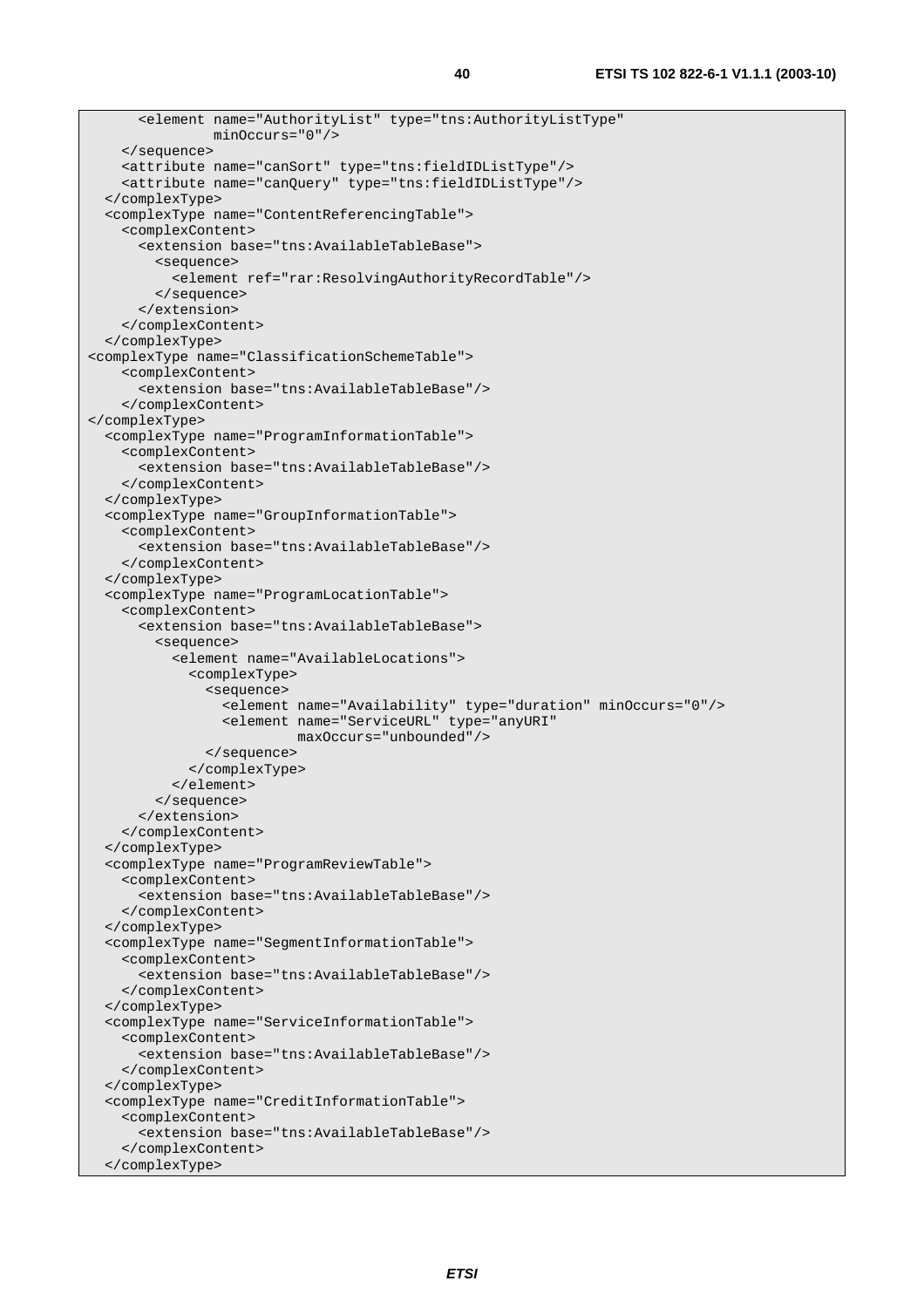| <b>Name</b>                   | <b>Definition</b>                                                                                |
|-------------------------------|--------------------------------------------------------------------------------------------------|
| Table                         | Indicates that a particular table is available from this                                         |
|                               | get_Data operation and encapsulates information                                                  |
|                               | relevant to querying that table. All instantiations of this                                      |
|                               | element will be derived from the base type,                                                      |
|                               | AvailableTableBase, which can have the following                                                 |
|                               | three attributes.                                                                                |
| xsi:type                      | This is the xml schema declared type attribute which is                                          |
|                               | used to indicate the type of table where xsi is used as the                                      |
|                               | namespace qualifier for xml schema. Can take the                                                 |
|                               | following values: ContentReferencingTable,                                                       |
|                               | ProgramInformationTable, GroupInformationTable,                                                  |
|                               | ProgramLocationTable, ProgramReviewTable,                                                        |
|                               | SegmentInformationTable, ServiceInformationTable, and                                            |
|                               | CreditsInformationTable.                                                                         |
| canQuery                      | List of fieldID values indicating the query fields that                                          |
|                               | can be accepted by this operation. The order of the fields                                       |
|                               | is not significant. All tables that can be queried on (see                                       |
|                               | clause $5.1.1.1.4$ ), except the<br>ServiceInformationTable, MUST support querying               |
|                               |                                                                                                  |
|                               | using the CRID field. Hence, this attribute is meaningless<br>when combined with a table of type |
|                               | "ContentReferencingTable" and                                                                    |
|                               | "CreditsInformationTable". If this attribute is not present                                      |
|                               | no other type of querying is supported for this table.                                           |
| canSort                       | List of fieldID values indicating the query fields that                                          |
|                               | can be used for sorting (as indicated using the                                                  |
|                               | SortCriteria parameter in a query). For every field                                              |
|                               | that a server declares that it supports sorting, it SHALL                                        |
|                               | support both ascending and descending sorting of that                                            |
|                               | field. If this attribute is not present, sorting is not                                          |
|                               | supported for this table. The order of the fields is not                                         |
|                               | significant.                                                                                     |
| AuthorityList                 | An OPTIONAL list of authorities for which this operation                                         |
|                               | can provide metadata of the type included in this table.                                         |
|                               | See also clause 7.1.1.                                                                           |
| ResolvingAuthorityRecordTable | As defined in TS 102 822-4 [14]. This element is                                                 |
|                               | REQUIRED if Table has the type                                                                   |
|                               | "ContentReferencingTable". Tables of this type SHOULD                                            |
|                               | NOT include an AuthorityList (since the                                                          |
|                               | ResolvingAuthorityRecordTable indicates which                                                    |
|                               | authorities content referencing information is provided                                          |
|                               | for).                                                                                            |
| AvailableLocations            | This element is REQUIRED if the Table has the type                                               |
|                               | "ProgramLocationTable". The element specifies the types                                          |
|                               | of programme location related queries that can be                                                |
|                               | answered by the server.                                                                          |
| Availability                  | An OPTIONAL duration that indicates to the client the                                            |
|                               | time window over which the schedule information is                                               |
|                               | available (e.g. "it is possible to query these channels for                                      |
| ServiceURL                    | the next 10 days only").<br>The content services for which scheduling information is             |
|                               | available (corresponds to the ServiceURL element that                                            |
|                               |                                                                                                  |
|                               | can be included in a ServiceInformationTable).                                                   |

### 7.1.2.1 Operations that can deliver content referencing information

If the server is capable of delivering content referencing information then the description will include a list of Resolving Authority Records describing the resolution services offered by this server. This allows a client to establish whether a particular CRID may be resolved using the metadata service.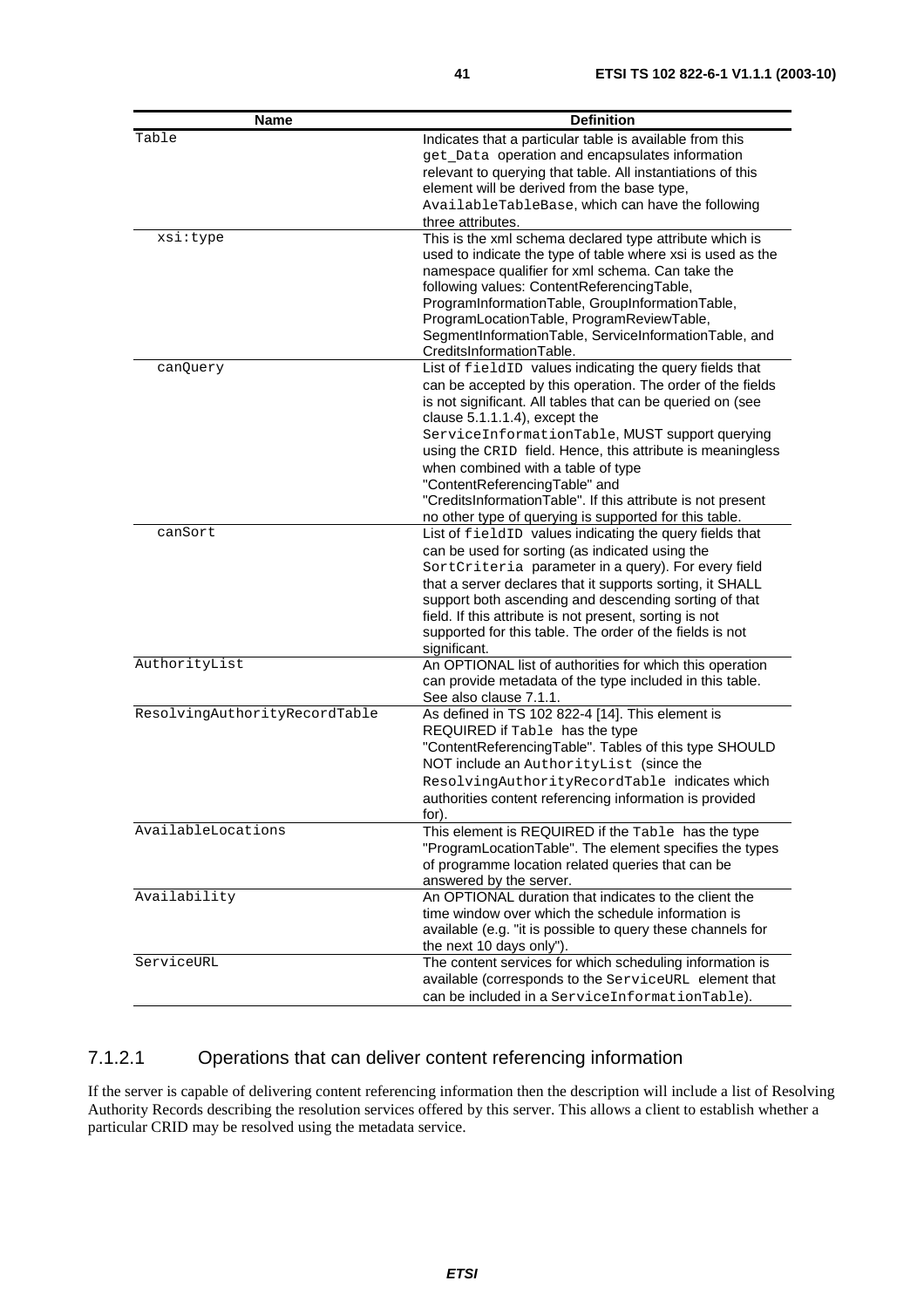#### 7.1.2.2 Operations that can deliver programme metadata

If the server is capable of delivering programme metadata then the description will include a list of CRID authorities for which metadata is available.

If the server is capable of delivering scheduling information (ProgramLocationTable), a list of the content service URLs (e.g. broadcast channels, IP multicast services, or on-demand contents servers) known by this metadata service is also provided. Using this data a receiver can determine whether any of the programmes being described by this server are being offered using content delivery services that are actually available to the receiver. Based upon this information a receiver can construct queries for scheduling information, such as the one shown in example 7 in annex C.

#### 7.1.3 Extended Field List

If a metadata service wishes to support querying or sorting on fields that are not allocated fieldIDs by the *TV-Anytime* Forum, it has to define these field using its own ExtendedFieldList. This allows a get\_Data operation to provide searching and sorting functionality that is specialized to the metadata available to that metadata service. For example, if a metadata service specializes in providing segmentation information for the highlights of sports programmes, the metadata service can define extended fields for the Title and Synopsis of segments so as to allow receivers to make refined queries for segmentation information.

#### 7.1.4 Description of update capabilities

There are two OPTIONAL features whose support shall be independently indicated using this part of the capability description.

```
 <complexType name="updateCapabilityType"> 
   <attribute name="versionRequest" type="boolean" default="true"/> 
   <attribute name="invalidResponse" type="boolean" default="true"/> 
 </complexType>
```

| <b>Name</b>          | <b>Definition</b>                                                                                                                                     |
|----------------------|-------------------------------------------------------------------------------------------------------------------------------------------------------|
| updateCapabilityType | Defines a container of version Request and<br>invalidResponse attributes, which can specify                                                           |
|                      | whether the server can provide versioned metadata and<br>lists of invalid fragments.                                                                  |
| versionRequest       | An attribute of Boolean value to indicate the server's<br>capability of handling version requests.                                                    |
| invalidResponse      | An attribute of Boolean value to indicate whether the<br>server is able to provide invalidated fragments when they<br>are no longer valid or removed. |

### 7.2 describe submit Data

The describe\_submit\_Data capability description provides a metadata service with the ability to describe the usage and preference information that it wishes to receive. It can optionally specify the privacy policy that will be used when user centric data is submitted to this metadata service.

```
 <complexType name="describe_submit_Data_Result"> 
   <sequence> 
     <element name="Name" type="string" minOccurs="0"/> 
     <element name="Description" type="mpeg7:TextualType" minOccurs="0" 
              maxOccurs="unbounded"/> 
     <element name="RequestedTables" type="tns:RequestedSubmitTablesType"/> 
     <element ref="p3p:POLICY" minOccurs="0"/> 
  </sequence> 
 </complexType> 
 <complexType name="RequestedSubmitTablesType"> 
   <sequence> 
     <element name="Table" maxOccurs="unbounded"> 
       <complexType>
```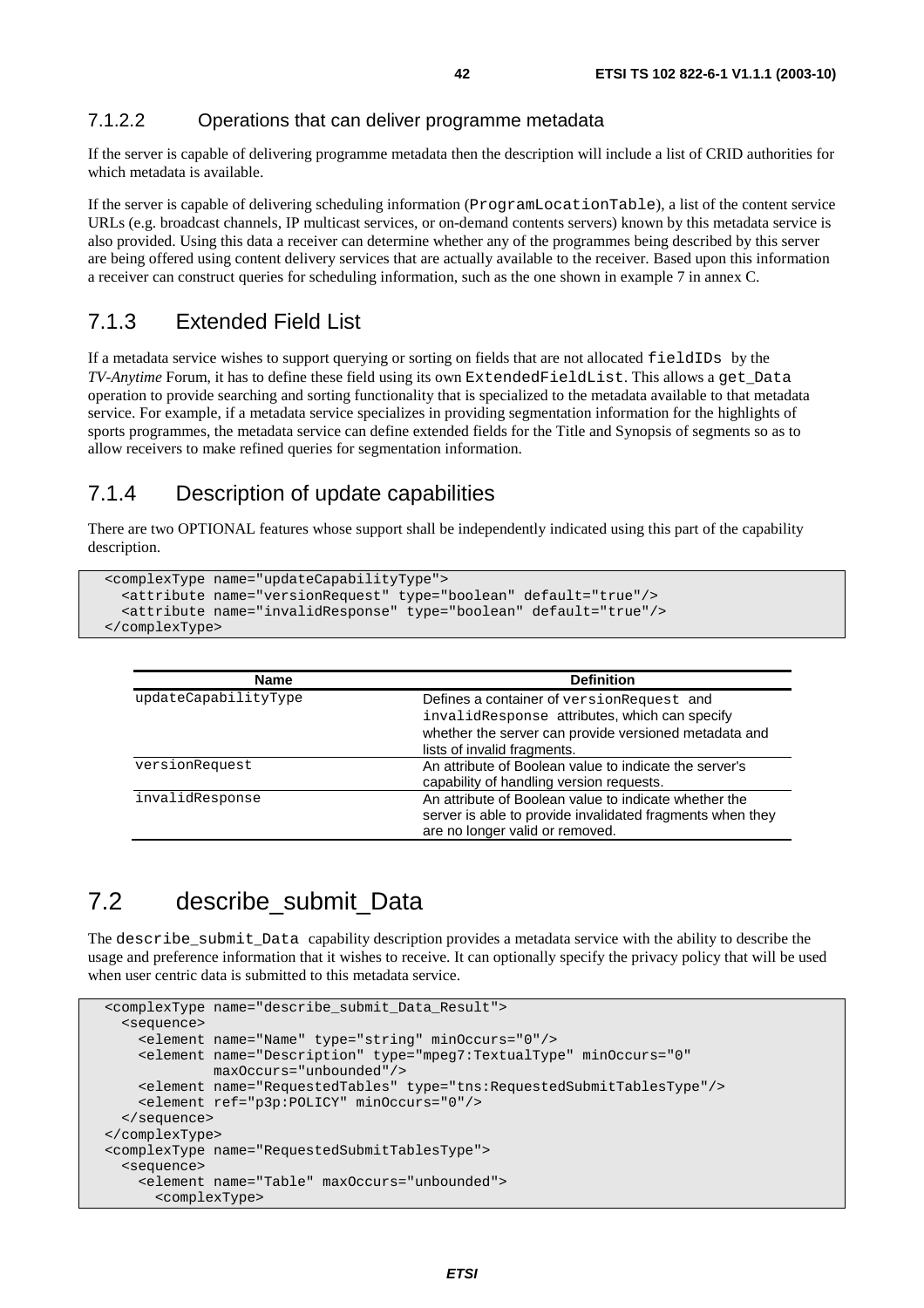```
 <attribute name="type" use="required"> 
           <simpleType> 
             <restriction base="string"> 
                <enumeration value="UserPreferences"/> 
                <enumeration value="UsageHistory"/> 
              </restriction> 
           </simpleType> 
         </attribute> 
       </complexType> 
     </element> 
   </sequence> 
 </complexType>
```

| <b>Name</b>               | <b>Definition</b>                                          |
|---------------------------|------------------------------------------------------------|
| Name                      | OPTIONAL name of the metadata service, suitable for        |
|                           | display to a user.                                         |
| Description               | OPTIONAL textual description of the metadata service,      |
|                           | suitable for display to a user. This allows an application |
|                           | exploiting the metadata service to indicate to the user    |
|                           | information about the metadata service that she is using.  |
| RequestedTables           | The list of tables that this operation wishes to receive.  |
| p3p:POLICY                | OPTIONAL element that describes the privacy policy of      |
|                           | this operation, using the Platform for Privacy Preferences |
|                           | [23] specification.                                        |
| RequestedSubmitTablesType | A list of table elements containing at least one entry.    |
| Table                     | Specifies the type of table requested by the server.       |
| type                      | REQUIRED parameter giving the type of TV-Anytime           |
|                           | table requested by the server. Can take the values:        |
|                           | "UsageHistory" or "UserPreferences".                       |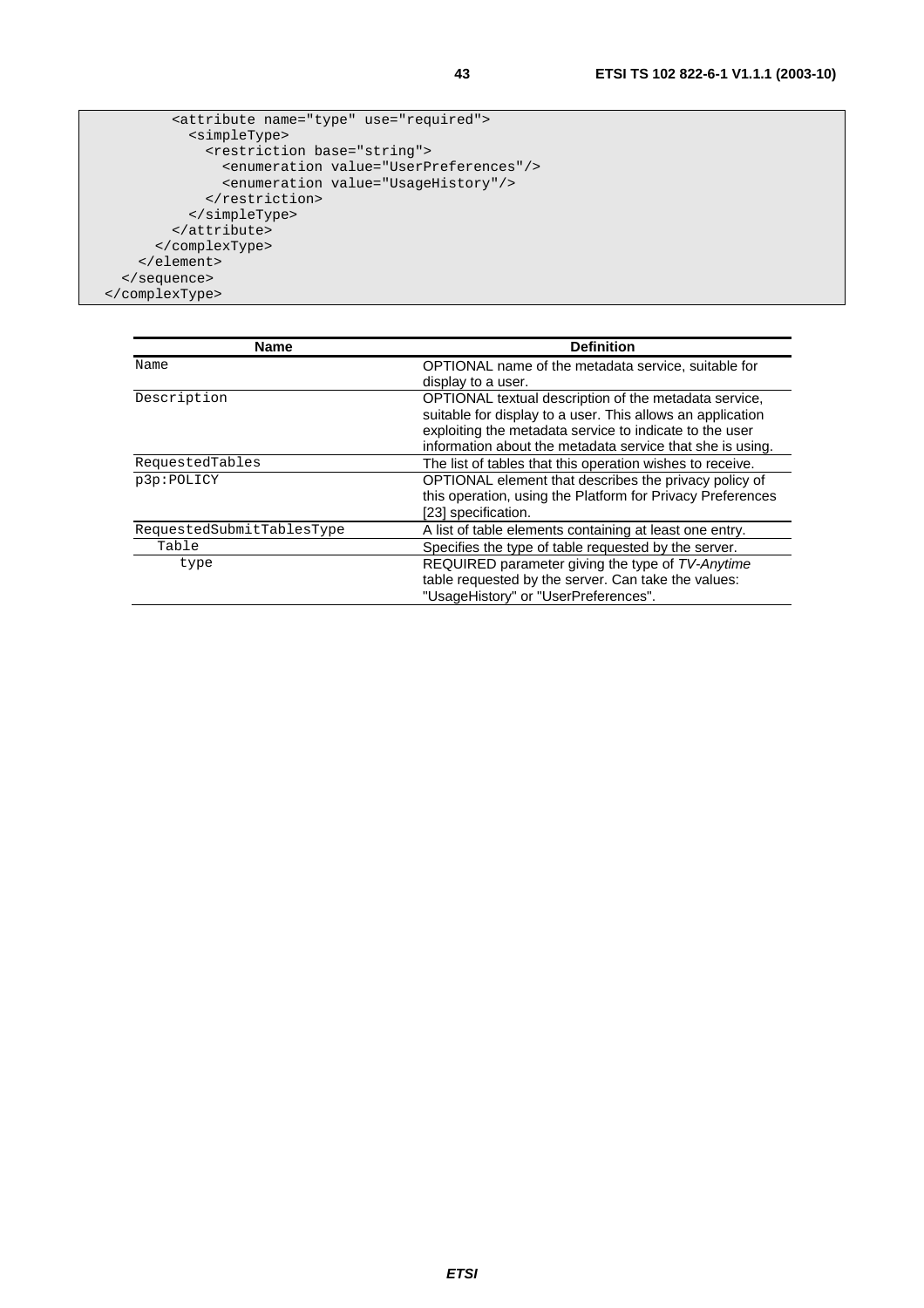## Annex A (normative): Formal Definition of Metadata Services

This annex provides a WSDL [20] interface definition for all *TV-Anytime* metadata services. WSDL defines a number of terms used to describe web services. The way in which these relate to *TV-Anytime* metadata services is given below.

- **Operation:** All *TV-Anytime operations* are request-response based, so can be thought of as a type of remote procedure call. An example of a *TV-Anytime operation* is submit*\_*Data or describe*\_*get*\_*Data.
- **PortType:** A collection of *operations*. When given a *binding* and a concrete endpoint the *portType* is known as a *port*. All *operations* in a given *port* MUST be present (i.e. it is not possible to offer only some of the *operations* in a *port*) and MUST have the same *binding*. The *TV-Anytime* Forum defines two *portTypes* (get*\_*Data and submit*\_*Data), each of which has two *operations*, the basic functionality (get*\_*Data or submit*\_*Data) and the corresponding describe *operation* (describe\_get*\_*Data or describe\_submit*\_*Data).
- **Binding:** A particular protocol binding (e.g. SOAP or HTTP GET) for a *portType*. There may be more than one *binding* for each *portType*. Each one is a different *port* and offers an alternative means for accessing the same *portType*. A *TV-Anytime* server could choose to provide other *bindings*, such as an HTTP POST implementation. By mandating a SOAP *binding*, a minimum level of interoperability is guaranteed.
- **Service:** A family of WSDL *ports* that are related in some way. A *TV-Anytime* metadata service can contain a get\_Data port and/or a submit\_Data port. In practice, most *TV-Anytime* servers will have just one WSDL *service*. However, the server provider could choose to group certain *ports* together for some reason. (E.g. a movie service containing a get Data port and a submit Data port, and a children service containing just a get\_Data port).

The following document is a WSDL interface definition that defines the behaviour of all *TV-Anytime* defined web services. It plays two roles:

- The WSDL interface formally specifies the inputs, outputs, encodings and transport bindings used by all *TV-Anytime* web services. The definitions given correspond to the specification of *TV-Anytime* metadata services earlier in this document.
- Metadata service providers wishing to provide WSDL implementation definitions for their metadata services can import this WSDL interface definition. Annex G gives an example of how such a WSDL implementation can be referenced from a WS-Inspection description.

```
<?xml version="1.0"?> 
<definitions 
      targetNamespace="urn:tva:transport:wsdl:2002" 
      xmlns:tns="urn:tva:transport:wsdl:2002" 
      xmlns:tva="urn:tva:transport:2002" 
      xmlns:soap="http://schemas.xmlsoap.org/wsdl/soap/" 
      xmlns="http://schemas.xmlsoap.org/wsdl/"> 
   <documentation> WSDL Service Interface for a TV Anytime web service API. This WSDL 
document defines the API calls for the two types of TV Anytime ports</documentation> 
   <import namespace="urn:tva:transport:2002"/> 
   <!-- Basic input and output messages. --> 
   <message name="get_Data"> 
     <part name="body" element="tva:get_Data"/> 
   </message> 
   <message name="get_Data_Result"> 
     <part name="body" element="tva:get_Data_Result"/> 
   </message> 
   <message name="describe_get_Data"> 
     <part name="body" element="tva:describe_get_Data"/> 
   </message> 
   <message name="describe_get_Data_Result"> 
     <part name="body" element="tva:describe_get_Data_Result"/> 
   </message> 
   <message name="submit_Data">
```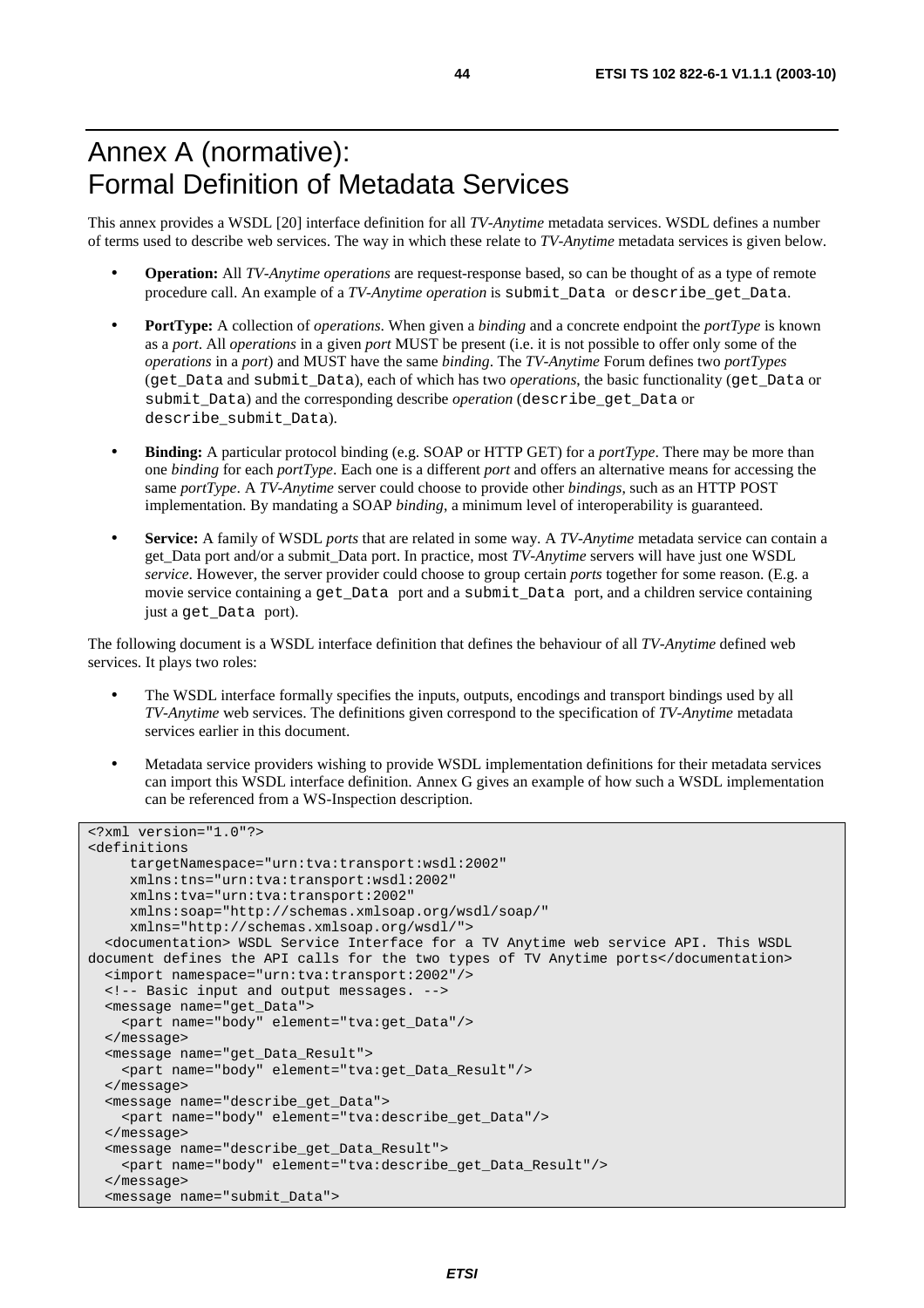```
 <part name="body" element="tva:submit_Data"/> 
 </message> 
 <message name="submit_Data_Result"> 
   <part name="body" element="tva:submit_Data_Result"/> 
 </message> 
 <message name="describe_submit_Data"> 
   <part name="body" element="tva:describe_submit_Data"/> 
 </message> 
 <message name="describe_submit_Data_Result"> 
  <part name="body" element="tva:describe_submit_Data_Result"/> 
 </message> 
 <message name="ErrorReportMessage"> 
  <part name="body" element="tva:ErrorReport"/> 
 </message> 
 <!-- The different types of services (ports) with their inputs and outputs. --> 
 <portType name="get_Data_Port"> 
   <operation name="get_Data"> 
     <input message="tns:get_Data"/> 
     <output message="tns:get_Data_Result"/> 
     <fault name="error" message="tns:ErroReportMessage"/> 
   </operation> 
   <operation name="describe_get_Data"> 
     <input message="tns:describe_get_Data"/> 
     <output message="tns:describe_get_Data_Result"/> 
     <fault name="error" message="tns:ErroReportMessage"/> 
   </operation> 
 </portType> 
 <portType name="submit_Data_Port"> 
   <operation name="submit_Data"> 
     <input message="tns:submit_Data"/> 
     <output message="tns:submit_Data_Result"/> 
     <fault name="error" message="tns:ErroReportMessage"/> 
   </operation> 
   <operation name="describe_submit_Data"> 
     <input message="tns:describe_submit_Data"/> 
     <output message="tns:describe_submit_Data_Result"/> 
     <fault name="error" message="tns:ErroReportMessage"/> 
   </operation> 
 </portType> 
 <!-- The bindings: defines how SOAP/HTTP is used to carry the service. --> 
 <binding name="get_Data_SOAP" type="tns:get_Data_Port"> 
   <documentation>TV Anytime get_Data binding</documentation> 
   <soap:binding style="document" 
         transport="http://schemas.xmlsoap.org/soap/http"/> 
   <operation name="get_Data"> 
     <soap:operation soapAction="get_Data"/> 
     <input> 
       <soap:body use="literal" parts="body"/> 
     </input> 
     <output> 
       <soap:body use="literal" parts="body"/> 
     </output> 
     <fault name="error"> 
       <soap:fault use="literal"/> 
     </fault> 
   </operation> 
   <operation name="describe_get_Data"> 
     <soap:operation soapAction="describe_get_Data"/> 
     <input> 
       <soap:body use="literal" parts="body"/> 
     </input> 
     <output> 
       <soap:body use="literal" parts="body"/> 
     </output> 
     <fault name="error"> 
       <soap:fault use="literal"/> 
     </fault> 
   </operation> 
 </binding>
```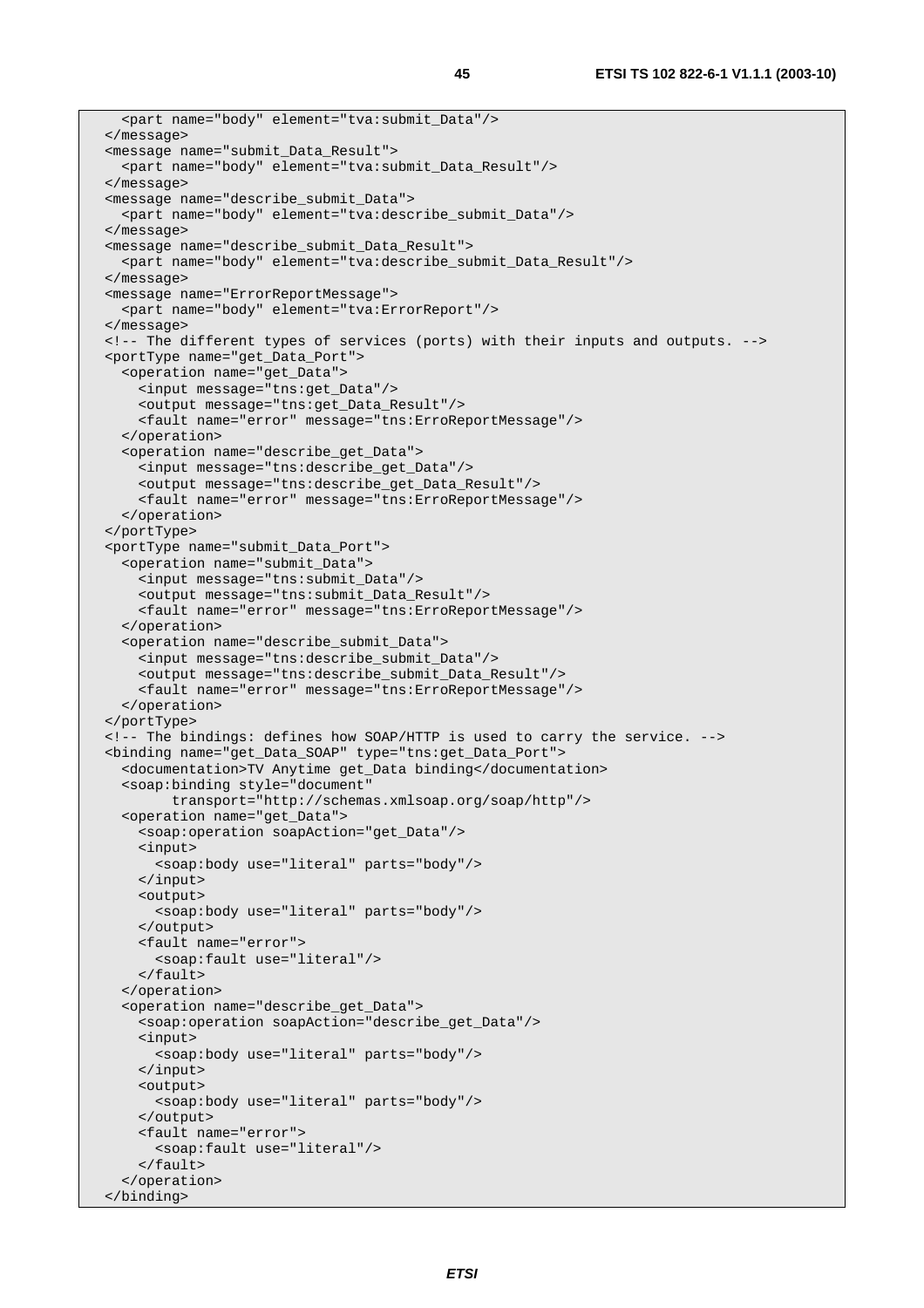```
 <binding name="submit_Data_SOAP" type="tns:submit_Data_Port"> 
     <documentation>TV Anytime submit_Data binding</documentation> 
     <soap:binding style="document" 
                   transport="http://schemas.xmlsoap.org/soap/http"/> 
     <operation name="submit_Data"> 
       <soap:operation soapAction="submit_Data"/> 
       <input> 
        <soap:body use="literal" parts="body"/> 
       </input> 
       <output> 
         <soap:body use="literal" parts="body"/> 
       </output> 
       <fault name="error"> 
         <soap:fault use="literal"/> 
       </fault> 
    </operation> 
     <operation name="describe_submit_Data"> 
       <soap:operation soapAction="describe_submit_Data"/> 
       <input> 
        <soap:body use="literal" parts="body"/> 
       </input> 
       <output> 
         <soap:body use="literal" parts="body"/> 
       </output> 
       <fault name="error"> 
         <soap:fault use="literal"/> 
       </fault> 
     </operation> 
   </binding> 
</definitions>
```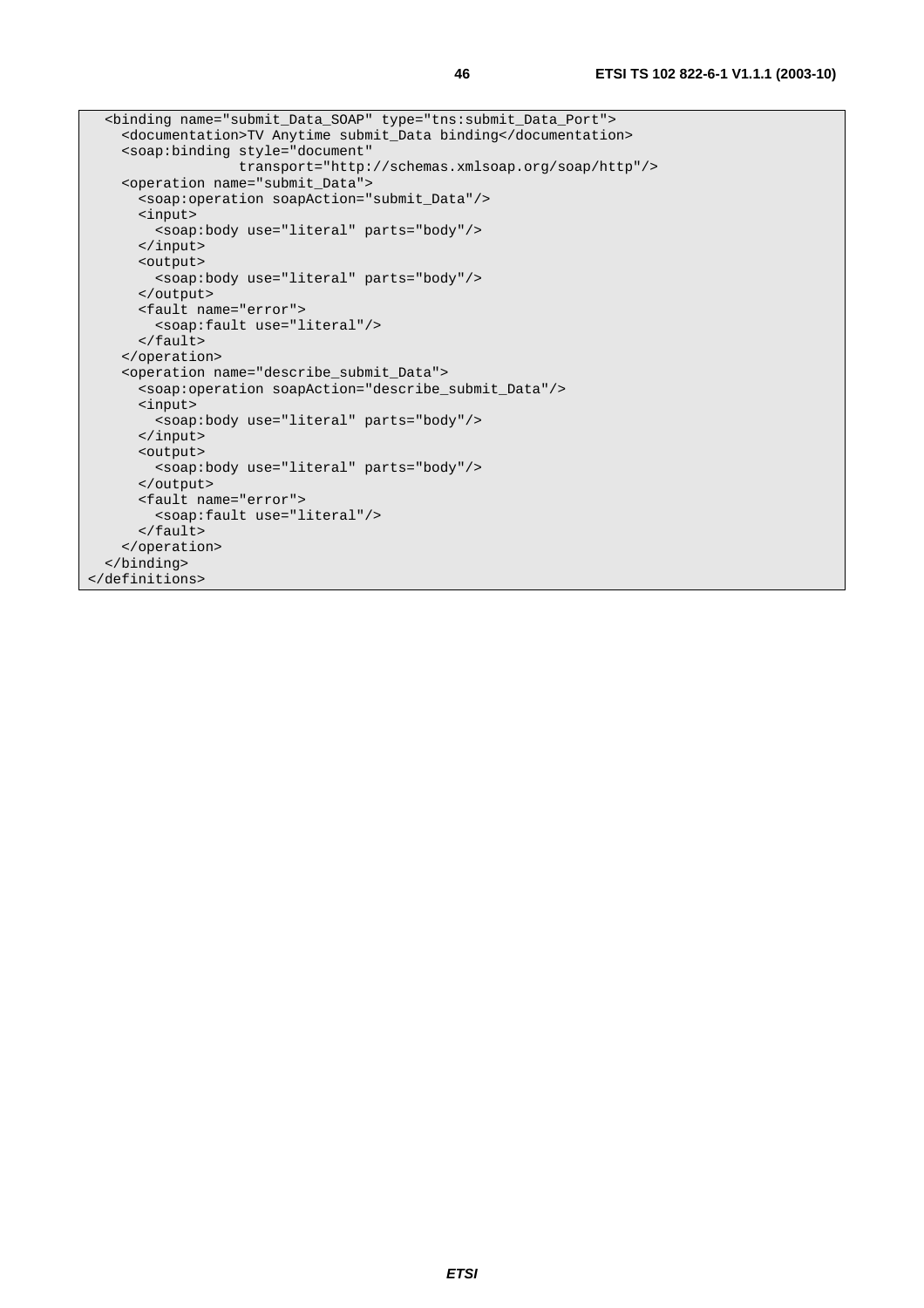## Annex B (normative): TV Anytime defined field and contextNode identifiers

The *TV-Anytime* fieldID definition scheme which is defined in clause 5.1.1.1.2 is included in the tva\_fieldID\_definitions\_v10.xml file.

The *TV-Anytime* contextNodeID definition scheme which is defined in clause 5.1.1.1.1 is included in the tva\_contextNodeID\_definitions\_v10.xml file.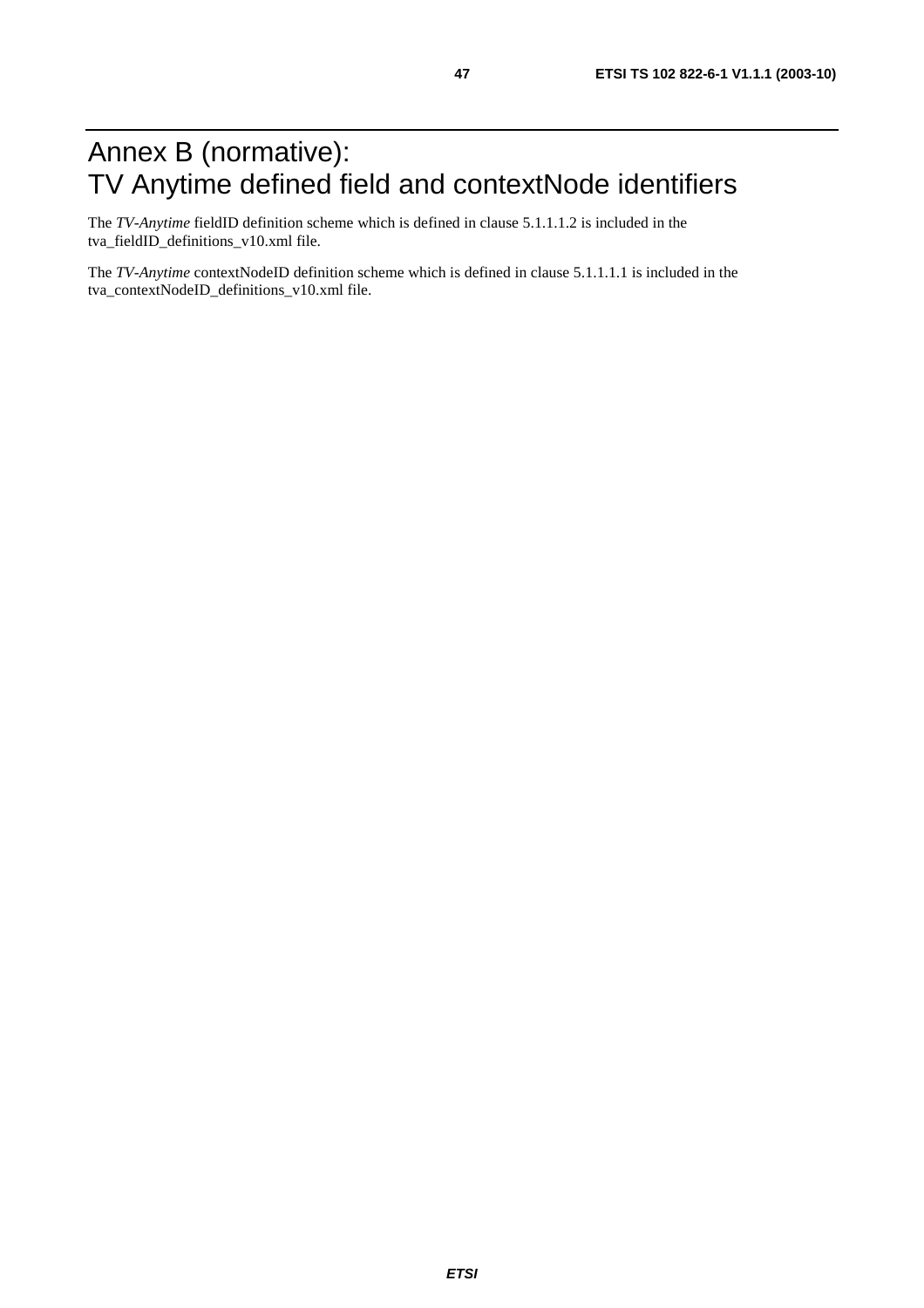## Annex C (informative): Examples of get\_Data Requests

This annex gives some simple examples of how a PredicateBag element can be used to represent different types of queries. By combining these PredicateBag elements more refined queries can be built up.

## C.1 Requesting data on specific CRIDs

To retrieve metadata on a particular set of CRIDs, the following query type is used. The type of data returned will depend upon the RequestedTables parameter.

```
 <PredicateBag type="OR"> 
   <BinaryPredicate fieldID="tvaf:CRID" fieldValue="crid://example.com/foo"/> 
   <BinaryPredicate fieldID="tvaf:CRID" fieldValue="crid://example.com/bar"/> 
 </PredicateBag>
```
## C.2 Requesting specific fragments

To obtain a particular set of fragments, the query takes the following form.

```
 <PredicateBag type="OR"> 
   <BinaryPredicate fieldID="tvaf:fragmentID" fieldValue="34567"/> 
   <BinaryPredicate fieldID="tvaf:fragmentID" fieldValue="12344"/> 
 </PredicateBag>
```
The RequestedTable parameter can still be used to sort fragments retrieved in this fashion, but it has no effect on the fragments returned (i.e. it does not cause fragments from other tables to be returned also).

## C.3 Searching for the film "Titanic"

The following search would return any programme with "Titanic" in the title.

<BinaryPredicate fieldID="tvaf:Title" fieldValue="Titanic" test="contains"/>

To refine the query to find a specific "Titanic" programme the following query could be used. The following will only return matches that were directed by James Cameron.

```
 <QueryConstraints> 
   <PredicateBag type="AND"> 
     <BinaryPredicate fieldID="tvaf:Title" fieldValue="Titanic"/> 
     <PredicateBag type="AND" contextNode="tvac:CreditsItem"> 
       <BinaryPredicate fieldID="tvaf:Role" fieldValue=":role:V83"/> 
       <BinaryPredicate fieldID="tvaf:GivenName" fieldValue="James"/> 
       <BinaryPredicate fieldID="tvaf:FamilyName" fieldValue="Cameron"/> 
     </PredicateBag> 
  </PredicateBag> 
 </QueryConstraints> 
 <RequestedTables> 
   <Table type="ProgramInformationTable"> 
     <SortCriteria fieldID="tvaf:CRID" order="ascending"/> 
   </Table> 
   <Table type="GroupInformationTable"> 
     <SortCriteria fieldID="tvaf:CRID" order="ascending"/>
```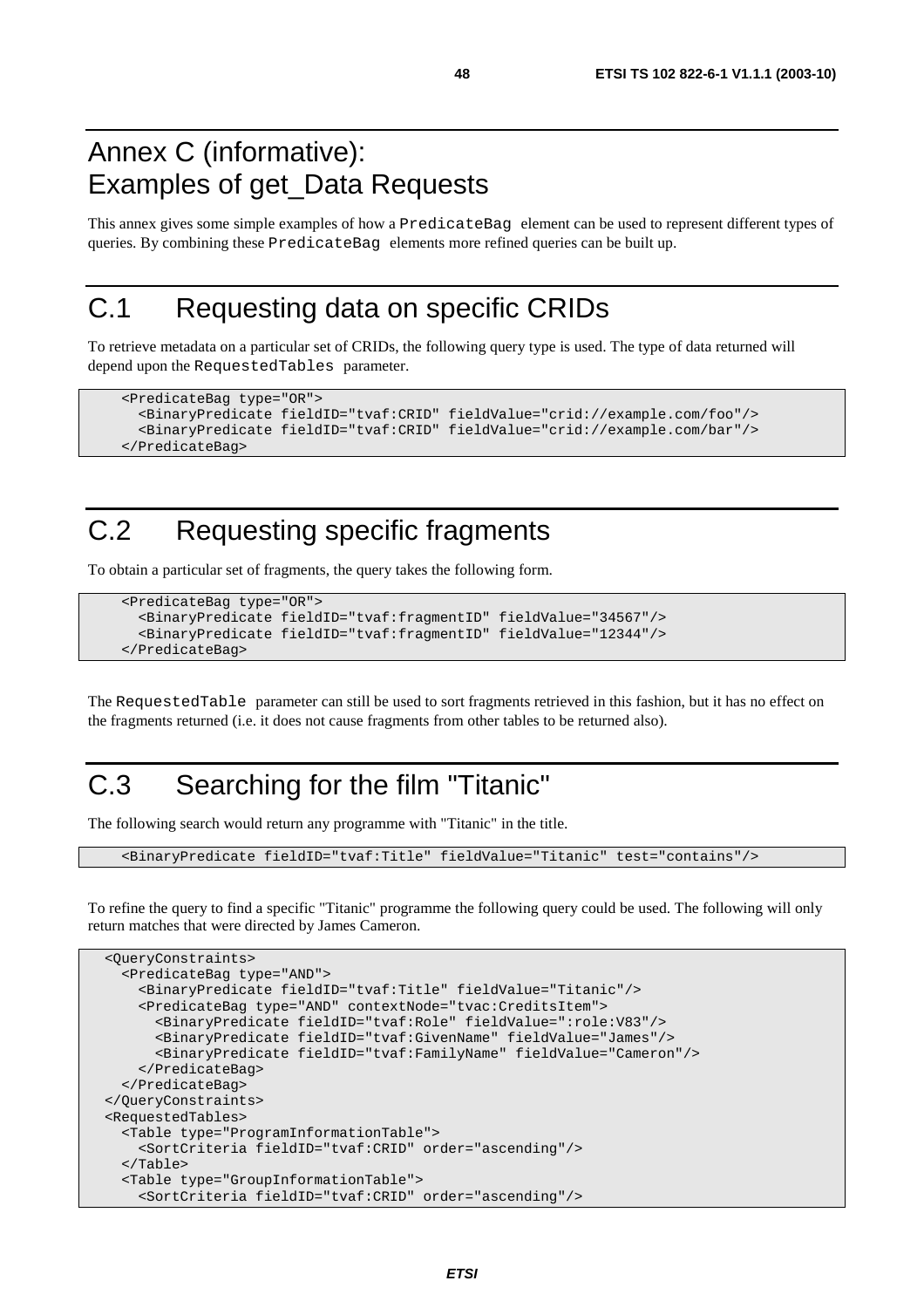## C.4 Searching for a comedy drama that does not star Jim **Carrey**

The following search will find comedy dramas, but only those that do not involve Jim Carrey as a key character.

```
 <PredicateBag type="AND"> 
   <BinaryPredicate fieldID="tvaf:Genre" fieldValue=":content:3.4.11"/> 
   <PredicateBag negate="true" type="AND" contextNode="tvac:CreditsItem"> 
     <BinaryPredicate fieldID="tvaf:Role" fieldValue=":role:V709"/> 
     <BinaryPredicate fieldID="tvaf:GivenName" fieldValue="Jim"/> 
     <BinaryPredicate fieldID="tvaf:FamilyName" fieldValue="Carey"/> 
   </PredicateBag> 
 </PredicateBag>
```
## C.5 Searching for a programme with a rating of more than 8

The following predicate will find only programmes that have been assigned review ratings of more than 8 by the user's favorite reviewer, John Green.

```
 <PredicateBag type="AND" contextNode="tvac:Review"> 
   <BinaryPredicate fieldID="tva:ReviewerGivenName" fieldValue="John"/> 
   <BinaryPredicate fieldID="tvaf:ReviewerFamilyName" fieldValue="Green"/> 
   <BinaryPredicate fieldID="tvaf:RatingValue" test="greater_than_or_equals" 
              fieldValue="8"/> 
 </PredicateBag>
```
## C.6 Searching for a ClassificationScheme Table

The following predicate will find the ClassificationScheme Uri equals "urn:tva:metadata:cs:TVARoleCS:2002" or the CSAlias equals "TVARoleCS".

```
<get_Data xmlns=urn:tva:transport:2002 ...> 
<QueryConstraints> 
     <PredicateBag type="OR"> 
       <BinaryPredicate fieldID="CSUri" 
              fieldValue="urn:tva:metadata:cs:TVARoleCS:2002" /> 
       <BinaryPredicate fieldID="CSAlias" fieldValue="TVARoleCS" /> 
     </PredicateBag> 
   </QueryConstraints> 
   <RequestedTables> 
     <Table type="ClassificationScheme"/> 
   </RequestedTables> 
</get_Data>
```
The response including the ClassificationSchemeTable would be as below:

```
<get_Data_Result ...> 
   <TVAMain version="20020928" publisher="TVA-Metadata-Service" ...> 
     <ClassificationSchemeTable> 
       <ClassificationScheme uri="urn:tva:metadata:cs:TVARoleCS:2002">
```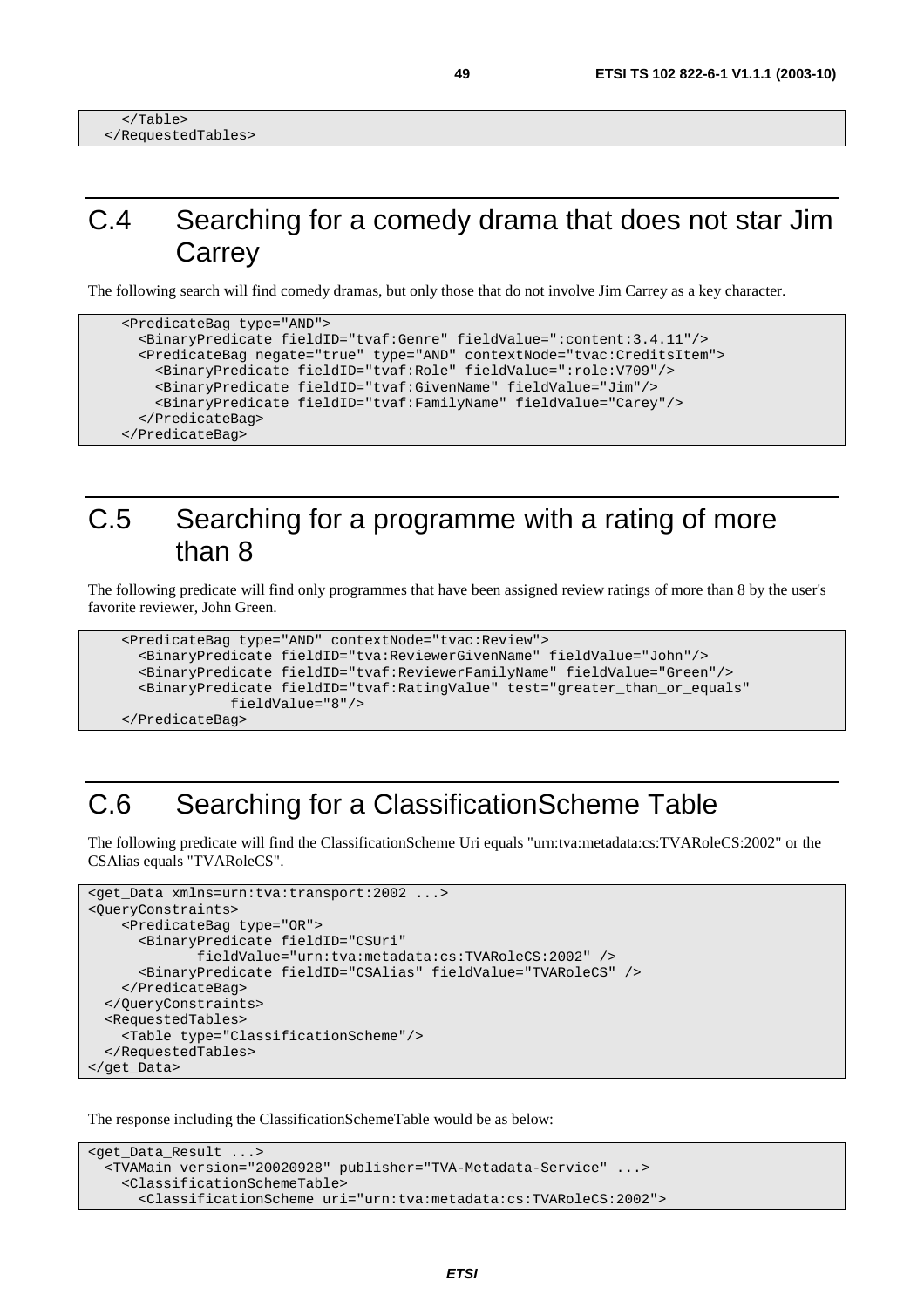```
 <Import href="urn:mpeg:mpeg7:cs:RoleCS:2001"/> 
         <mpeg7:Term termID="V708"> 
           <mpeg7:Name xml:lang="en">Dubber</mpeg7:Name> 
         </mpeg7:Term> 
          ... 
       </ClassificationScheme> 
     </ClassificationSchemeTable> 
   </TVAMain> 
</get_Data_Result>
```
## C.7 Creating an EPG

The following search retrieves all the broadcast programmes on three specific channels over a two-day period.

```
 <PredicateBag type="AND"> 
   <BinaryPredicate fieldID="tvaf:PublishedTime" 
        fieldValue="2002-09-26T00:00:00Z" test="greater_than_or_equals"/> 
   <BinaryPredicate fieldID="tvaf:PublishedTime" 
           fieldValue="2002-09-27T23:59:59Z" test="less_than_or_equals"/> 
   <PredicateBag type="OR"> 
     <BinaryPredicate fieldID="tvaf:ServiceURL" fieldValue="dvb://1.2.1"/> 
     <BinaryPredicate fieldID="tvaf:ServiceURL" fieldValue="dvb://1.2.2"/> 
     <BinaryPredicate fieldID="tvaf:ServiceURL" fieldValue="dvb://1.2.3"/> 
   </PredicateBag> 
 </PredicateBag>
```
## C.8 Searching for programmes with a review

This query searches for programmes being shown tonight that have a review. This is an example of when an "exists" test might be useful.

```
 <PredicateBag type="AND"> 
   <BinaryPredicate fieldID="tvaf:PublishedTime" 
        fieldValue="2002-09-26T00:00:00Z" test="greater_than_or_equals"/> 
   <BinaryPredicate fieldID="tvaf:PublishedTime" 
        fieldValue="2002-09-27T23:59:59Z" test="less_than_or_equals"/> 
   <UnaryPredicate fieldID="tvaf:Review" test="exists"/> 
 </PredicateBag>
```
The query below requests programme reviews of programmes with "Titanic" in the title:

```
 <QueryConstraints> 
   <BinaryPredicate fieldID="tvaf:Title" fieldValue="Titanic" test="contains"/> 
 </QueryConstraints> 
 <RequestedTables> 
   <Table type="ProgramReviewTable"/> 
 </RequestedTables>
```
If we now request for programme reviews of programmes with either "Titanic" or "Star Wars" in the title, it is not clear in the result which review corresponds to which part of the request.

```
 <QueryConstraints> 
   <PredicateBag type="OR"> 
     <BinaryPredicate fieldID="tvaf:Title" fieldValue="Titanic" test="contains"/> 
     <BinaryPredicate fieldID="tvaf:Title" fieldValue="Star Wars" test="contains"/> 
   </PredicateBag> 
 </QueryConstraints> 
 <RequestedTables> 
   <Table type="ProgramReviewTable"/>
```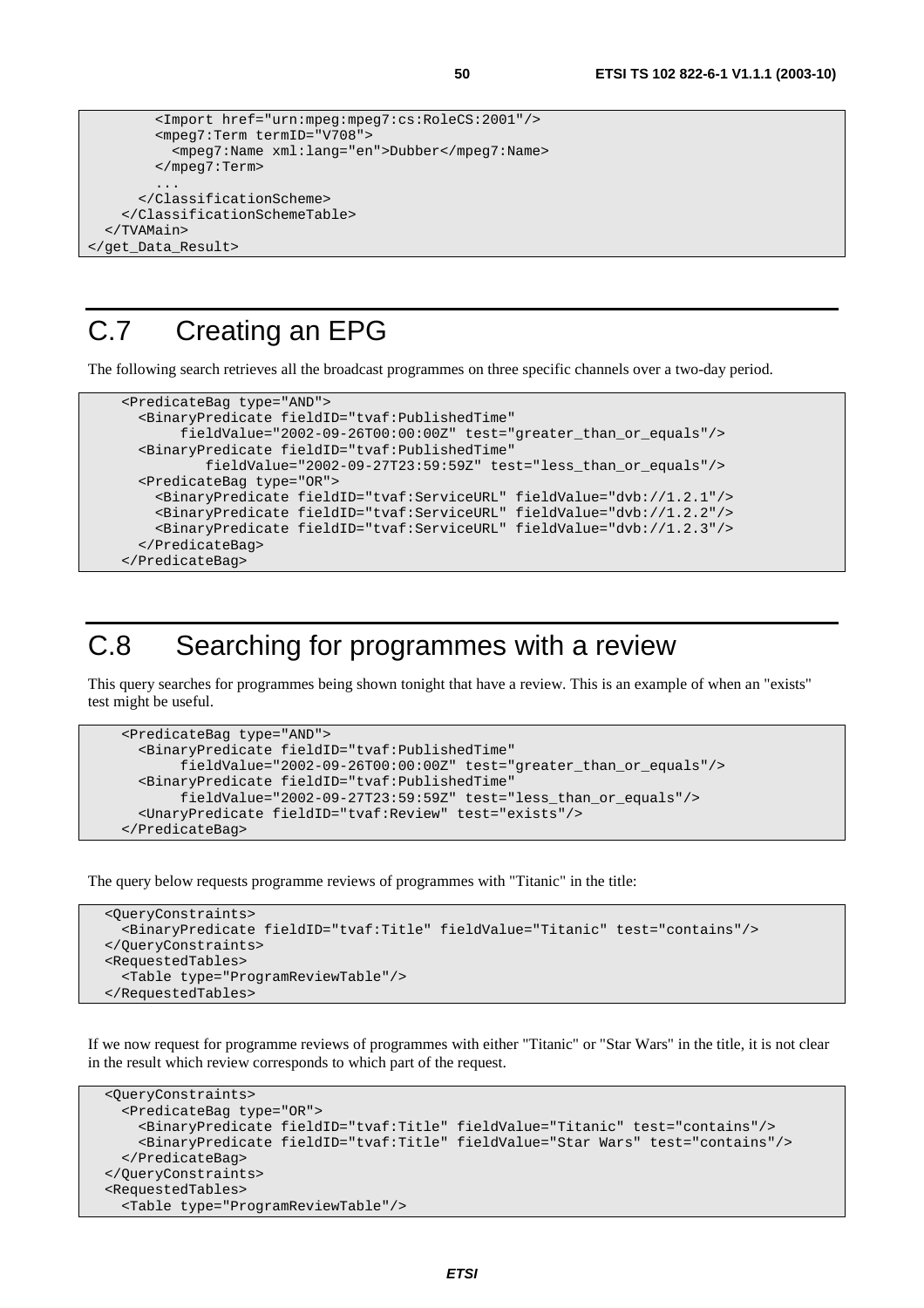</RequestedTables>

A solution to remove the ambiguity is to not use the disjunctive condition in this case and to issue separate requests.

Another solution to remove the ambiguity is to add the following tables "ProgramInformationTable" and "GroupInformationTable" to the request or to issue a second request for "ProgramInformationTable" and "GroupInformationTable" using CRIDs returned within the first response.

## C.9 Updating a fragment

The following query will check to see if a metadata service has a later version of a fragment than the version cached by the receiver.

```
 <PredicateBag type="AND"> 
   <Predicate fieldID="tvaf:fragmentID" fieldValue="34567"/> 
   <Predicate fieldID="tvaf:fragmentVersion" 
              test="greater_than" fieldValue="20020925"/> 
 </PredicateBag>
```
## C.10 Requesting update fragments

Following is an example of a query to retrieve fragments which are updated after the given date, i.e. September 25, 2002, using the service described in clause C.5.

```
<BinaryPredicate fieldID="tvaf:fragmentVersion" test="greater_than" 
                fieldValue="20020925"/>
```
As a response to the previous example query, a metadata of following format can be received. In this response, it notifies the client system that the fragment with fragmentID "11" published before September, 30, 2002 and the fragment with fragmentID "15" published before September, 27, 2002 are no longer valid in addition to the updated fragments of programme information table and programme location table.

```
<get_Data_Result ...> 
   <Invalid> 
     <Fragment fragmentID="11" fragmentVersion="20020930"/> 
     <Fragment fragmentID="15" fragmentVersion="20020927"/> 
   </Invalid> 
   <TVAMain version="20020928" publisher="TVA-Metadata-Service" ...> 
     <ProgramDescription> 
       <ProgramInformationTable> 
         <ProgramInformation fragmentID="040" fragmentVersion="20021001"> 
            <!--..: etc. --> 
         </ProgramInformation> 
       </ProgramInformationTable> 
       <ProgramLocationTable> 
         <Schedule fragmentID="023" fragmentVersion="20020928"> 
 ... 
         </Schedule> 
       </ProgramLocationTable> 
     </ProgramDescription> 
   </TVAMain> 
</get_Data_Result>
```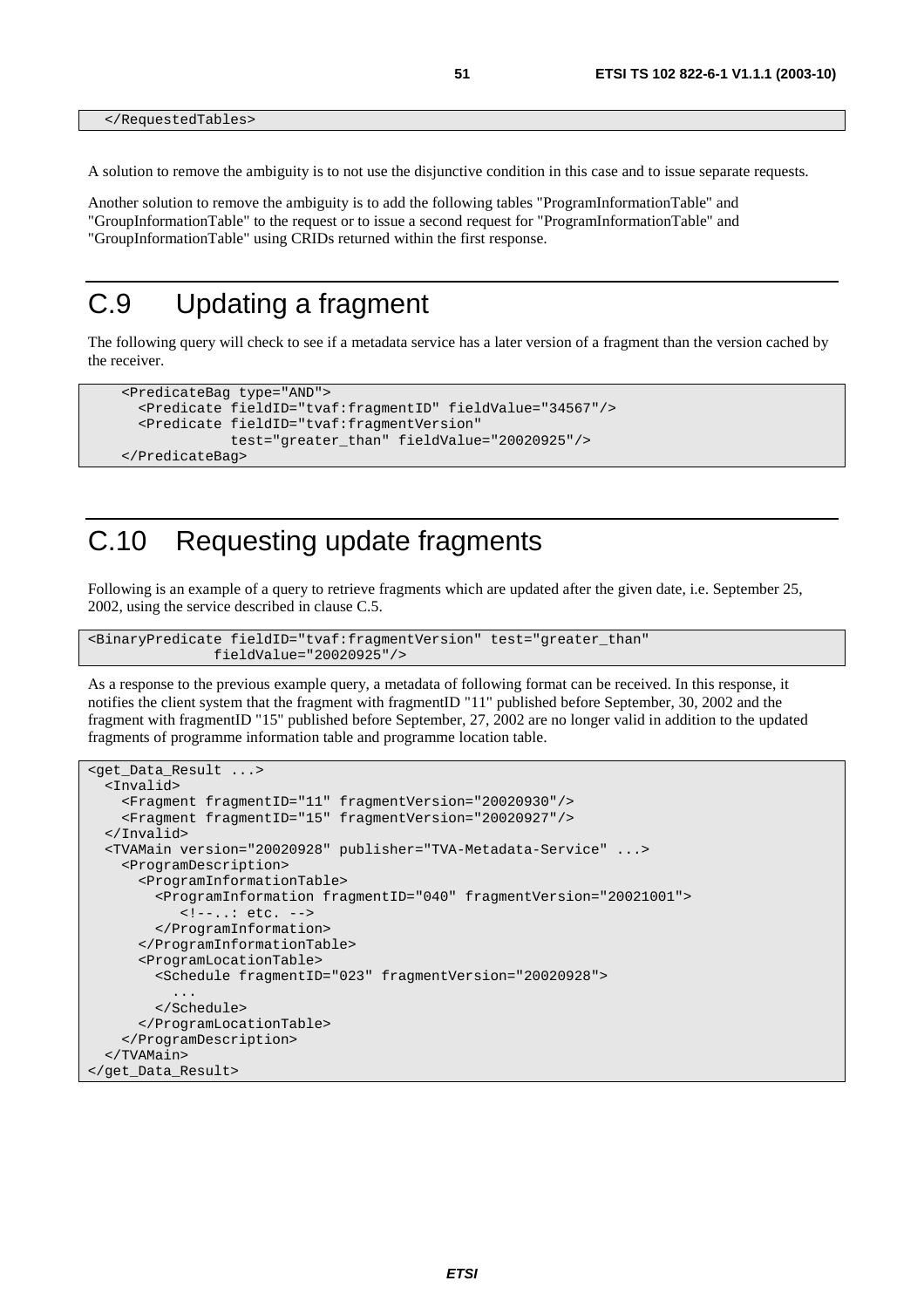## Annex D (informative): Examples of get\_Data Operation's Capability Description

This annex gives some examples of the different types of functionality a get\_Data operation might offer in real-life *TV-Anytime* metadata service deployments.

## D.1 Pure location resolution service

A broadcaster provides a location resolution service over IP as an alternative to its unidirectional location resolution service. No other data is provided by the web service, which only offers a get\_Data operation that is capable of returning a ContentReferencingTable and no other table types. Only CRIDs from the autnam.com authority can be resolved using this operation.

```
<describe_get_Data_Result serviceVersion="3" 
        xmlns="urn:tva:transport:2002"> 
  <AvailableTables> 
     <Table xsi:type="ContentReferencingTable"> 
       <ResolvingAuthorityRecordTable 
             xmlns="urn:tva:ResolvingAuthority:2002"> 
         <ResolvingAuthorityRecord> 
           <ResolutionProvider>autnam.com</ResolutionProvider> 
           <AuthorityName>autnam.com</AuthorityName> 
           <Class>primary</Class> 
           <VersionNumber>1000</VersionNumber> 
           <URL>http://www.autnam.com/lr/</URL> 
           <FirstValidDate>2000-09-06T09:30:00Z</FirstValidDate> 
           <LastValidDate>2000-09-28T18:00:00Z</LastValidDate> 
           <Weighting>1</Weighting> 
         </ResolvingAuthorityRecord> 
       </ResolvingAuthorityRecordTable> 
     </Table> 
  </AvailableTables> 
</describe_get_Data_Result>
```
## D.2 Pure metadata retrieval service for broadcast enhancement

A broadcaster chooses to deliver enhanced metadata (critical reviews and segmentation data) using the bi-directional channel. All other data (including scheduling and content referencing information) is delivered by means of the unidirectional channel. The broadcaster offers a get\_Data operation that is able to provide a ProgramInformationTable, GroupInformationTable, ProgramReviewTable and SegmentInformationTable in its responses. All of these tables can be queried using the fragmentId and fragmentVersion to allow integration with, and updating of, unidirectionally delivered metadata. This is indicated using the UpdateCapability element appropriately. In addition, the ProgramInformationTable and GroupInformationTable can be sorted according to Title and Genre fields. Queries based upon metadata constraints are not supported by this metadata service.

```
<describe_get_Data_Result serviceVersion="3" 
             xmlns="urn:tva:transport:2002"> 
   <AuthorityList> 
     <Authority>broadcaster.com</Authority> 
   </AuthorityList> 
   <AvailableTables 
       xmlns:tvaf="urn:tva:transport:fieldIDs:2002"> 
     <Table xsi:type="ProgramInformationTable" canQuery="tvaf:fragmentID 
            tvaf:fragmentVersion" canSort="tvaf:Title tvaf:Genre"/>
```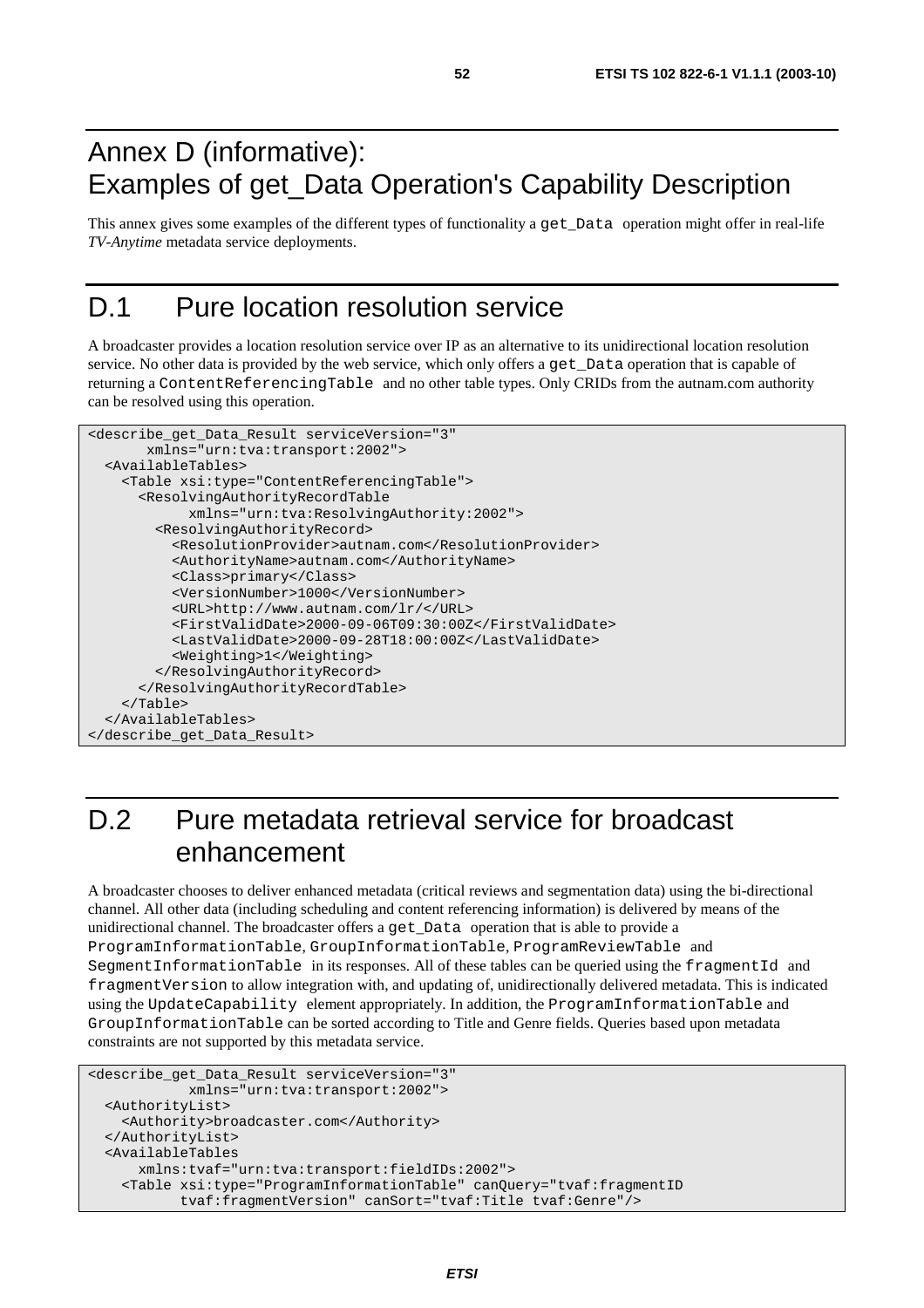```
 <Table xsi:type="GroupInformationTable" canQuery="tvaf:fragmentID 
            tvaf:fragmentVersion" canSort="tvaf:Title tvaf:Genre"/> 
    <Table xsi:type="ProgramReviewTable" canQuery="tvaf:fragmentID 
            tvaf:fragmentVersion"/> 
    <Table xsi:type="SegmentInformationTable" canQuery="tvaf:fragmentID 
            tvaf:fragmentVersion"/> 
  </AvailableTables> 
  <UpdateCapability versionRequest="true" invalidResponse="false"/> 
</describe_get_Data_Result>
```
## D.3 A rich metadata service that allows users to search for movies

The operation could be provided by a third party (e.g. IMDB.com) who creates its own CRIDs that can be resolved into creator CRIDs. This would require the web server to provide a get\_Data operation that supports searches for movies based on Title, Keywords, Genre and Actors / Directors. The operation also allows searches on an extended field: colour. The operation is able to return a ContentReferencingTable, ProgramInformationTable and ProgramReviewTable.

```
<describe_get_Data_Result serviceVersion="3" 
             xmlns="urn:tva:transport:2002"> 
   <Name>Barry Norman's Movie Recommendations</Name> 
   <Description>For dedicated movie fans. Find the latest reviews and 
ratings</Description> 
   <ExtendedFieldList 
          targetNamespace=http://www.barry-norman.com/tva-fields 
          xmlns:tva="urn:tva:metadata:2002"> 
     <FieldIDDefinition fieldID="Color" 
fieldDefinition="/tva:TVAMain/tva:ProgramDescription/tva:ProgramInformationTable/tva:Prog
ramInformation/tva:AVAttributes/tva:VideoAttributes/tva:Color/@type"/> 
   </ExtendedFieldList> 
   <AuthorityList> 
     <Authority>barry-norman.com</Authority> 
   </AuthorityList> 
   <AvailableTables> 
     <Table xsi:type="ContentReferencingTable"> 
       <ResolvingAuthorityRecordTable 
          xmlns="urn:tva:ResolvingAuthority:2002"> 
         <ResolvingAuthorityRecord> 
           <ResolutionProvider>barry-norman.com</ResolutionProvider> 
           <AuthorityName>barry-norman.com</AuthorityName> 
           <Class>primary</Class> 
           <VersionNumber>1000</VersionNumber> 
           <URL>http://www.barry-norman.com/tva</URL> 
           <FirstValidDate>2000-09-06T09:30:00Z</FirstValidDate> 
           <LastValidDate>2000-09-28T18:00:00Z</LastValidDate> 
           <Weighting>1</Weighting> 
         </ResolvingAuthorityRecord> 
       </ResolvingAuthorityRecordTable> 
     </Table> 
     <Table xsi:type="ProgramInformationTable" 
         xmlns:tvaf=urn:tva:transport:fieldIDs:2002 
         xmlns:ef=http://www.barry-norman.com/tva-fields 
         canQuery="tvaf:Title tvaf:Keyword tvaf:Genre tvaf:Role 
                    tvaf:GivenName tvaf:FamilyName ef:Color"/> 
     <Table xsi:type="ProgramReviewTable"/> 
   </AvailableTables> 
</describe_get_Data_Result>
```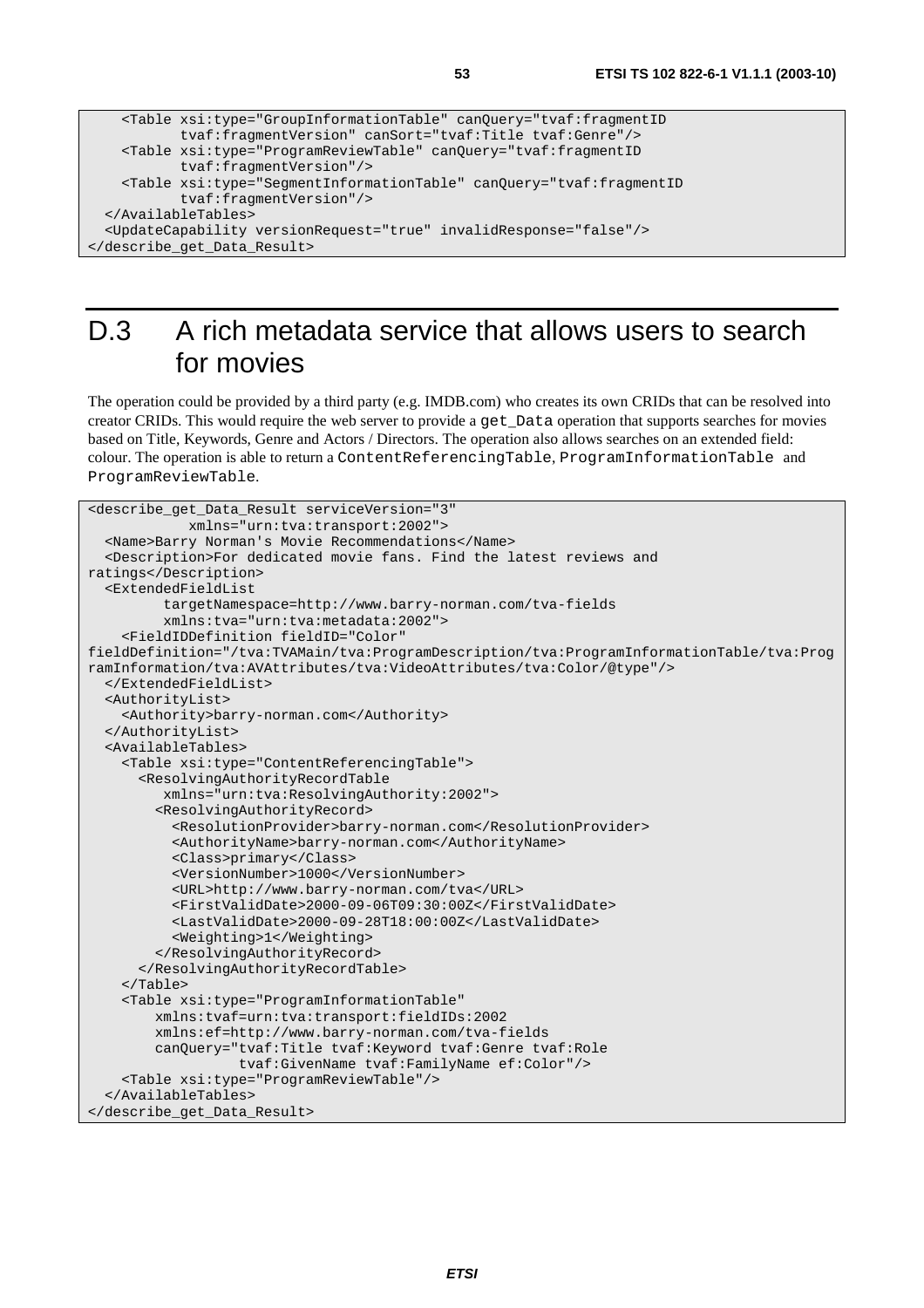## D.4 Broadcaster provided metadata service used for constructing traditional EPGs

The metadata service allows querying for scheduling information, based upon the start time and content service of the programmes. The resulting ProgramLocationTable can be sorted according to the start time and channel of the programmes. Using the associated ProgramInformationTable a receiver can efficiently construct an EPG.

```
<describe_get_Data_Result serviceVersion="3" 
             xmlns="urn:tva:transport:2002"> 
  <AuthorityList> 
     <Authority>broadcaster.com</Authority> 
  </AuthorityList> 
  <AvailableTables 
        xmlns:tvaf="urn:tva:transport:fieldIDs:2002"> 
     <Table xsi:type="ProgramInformationTable"/> 
     <Table xsi:type="ProgramLocationTable" canQuery="tvaf:ServiceURL 
           tvaf:PublishedTime" canSort="tvaf:ServiceURL tvaf:PublishedTime"> 
       <AvailableLocations> 
         <Availability>P7D</Availability> 
         <ServiceURL>dvb://2.7d1.13</ServiceURL> 
         <ServiceURL>dvb://2.7d1.14</ServiceURL> 
       </AvailableLocations> 
     </Table> 
  </AvailableTables> 
</describe_get_Data_Result>
```
## D.5 Pure metadata retrieval service for bi-directional channel

A third party or a broadcaster could deliver metadata using the bi-directional channel. The third party or the broadcaster offers a get\_Data operation that is able to provide a ProgramInformationTable, GroupInformationTable, ProgramReviewTable ProgramLocationTable, and SegmentInformationTable in its responses. The metadata service allows querying for scheduling information, based upon the start time, end time. The resulting ProgramLocationTable can be sorted according to the start time and channel of the programmes. All of these tables can be queried using the fragmentId and fragmentVersion to allow updating of the previously delivered metadata. This is indicated using the UpdateCapability element appropriately.

```
<describe_get_Data_Result serviceVersion="3" 
        xmlns="urn:tva:transport:2002"> 
   <AuthorityList> 
     <Authority>broadcaster.com</Authority> 
   </AuthorityList> 
   <AvailableTables 
     xmlns:tvaf="urn:tva:transport:fieldIDs:2002"> 
     <Table xsi:type="ProgramInformationTable" 
         canQuery="tvaf:fragmentID tvaf:fragmentVersion" 
         canSort="tvaf:Title tvaf:Genre"/> 
     <Table xsi:type="GroupInformationTable" 
         canQuery="tvaf:fragmentID tvaf:fragmentVersion" 
         canSort="tvaf:Title tvaf:Genre"/> 
     <Table xsi:type="ProgramReviewTable" 
         canQuery="tvaf:fragmentID tvaf:fragmentVersion"/> 
     <Table xsi:type="SegmentInformationTable" 
         canQuery="tvaf:fragmentID tvaf:fragmentVersion"/> 
     <Table xsi:type="ProgramLocationTable" 
         canQuery=" tvaf:fragmentID tvaf:fragmentVersion tvaf:PublishedTime" 
         canSort="tvaf:ServiceURL tvaf:PublishedTime"> 
       <AvailableLocations> 
         <Availability>P7D</Availability>
```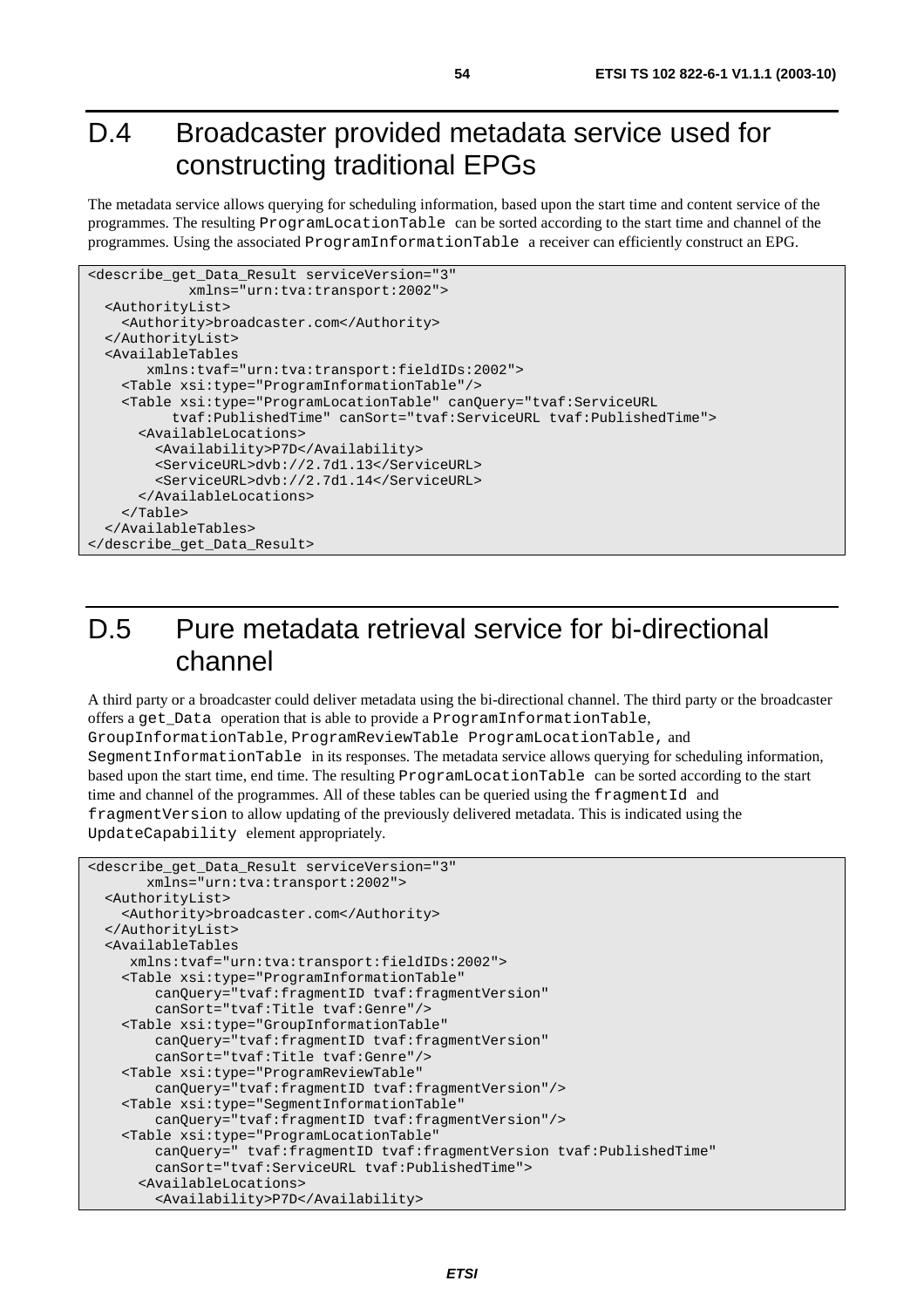<ServiceURL>dvb://2.7d1.13</ServiceURL> <ServiceURL>dvb://2.7d1.14</ServiceURL> </AvailableLocations> </Table> </AvailableTables> <UpdateCapability versionRequest="true" invalidResponse="true"/> </describe\_get\_Data\_Result>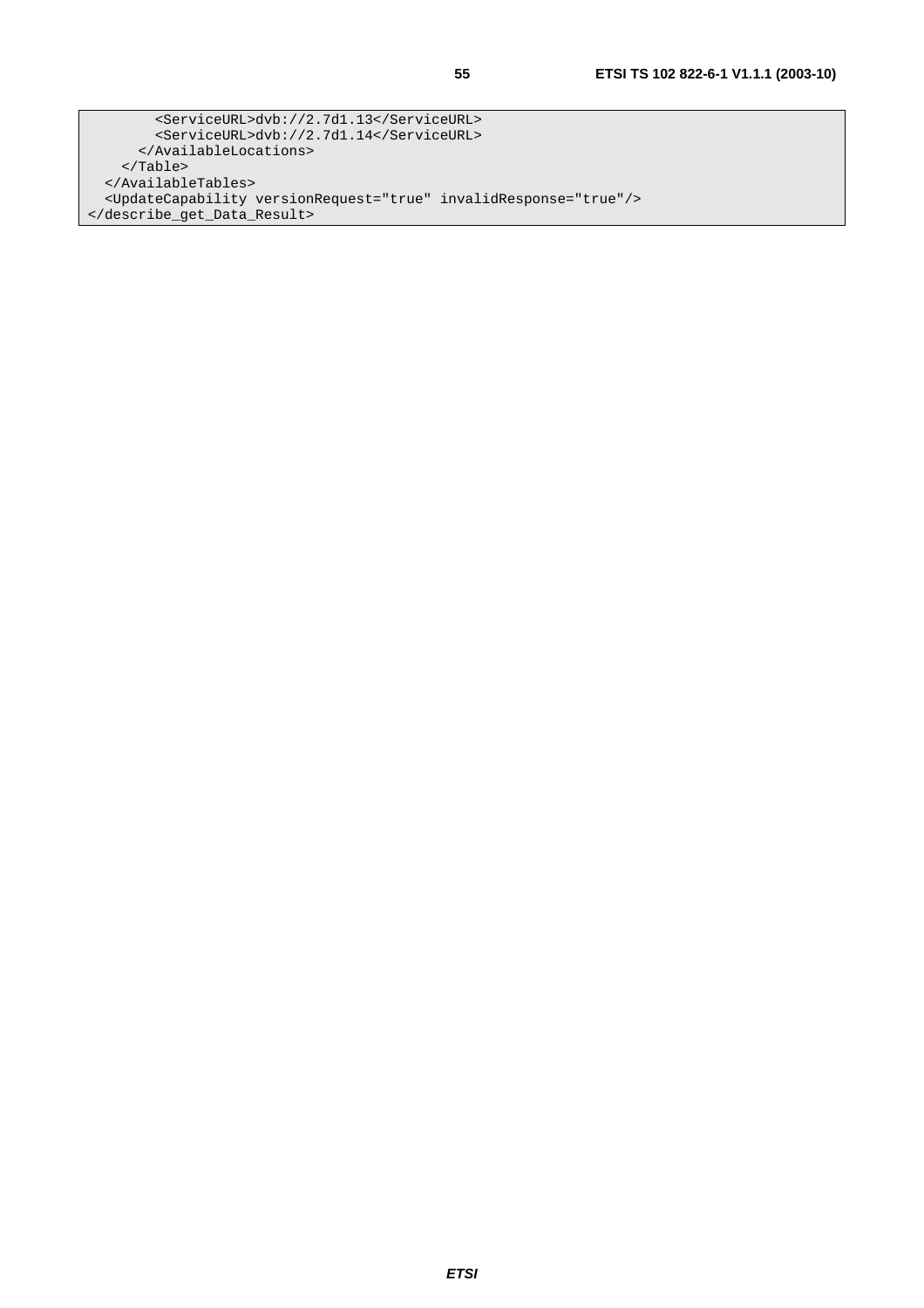## Annex E (informative): Use of BiM Encoded Metadata in Bi-directional Transport

This clause provides a framework for the OPTIONAL usage of BiM encoding of SOAP, within the context of *TV-Anytime* delivery of metadata over a bi-directional network. It ensures encodability of SOAP messages and interoperability between applications within that context.

## E.1 Applying BiM encoding

In order to apply BiM encoding to a SOAP message, one needs to have an XML Schema describing it. Given the constraints expressed in the present document and the schema it contains, a schema describing a complete SOAP message is produced to provide the SOAP specific parts that are missing. Once such a schema is obtained, BiM encoding functionality can be added in a non-intrusive manner as it is solely concerned with encoding and Content Negotiation (described in clause 6.3).

Similarly, additional SOAP headers MAY be defined using locally added schema definitions, but will be discarded otherwise, taking into account limitations imposed on SOAP listed in clause 6.1. Future versions of the present document may define SOAP headers either directly or by reference, in which case they will be added to the schema describing the complete SOAP messages.

## E.2 Negotiation of BiM Encoding

The HTTP 1.0 specification defines a mechanism allowing a user agent to reach an agreement with the server with which it is communicating based on the Accept-Encoding and Content-Encoding headers. This process is known as Content Negotiation. Clause 6.3 of the present document requires that clients and servers support the Accept-Encoding header, and that Content Negotiation take place between them so as to determine the best encoding.

In addition to this, clients and servers that choose to transfer data in a BiM encoded form SHALL flag BiM encoded content with a proper Content-Encoding header upon transmission, and SHALL NOT change the Content-Type corresponding to their content.

The content coding token corresponding to the BiM encoding is x-bim.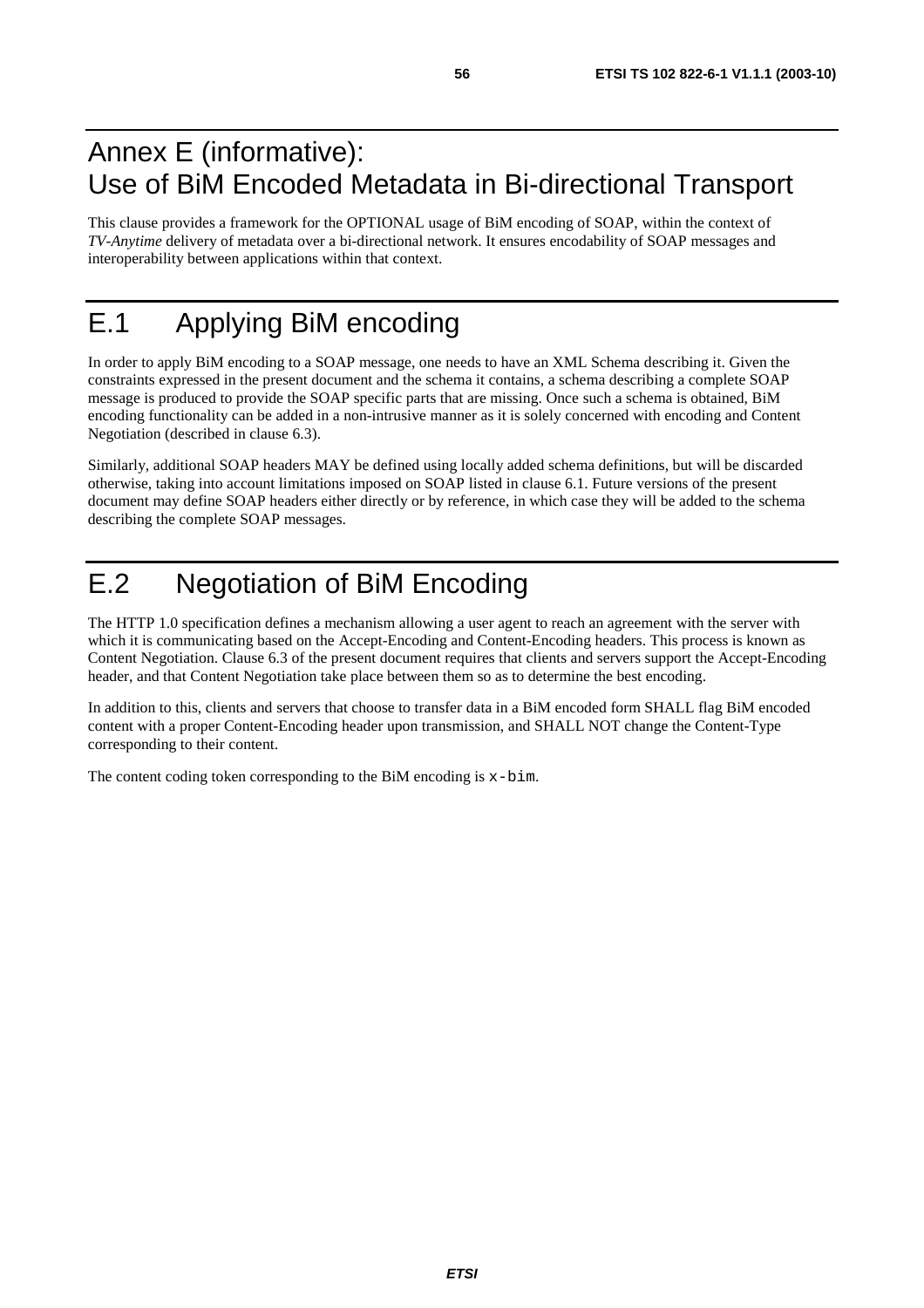## Annex F (informative): Bibliography

Documents are available from the *TV-Anytime* web site [http://www.](http://www.tv-anytime.org/)*TV-Anytime*.org.

"R-1: Call For Contributions" (TV014r3)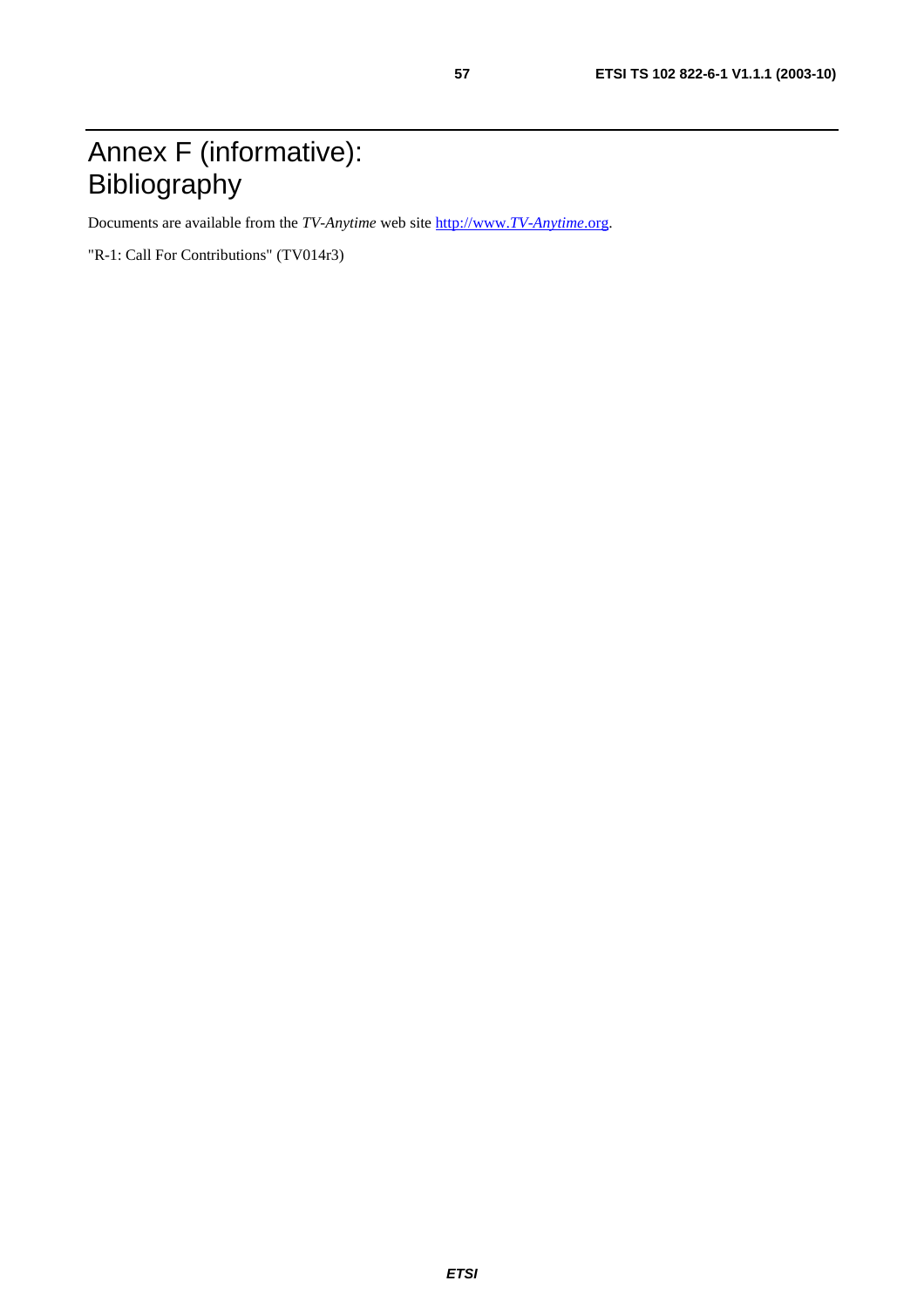## List of figures

## List of tables